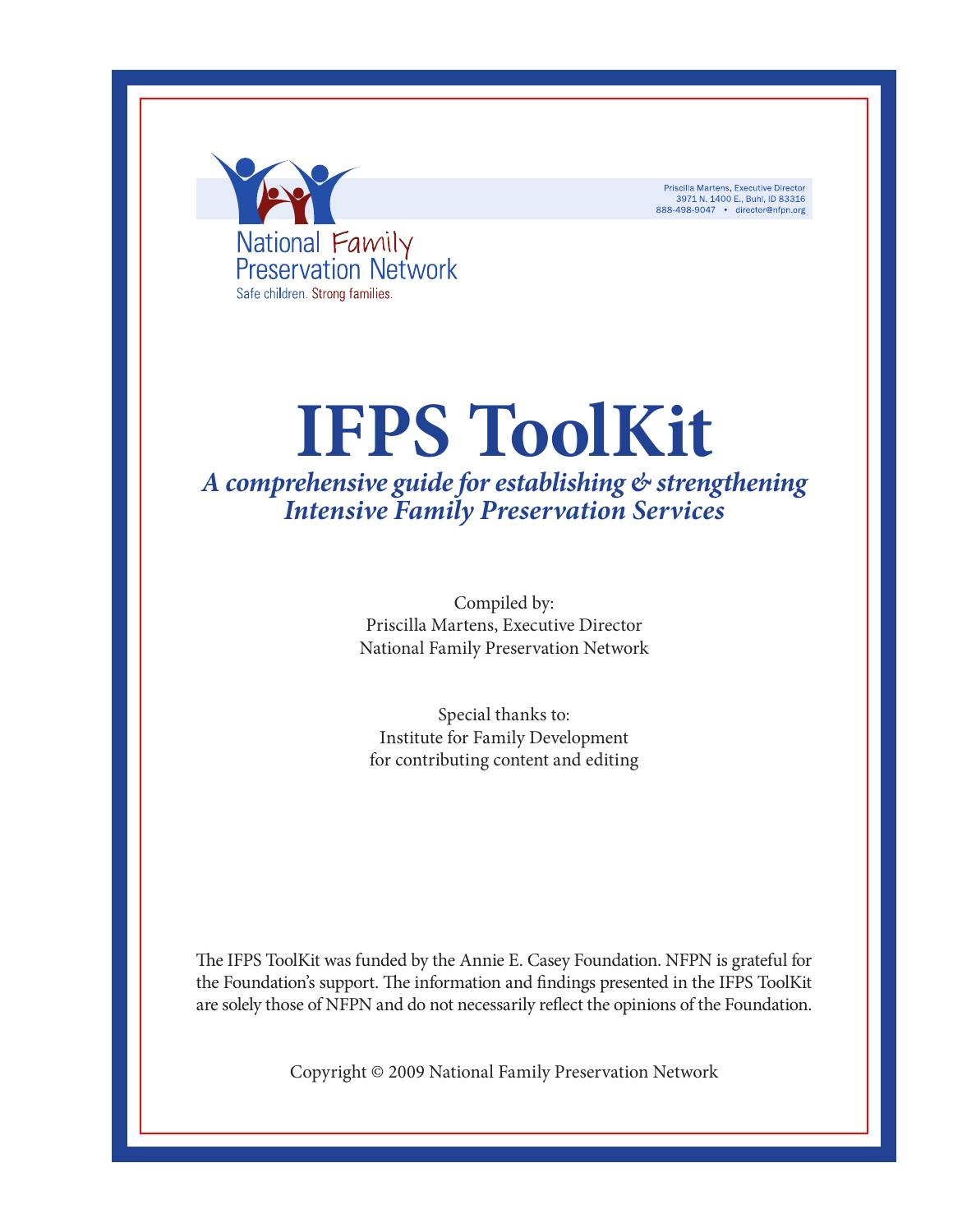<span id="page-1-0"></span>

|             | Introduction                             |  |  |  |
|-------------|------------------------------------------|--|--|--|
| $\mathbf 2$ | Definition & History of IFPS             |  |  |  |
| 3           | <b>Benefits of IFPS</b>                  |  |  |  |
| 4           | IFPS in the Continuum of Services        |  |  |  |
| 5           | <b>Essential Components of IFPS</b>      |  |  |  |
| 6           | Request for Proposal for IFPS            |  |  |  |
| 7           | Pay Structure for IFPS Contracts         |  |  |  |
| 8           | <b>Federal Funding Sources for IFPS</b>  |  |  |  |
| 9           | Assessment Tool for IFPS                 |  |  |  |
| ilO         | Research on IFPS                         |  |  |  |
| 11          | <b>IFPS</b> for Reunification/IFRS Model |  |  |  |
| 12          | Data Collection & Evaluation             |  |  |  |
| 13          | <b>Step-Down Services</b>                |  |  |  |
| 14          | <b>Success Story</b>                     |  |  |  |
| 15          | Resources                                |  |  |  |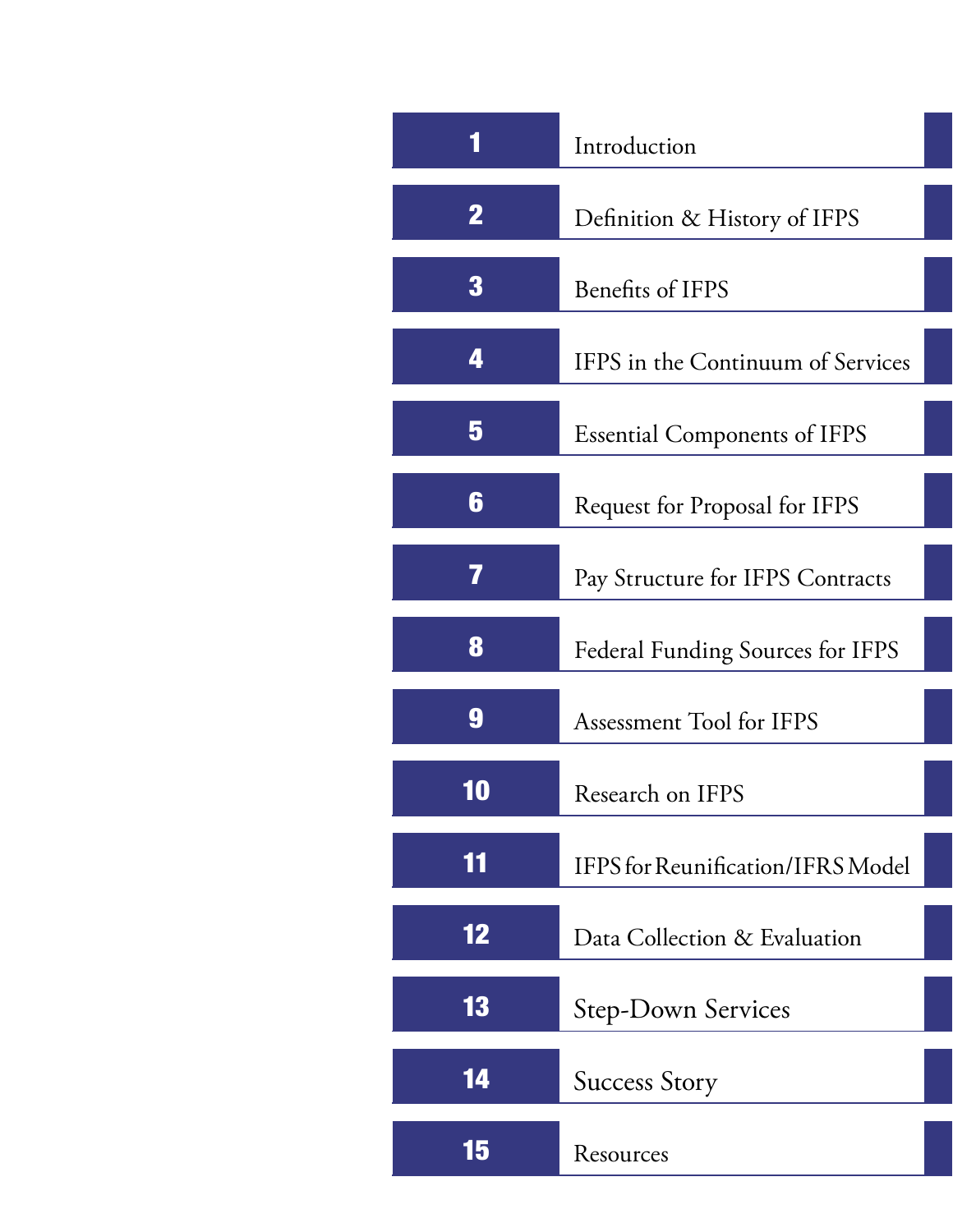## <span id="page-2-0"></span>*Introduction*

The year 2009 marks the 35th anniversary of the first Intensive Family Preservation Services (IFPS) program. Within two decades, IFPS programs were operating in 35 states with most of them following the original model known as HOMEBUILDERS®.

The National Family Preservation Network (NFPN) was established in 1992 as the primary national voice for the preservation of families. With funding from the Edna McConnell Clark and Annie E. Casey Foundations, NFPN was equipped to provide the training and technical assistance necessary to implement quality IFPS programs nationwide. In support of NFPN's efforts the Clark Foundation published an information packet on IFPS in 1994. NFPN updated the IFPS packet in 2003 and posted an electronic version. While both of these packets still contain useful information, in the past six years there has been an explosion of knowledge about IFPS as evidenced by the creation of a new assessment tool that pinpoints the effectiveness of services, new research that emphasizes model fidelity and demonstrates the effectiveness of IFPS with a broad variety of families and problems, establishment of new IFPS programs and the strengthening/expansion of existing programs, and additional proof of the outstanding safety record and cost-effectiveness of IFPS.

In order to share the most recent knowledge about IFPS, NFPN held an IFPS Summit in October, 2008. Public child welfare agencies identified as having a statewide IFPS program were invited to attend and 16 of the 20 invited states sent a representative. Two other states wishing to establish an IFPS program also sent representatives. As the Summit participants discussed new information and research about IFPS, it became apparent that a new publication would be needed to capture and disseminate these findings.

Thus, NFPN has produced and is now offering the IFPS ToolKit as a comprehensive resource guide for the development and maintenance of strong and effective IFPS services. The ToolKit includes definitions, history, benefits, standards, performance measures, federal funding sources, payment structure for contractors, latest research, step-down services, evaluation measures, success stories, and resources for IFPS. There is also information on IFPS as it applies to reunification services, including a proposed model for Intensive Family Reunification Services (IFRS).

It is NFPN's desire that the IFPS ToolKit be widely disseminated and used to develop high quality IFPS programs. Please let us know if we can be of assistance to your agency.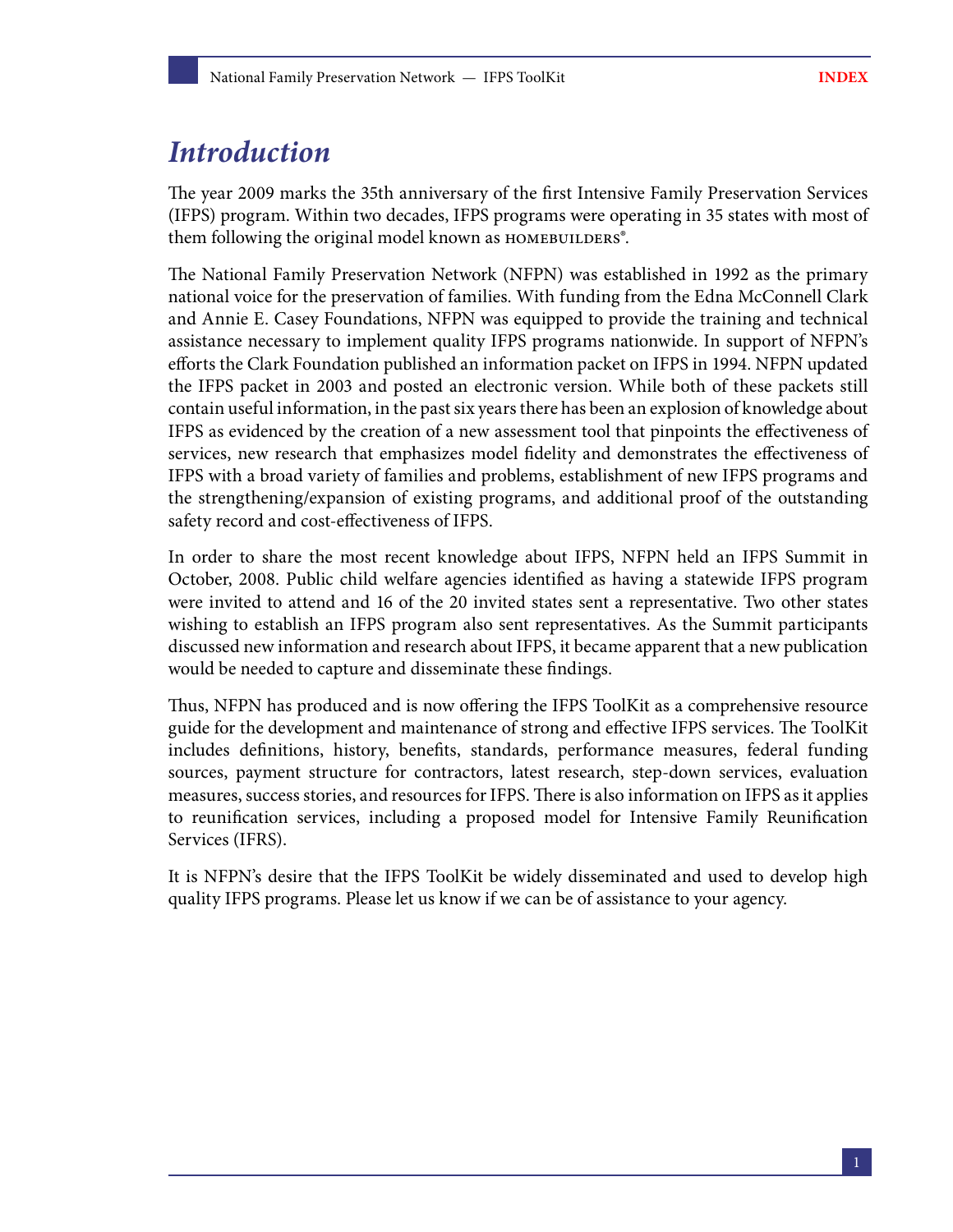## <span id="page-3-0"></span>*What are Intensive Family Preservation Services (IFPS)?*

Intensive Family Preservation Services (IFPS) are concentrated, in-home services designed to prevent unnecessary out-of-home placement of children. Families are referred at the point where an out-of-home placement is imminent. Referrals may come from a variety of child and family-serving systems including child welfare, mental health, juvenile justice, and developmental disabilities. In home contact with families occurs within 24 hours of referral. IFPS therapists receive special training to provide 8–10 hours of services per week to families which include a mix of counseling, teaching skills, and help with basic needs. Therapists serve only a few families at a time and are available 24 hours a day, seven days a week. Services are provided for 4–6 weeks.

It is important to state that IFPS is a model of service, not a philosophy to preserve families at all costs. If children cannot be safely maintained at home, then removal is in their best interest. On the other hand, IFPS is not appropriate for families whose children are *not* at high risk of removal. There are less intensive service models that can provide support to these families. IFPS is reserved for families facing imminent placement of a child.

Please note that the professional who provides IFPS services to a family is referred to as a "therapist" throughout the ToolKit in order to differentiate this person from others who also work with the family. As used here, the therapist is expected to have a college degree in social work or a related field and specialized training in IFPS. Individual states determine whether or not a therapist must be licensed.

### **History of IFPS**

An identifiable system of child welfare in the United States may be traced to the mid-1800s when the Children's Aid Society in New York began shipping trainloads of homeless and destitute children to Midwest rural homes. The roots of family preservation can be traced to the first White House Conference on Dependent Children in 1909 when the policy was explicitly stated that children should be kept with their parents whenever possible and the family provided with the necessary aid to maintain children in suitable homes. This policy was summed up by the Children's Aid Society in 1923 in an annual report stating that every social agency should be a "homebuilder" and not a "homebreaker." Nevertheless, it would be 50 years before a systematic family preservation program would be established. In the intervening years, children who were abused and neglected were typically placed in foster or residential care and grew up in out-of-home placement.

In 1974 a model of Intensive Family Preservation Services (IFPS) was established through the homebuilders® program in Washington State. Its goal was to strengthen families and prevent unnecessary out-of-home placement. The federal government provided impetus for nationwide replication of IFPS through the Adoption Assistance and Child Welfare Act of 1980. This act required states to provide *reasonable efforts* to prevent or eliminate the removal of children from their homes or make it possible for them to return home. Family preservation services were listed as an essential component of satisfying the reasonable efforts requirement.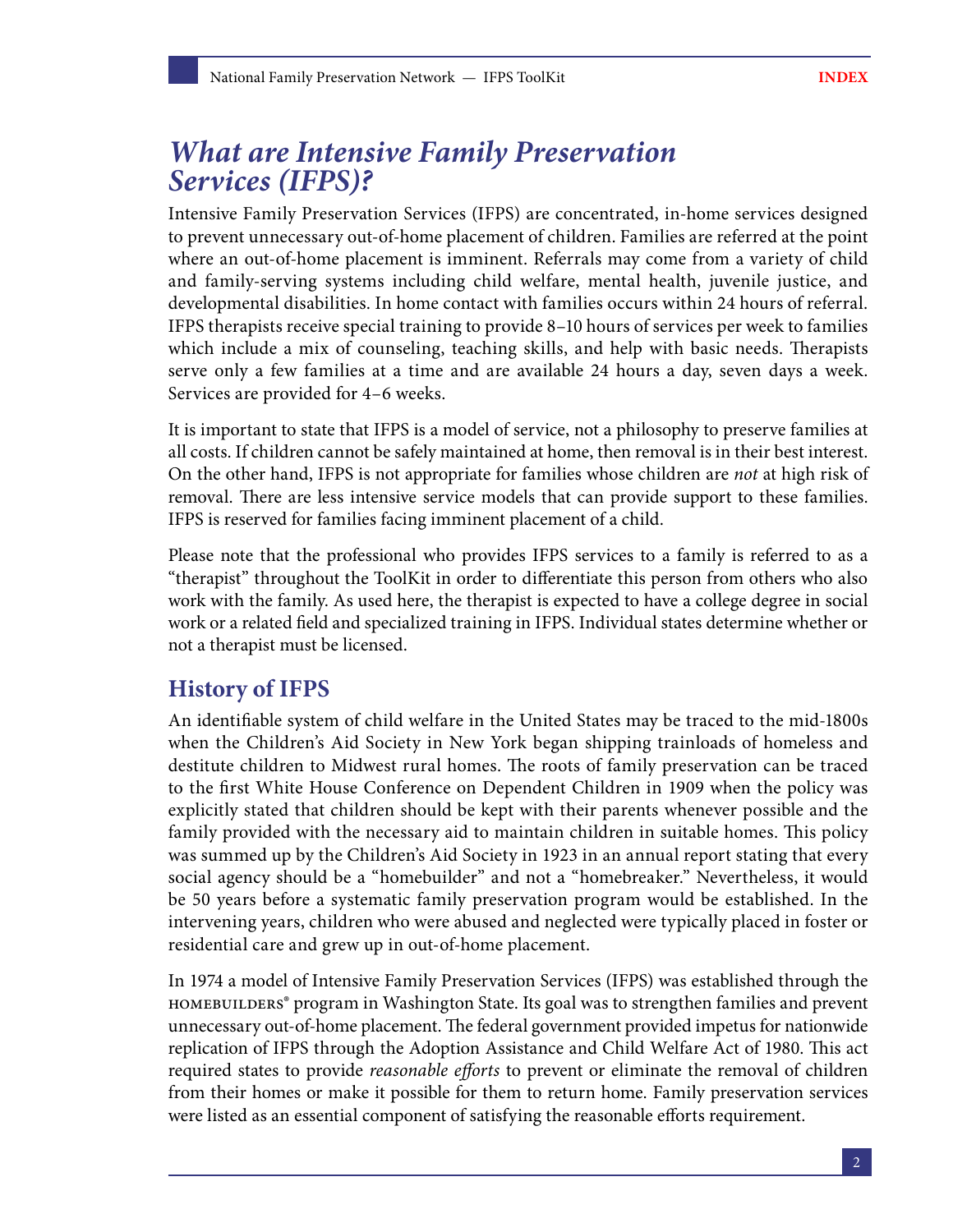The private sector then stepped up to provide key funding for IFPS. In 1986 the Edna McConnell Clark Foundation awarded \$3.3 million for development of model programs, training and technical assistance, and capacity building. In 1992, the Clark Foundation funded 7 existing organizations to promote IFPS. Both the Clark Foundation and the Annie E. Casey Foundation provided funding to establish a new organization, the National Family Preservation Network (NFPN). NFPN is the only national organization whose mission is to serve as the primary national voice for the preservation of families.

IFPS reached its pinnacle in 1993 when IFPS programs existed in 35 states. That was also the year that federal funding first became directly available for IFPS through the Family Preservation and Support Act, later changed to the Promoting Safe and Stable Families Program. By 1994 the Clark Foundation had turned its attention to a new agenda: reform of the child protection system. The Casey Foundation has continued to provide funding for IFPS through various initiatives.

In 1988 HOMEBUILDERS® began an IFPS program in the Bronx. Although many of the parents receiving IFPS were involved with crack cocaine, 88% of the Bronx families remained together three months following intervention. Here's one of the success stories:

*The house had no front door. There were bullet holes in the walls. Neighbors gathered on the porch, a sentry at the door; drug traffic was heavy. The only furniture in the small two-story house was a potty seat for the toddler and a run-down couch. There were no beds, no chairs, no appliances. The family preservation therapist came daily to work with the mother and make sure the children were safe and fed. At first the mother didn't want to get up from the floor where she slept. By the second week, she was waiting on the porch for the therapist. Together they found another house. The mother moved, taking her children with her. She left the father of her four daughters; he remained on drugs. She completed a drug treatment program and is getting her GED. Now she says that if the therapist hadn't arrived, she would not have survived.*

#### **Sources**

- Cole, Betsy & Duva, Joy. (1990). *Family Preservation: An orientation for administrators and practitioners*. Washington D.C.: Child Welfare League of America.
- McGowan, Brenda. (1990). Family based services and public policy. In Whittaker, Kinney, Tracy, and Booth. *Reaching High Risk Families.* New York: Aldine de Gruyter.

Edna McConnell Clark Foundation: Annual Reports for 1986, 1992, 1994.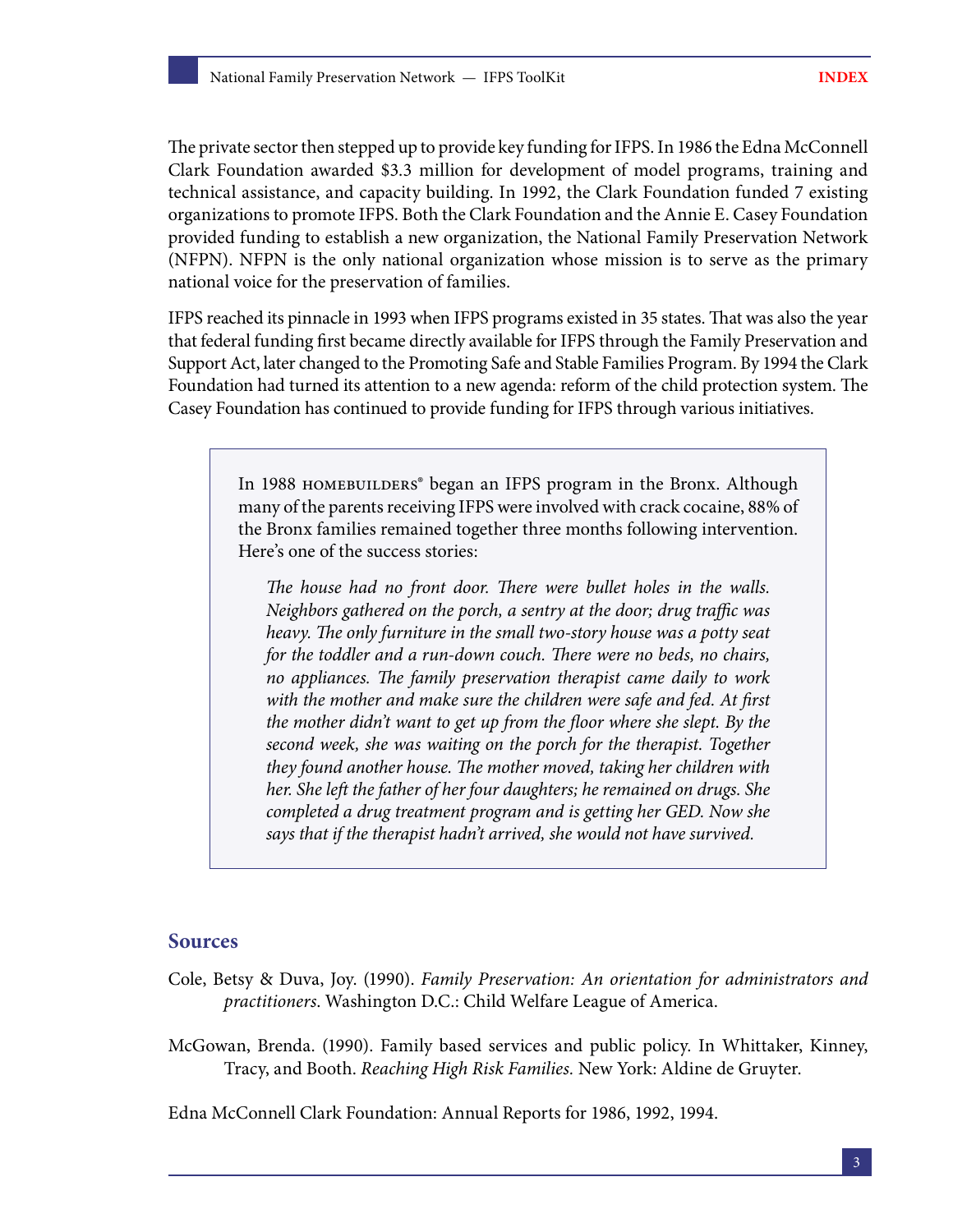## <span id="page-5-0"></span>*What are the Benefits of IFPS?*

### **Better Outcomes for Children**

Because IFPS prevents unnecessary out-of-home placement, it's important to first look at what happens when children are removed from their family:

- Children in foster care spend an average of more than two years away from their homes.
- A child is twice as likely to die from abuse in foster care than in his own home.
- Maltreated children placed out-of-home exhibit significant behavior problems in comparison to maltreated children who remain in their homes.
- Maltreated children removed from their homes later experience higher delinquency rates, teen birth rates, and lower earnings than children who remain in their homes.
- Children placed in foster care have 2–3 times higher arrest, conviction, and imprisonment rates as adults than maltreated children who remain in their own homes.
- Post-Traumatic Stress Disorder strikes one in four foster youth after leaving foster care. That is double the PTSD rates of veterans returning from Iraq and over 6 times the rate among the general U.S population.
- In studies that spanned four states, one out of every three youth who aged out of foster care struggled with mental health problems such as major depression, substance abuse, social phobia and anxiety. Almost one quarter of such youth in Texas had a history of suicide attempts.
- Former foster youth are at high risk for a range of other health problems including generally compromised health, substance abuse, sexual risk-taking behaviors, physical and sexual abuse and malnourishment.

With appropriate targeting, IFPS diverts 80–90+ percent of children from out-of-home placement, but it is estimated that states provide IFPS to fewer than 1 in 10 children placed in foster care. Extensive media coverage of deaths of abused and neglected children may result in child welfare caseworkers removing more children from their homes. In turn, caseloads increase, workers are overloaded, and the tragic consequence is more child deaths. Only about half of the children in foster care return home each year. Approximately 50,000 children are adopted each year but at least twice that many are waiting for adoptive homes. Some of these children will grow up in foster care. No state has been able to effectively address child abuse and neglect by focusing primarily on out-of-home placement and adoption. States with effective child welfare systems focus on reducing the number of children entering out-of-home care. IFPS is strategically positioned to assist in this effort and would have far greater impact if every state were to establish or strengthen and expand these services.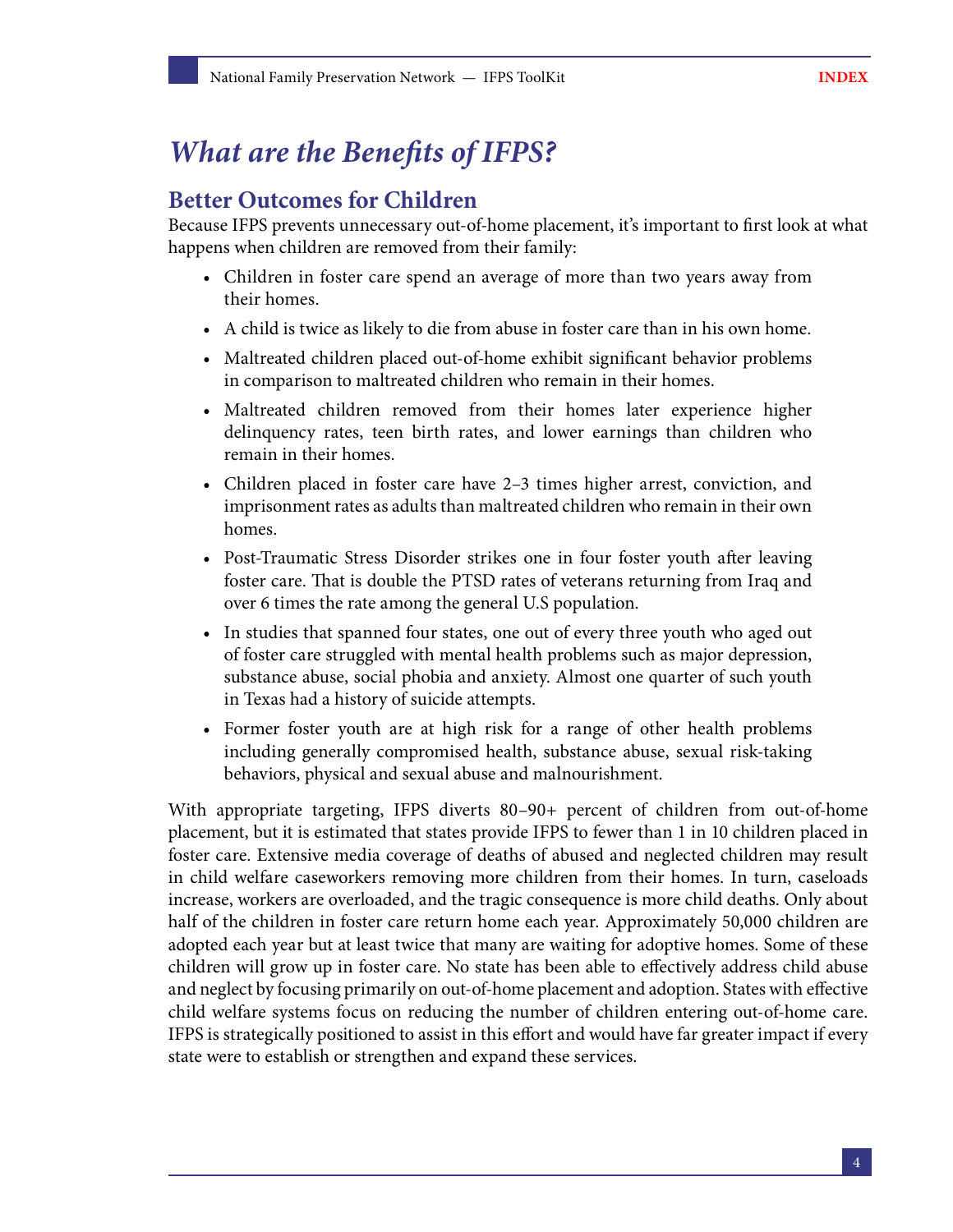### **Safety**

In over three decades of IFPS nationwide with thousands of families served, there has been less than a handful of child deaths that can be directly linked to IFPS, either during or after the intervention. Recent research indicates that safety is the strongest area when families are assessed following an IFPS intervention.

To what can this strong safety record of IFPS be attributed?

- The safety of the child is the highest priority.
- IFPS therapists respond immediately to family crises. Workers generally see families within 24 hours of referral.
- IFPS therapists meet with families in the home which allows for a more thorough assessment and opportunities for effective intervention.
- IFPS therapists see families frequently, sometimes for hours at a time in order to provide a quick response to emergencies and to teach skills during a crisis when families are most willing to learn new behaviors. Workers are available 24/7 and carry only a few cases at a time in order to be readily available.
- Prior to terminating the intervention, IFPS therapists connect families with other community services to reinforce gains. Families are not abandoned at the end of the IFPS intervention.
- Therapist training, supervision, and ongoing monitoring and quality assurance provide additional measures to ensure the safety of families.

### **Improvement in Family Functioning**

The North Carolina Family Assessment Scale is an assessment tool used in conjunction with IFPS services. The tool measures family functioning at intake and at case closure. Research indicates that most families show improved functioning in all areas that the tool measures: environment, parental capabilities, family interactions, safety, and child well-being. Only 6– 9% of families deteriorate in functioning following an IFPS intervention. With those families, the assessment at case closure may result in out-of-home placement for the child. Although placement is not prevented, the safety of the child is ensured, and that is the top priority.

### **Cost Savings**

Far more federal, state, and local funds are spent on out-of-home care and services than are spent on in-home services. For example, Child Trends reports that states spent at least \$4 billion in federal Title IV-E funds on foster care in FY 2006. In contrast, states spent \$363 million in Title IV-B funds (Subpart 2—Promoting Safe and Stable Families) on family preservation and support as well as time limited reunification and adoption promotion. While there are other sources of funding for both foster care and in-home services, the overall ratio is about ten dollars of out-of-home care funding (entitlement) for each dollar of in-home funding (capped).

The financial incentive to increase funding for IFPS is that for each child who receives in-home services and safely remains at home rather than entering out-of-home placement, there can be substantial savings. The Washington State Institute for Public Policy (WSIPP) found that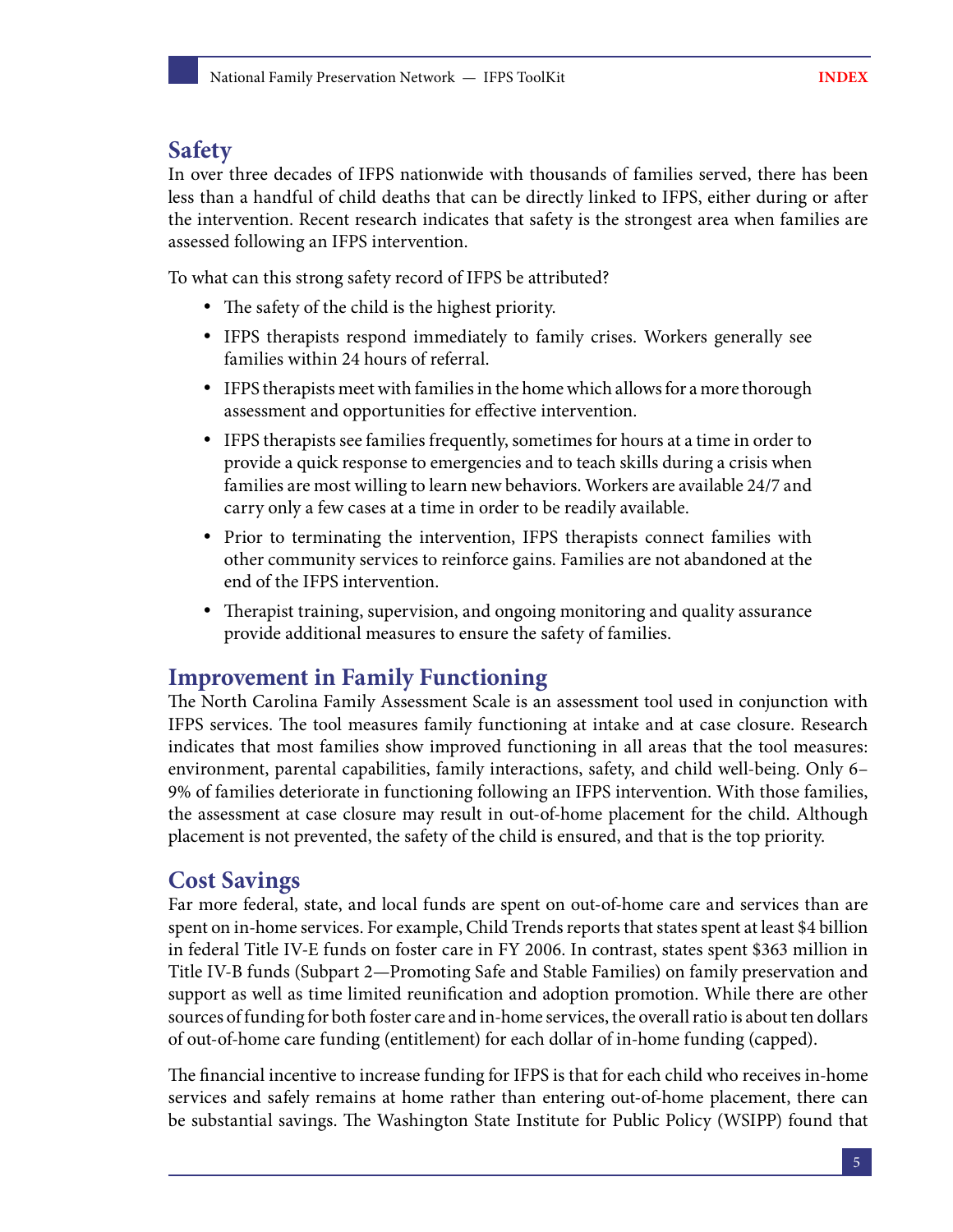Intensive Family Preservation Services programs adhering to the HOMEBUILDERS<sup>®</sup> model are very cost-effective. WSIPP calculated \$2.54 of benefits for each dollar of cost due to reduced out-of-home placements and lowered incidence of abuse and neglect.

#### **References**

*About 0.73 percent of American children are in foster care, but 1.22 percent of child abuse fatalities are in foster care.* U.S. Dept. of Health and Human Services, Administration on Children, Youth and Families. *Child Maltreatment 2002* (Washington, DC: U.S. Government Printing Office, 2001).

- Lawrence, C., Carlson, E., & Egeland, B. (2006). The impact of foster care on development. *Development and Psychopathology,* 18, 57–76.
- Doyle, Jr., Joseph. (2007). *Child protection and child outcomes: Measuring the effects of foster care*. Available online at [http://www.mit.edu/~jjdoyle/doyle\\_fosterlt\\_march07\\_aer.pdf](http://www.mit.edu/~jjdoyle/doyle_fosterlt_march07_aer.pdf)
- Doyle, Jr., Joseph. (2008). *Child Protection and Adult Crime: Using investigator assignment to estimate causal effects of foster care*. Available online at [http://www.mit.edu/~jjdoyle/](http://www.mit.edu/~jjdoyle/doyle_jpe_aug08.pdf) [doyle\\_jpe\\_aug08.pdf](http://www.mit.edu/~jjdoyle/doyle_jpe_aug08.pdf)
- Pecora, Peter, et al. (2005). *Improving family foster care: Findings from the Northwest Foster Care Alumni Study*, Seattle, WA: Casey Family Programs..
- Courtney, Mark, et al. (2005). *Midwest Evaluation of the Adult Functioning of Former Foster Youth: Outcomes at Age 19*, Chicago, IL: Chapin Hall Center for Children.
- Hormuth, Pam, et al. (2001). *All grown up, nowhere to go: Texas teens in foster care transition*, Austin, TX.: Center for Public Policy Priorities.
- Kirk, R.S., Griffith, D.P., & Martens, P. (2007). *An examination of intensive family preservation*  services. Available online at [http://www.nfpn.org/articles-mainmenu-34/116-ifps](http://www.nfpn.org/articles-mainmenu-34/116-ifps-paper.html)[paper.html](http://www.nfpn.org/articles-mainmenu-34/116-ifps-paper.html)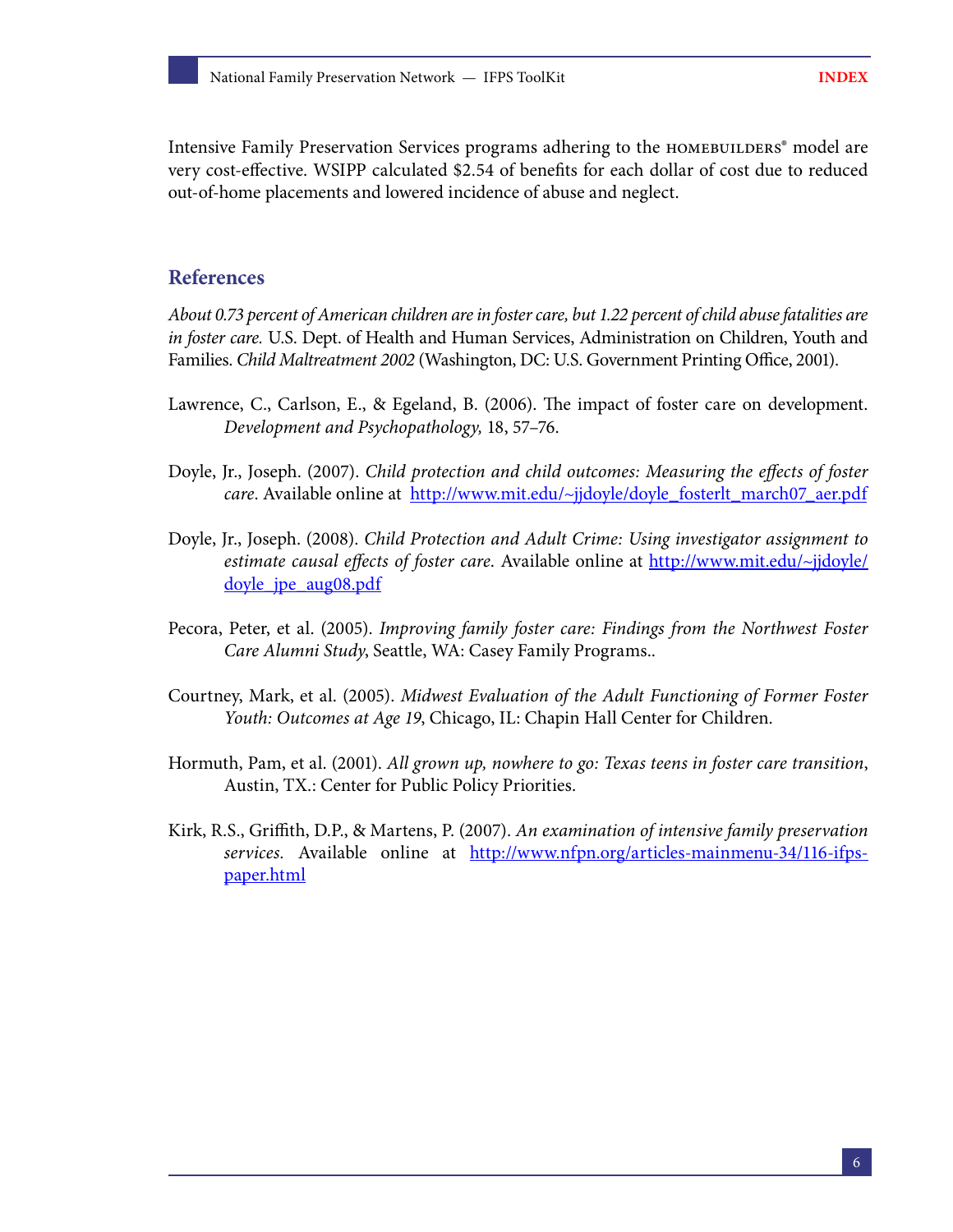## <span id="page-8-0"></span>*Where does IFPS fit into the Continuum of Services?*

Intensive Family Preservation Services are sometimes categorized as prevention services because IFPS prevents out-of-home placements. However, IFPS is more appropriately categorized as a tertiary prevention service in the sense that it is a final effort to avert out-of-home placement. It is helpful to see where IFPS fits into a system of services—the chart below portrays the place of IFPS in the Child Welfare System Continuum of Services:

## **Child Welfare Continuum**



#### **Sources**

Child and Family Services Review, First Round; AFCARS Report, fiscal year 2006; AFCARS Report, fiscal year 2007; Child Maltreatment 2007; U.S. Department of Health and Human Services, Administration on Children, Youth, and Families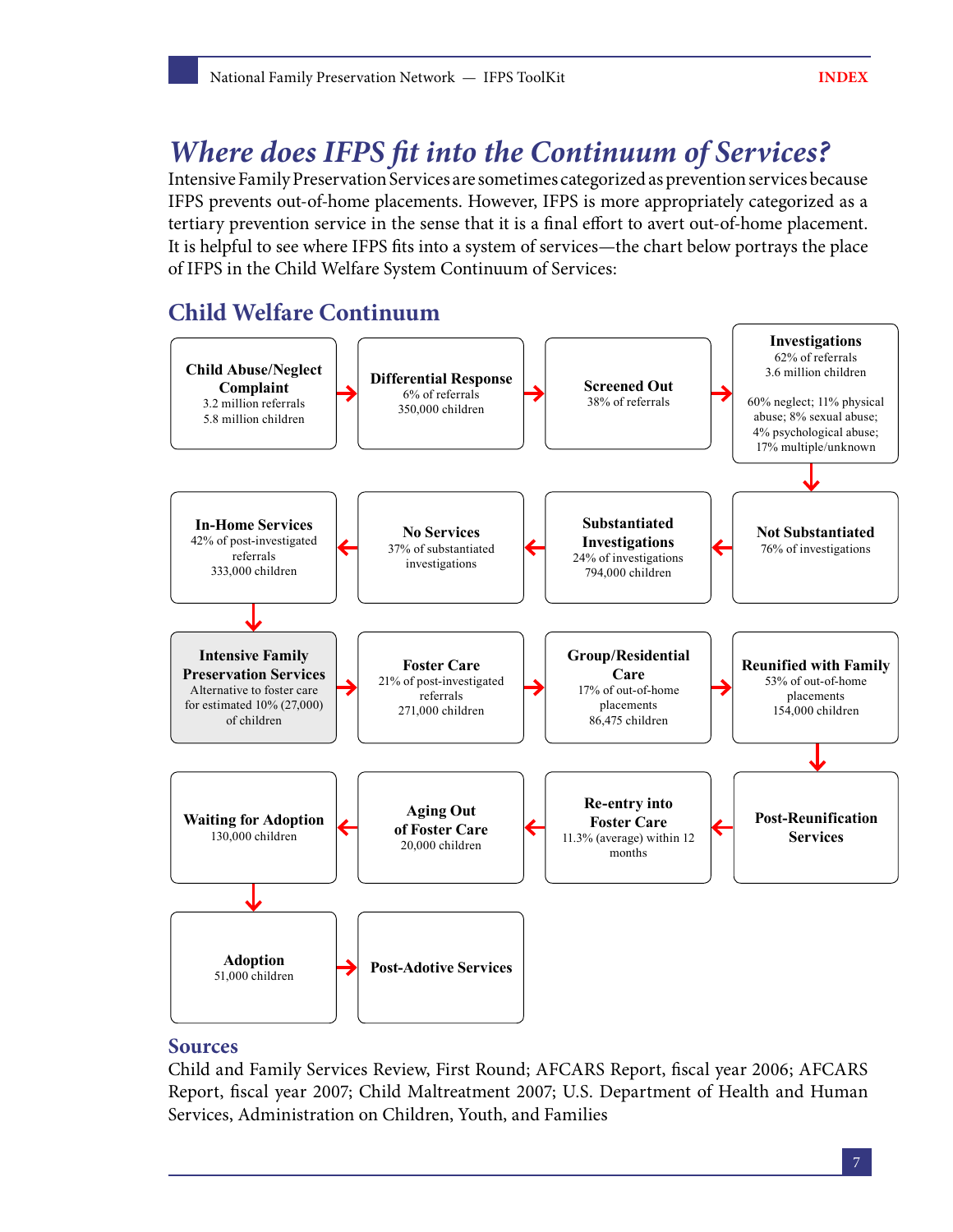## <span id="page-9-0"></span>*Essential Components of IFPS*

There are two types of essential components for IFPS: Program and Intervention.

## **IFPS Program Components**

#### **Focus on a Specific Target Population**

The primary goal of IFPS is to serve as an alternative to the unnecessary placement of children into foster, group, or institutional care. The program serves *only* those families whose children are in imminent danger of placement or cannot return home without intensive services.

#### **Twenty-Four Hour Availability for Intake**

The IFPS program is available to receive referrals 24 hours a day, seven days a week.

#### **Immediate Response to Referral**

IFPS therapists meet with each client family within 24 hours of referral unless the family is unable to meet.

#### **Services Provided in the Natural Environment**

IFPS services are delivered in clients' homes and other settings in their day-to-day life. Although the bulk of interventions occur in the clients' homes, therapists go where the problems are occurring.

In-home services can be inconvenient for therapists and increase service delivery costs. These factors are more than offset by the benefits of serving clients in their own environment.

It is possible to reach much more seriously troubled clients by seeing them in their own home. Many families are too disorganized to schedule and transport themselves to office visits. Cancellations and dropouts are very rare if services are brought to the client. In-home interventions also increase the likelihood that all family members will participate in the counseling.

In-home services allow IFPS therapists to make more accurate assessments and more useful treatment plans because they see processes in action. They observe family members using new behaviors, revise plans as needed, and provide support until clients experience success. Inhome services also increase a therapist's credibility. Clients know that the therapist has directly witnessed the family's problems instead of just hearing about them and possibly making incorrect assumptions about what happens.

Generalization of learning is greatly facilitated when services are provided in the natural environment of the client. Ultimately, families need to be able to use new skills at home. If they learn them in the office, it is often difficult to carry the knowledge to their home life.

Finally, family members appreciate in-home services. It is more convenient for them, and many say it helps alleviate their embarrassment at having to receive services.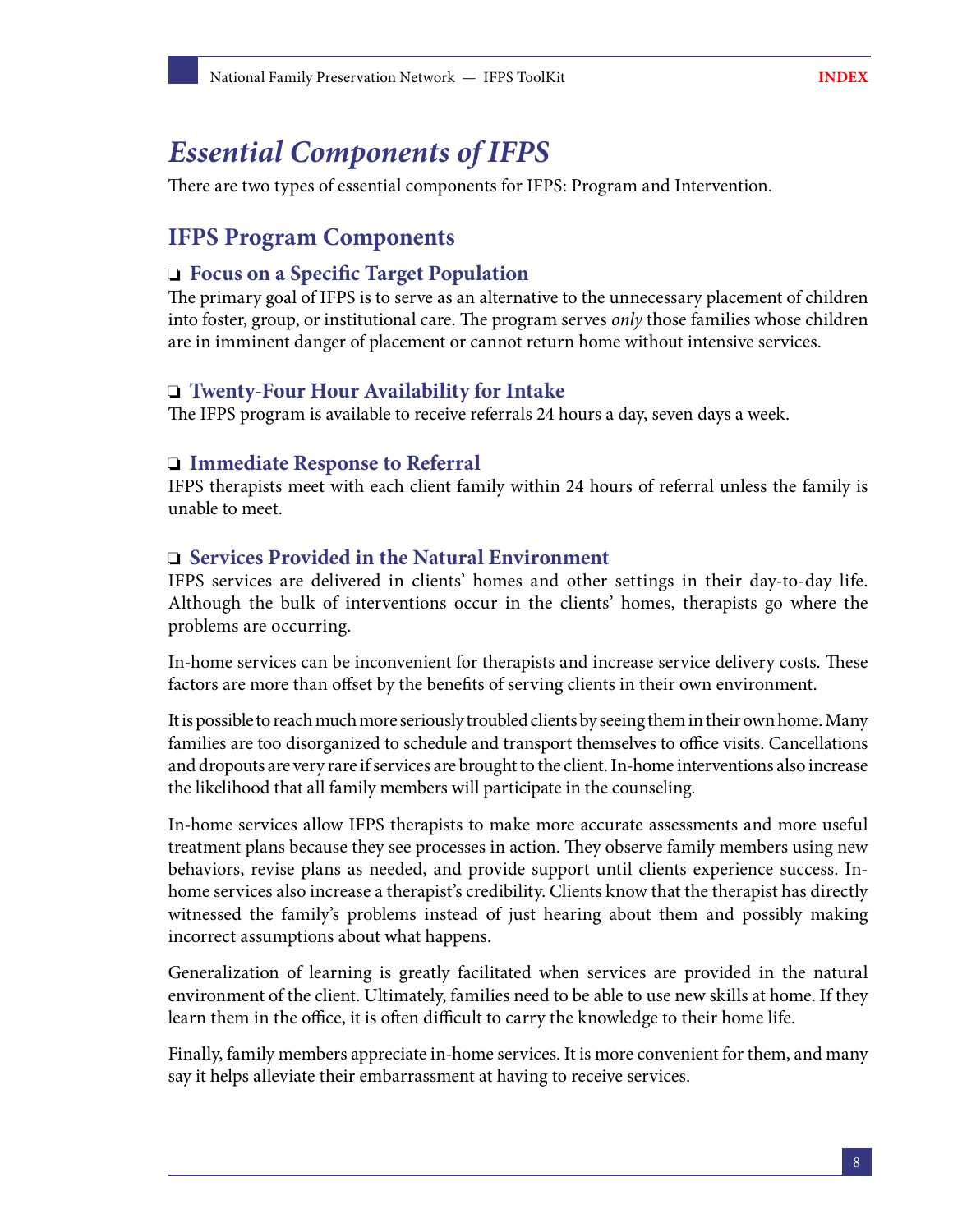#### **Intensive Services**

IFPS is an intensive service, with caseloads averaging only two families at a time. Hours of contact with family members are allocated according to the needs of the family. Total time per family usually varies between eight and ten hours per week, about half of which is face to face and telephone contact with the family members. Service intensity is often greatest during the first week.

The intensity of IFPS allows IFPS therapists to serve very high-risk families, who may need frequent contact to ensure child safety. High intensity also facilitates rapid change in families. It creates the capacity for a timely, comprehensive response to severe family problems. It allows the time to provide a range of psycho-educational interventions as well as help provide "hard services" to meet basic needs of the family. With low caseloads, therapists are able to be flexible about the length of client sessions and take advantage of times when the family is most open to change.

#### **Time Limited Services**

IFPS is time-limited, averaging four to six weeks, with the option of service extension if the risk of placement is still high and it is likely further service will lower that risk.

Four to six weeks seems like a very short time. It is important to remember that up to 40 hours or more of face-to-face services are delivered in this time. Although therapists, clients, and referring workers often express a wish for a longer time frame, success at averting placement does not appear to be influenced by the length of the intervention. Informal data indicate that if a family has not been able to profit from four to six weeks of intervention, it is unlikely their situation will improve with additional intensive services

There are advantages to an intensive, short-term intervention. Paramount is the expectation that change can occur rapidly. The IFPS therapist discusses the service time frame with the family. The expectation that change can occur rapidly is positive for clients, and helps motivate them to participate in services.

The brief time frame also helps keep the therapist and clients focused on the service goals and on what interventions are or are not working. Furthermore, when everyone knows there is a defined time period, it is more likely that they will use the time productively.

The four to six week intervention period should be considered a guideline, not an absolute limit. It is important to recognize that some families need more time and some need less. This guideline must always remain secondary to the basic goal of helping families avoid placement by learning new skills to cope with their problems.

#### **Twenty-Four Hour a Day Availability to Clients**

IFPS therapists ask family members to contact them whenever a crisis occurs, or whenever the therapist could be most helpful. Therapists are available to their clients 24 hours a day, seven days a week. Family members can contact their therapist by telephone or pager. When a family's therapist is not available, another therapist or a supervisor immediately responds to the family's needs.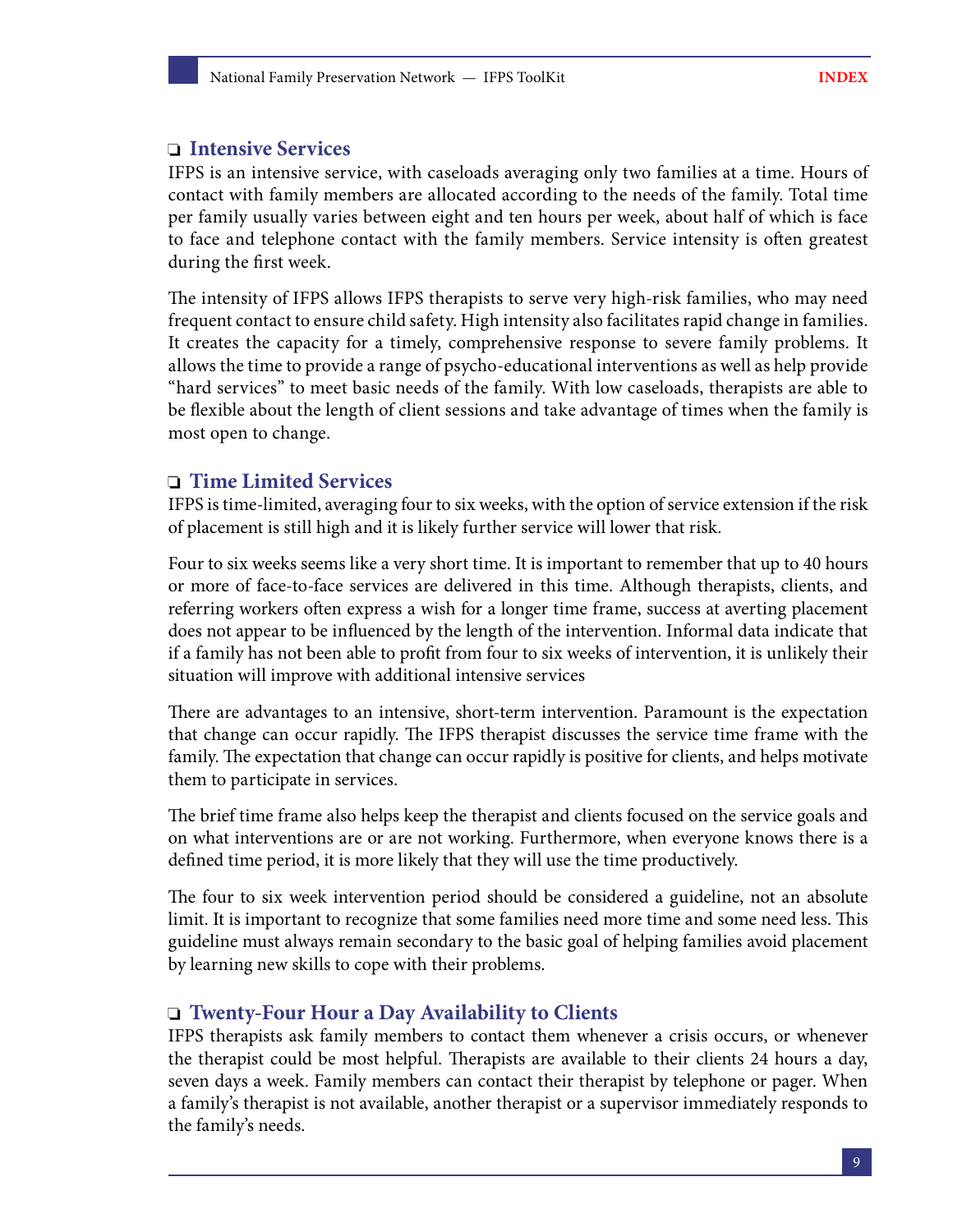### **Use of a Single Therapist with Team Back-Up**

IFPS services are provided to client families by a single therapist. Utilizing a single therapist, rather than a team approach as is used in some service models, creates a stronger relationship with the family and enhances therapist accountability. In rare circumstances, a supervisor or second therapist may also assist the family.

#### **Accountability**

The IFPS program routinely utilizes a variety of methods to ensure it is accountable. Placement prevention rates are tracked. Data are collected on adherence to all aspects of the program model. Clients and referring agents are asked to give written feedback about their satisfaction with services.

#### **Training and Quality Assurance**

IFPS therapists ideally have a master's degree in social work or counseling. The alternative is a bachelor's degree in a related field with two years of experience working with families.

Specialized IFPS training and ongoing quality assurance processes are utilized. The minimum recommended training on IFPS for clinical staff includes 5 days initial training, and 6–8 days of advanced training. Program supervisors and managers receive an additional 7 days of specialized supervisory training. The recommended ratio of supervisors to staff should not exceed 1:6. Program replication and quality assurance activities include quarterly 2–3 day site visits, file reviews, and weekly or bi-weekly telephone consultation during the initial years of implementation.

## **IFPS Intervention Components**

#### **Flexible Scheduling**

IFPS therapists have a flexible schedule, serving only two families at a time, which allows them to give clients as much time as needed, when they need it. Intake visits may be several hours in duration; therapists stay long enough to be sure clients are calm and safety plans are in place. After the initial visit, appointments are scheduled as often as needed, at times most convenient to the client, including weekends, evenings and holidays. Making services available at the convenience of clients also increases the chances that all family members will participate in the intervention.

#### **Individually Tailored Services**

In addition to flexibility in scheduling and length of sessions, IFPS programs offer flexible service packages, individually tailored to the needs of each family. Clients may need help with parenting skills, communications skills, self-control, problem solving, depression, drug or alcohol use, and other life skills. They may request help in meeting such basic needs as food, clothing or shelter. They may work on building a social support network or relating to school or other social service personnel. Therapists are expected to have a wide array of treatment options and approaches available to them.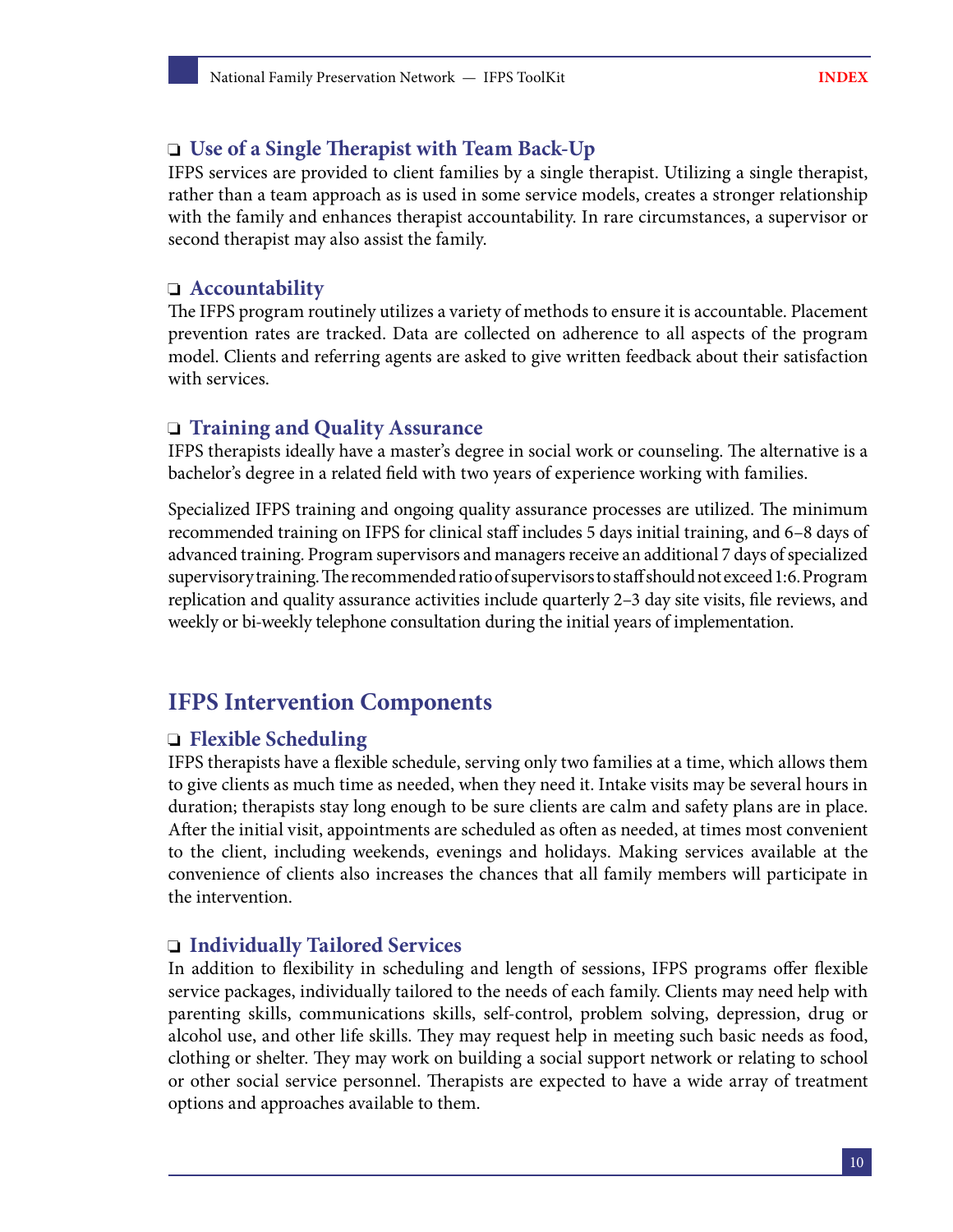In some family preservation models, paraprofessionals rather than professionals are used to help families meet their hard service needs. In IFPS, the therapist is responsible for addressing all the needs of the family. Providing hard services, such as helping clean an apartment or driving a client to the grocery store, is a powerful way to engage clients. Clients are grateful for the help, and are often the most willing to share information when they are involved in doing concrete tasks with their therapist.

#### **Engagement and Motivation**

The IFPS therapist takes responsibility for engaging clients and helping them increase their motivation for change. Therapists use a collaborative approach to treatment. Engagement strategies include Reflective Listening, Motivational Interviewing, showing respect, acting as a guest in the family's home, meeting individually with family members as well as the family as a group, and meeting at times and places convenient to the family.

#### **Assessment and Goal Setting**

Workers conduct a client-directed assessment across the family's life domains, including safety assessment and safety planning, domestic violence assessment, suicide assessment, and crisis planning. Behaviorally specific and measurable goals and outcomes are developed and evaluated with the family.

#### **Behavior Change**

Perhaps the most critical aspect of the IFPS intervention is the use of cognitive and behavioral research-based practices. Therapists directly employ these practices with family members, and also teach members how to use these strategies. These practices include:

- Motivational Interviewing,
- Cognitive Behavior Therapy (CBT),
- Rational Emotive Behavior Therapy (REBT),
- Relapse Prevention, and
- Harm Reduction Strategies,

Teaching families new skills lies at the heart of the intervention, as this empowers family members and allows them to continue to improve their family functioning after IFPS has ended:

- The most common skills taught include parenting, communication, assertiveness, bargaining and negotiation, anger management, depression management, time management, and household management.
- Therapists follow specific protocols for teaching skills including presentation of the skill to be learned, modeling**,** behavioral rehearsal, corrective feedback**, c**oaching, praise, and encouragement, and generalization/maintenance training.
- Therapists break new skills into small steps to simplify the change process and help family members experience success.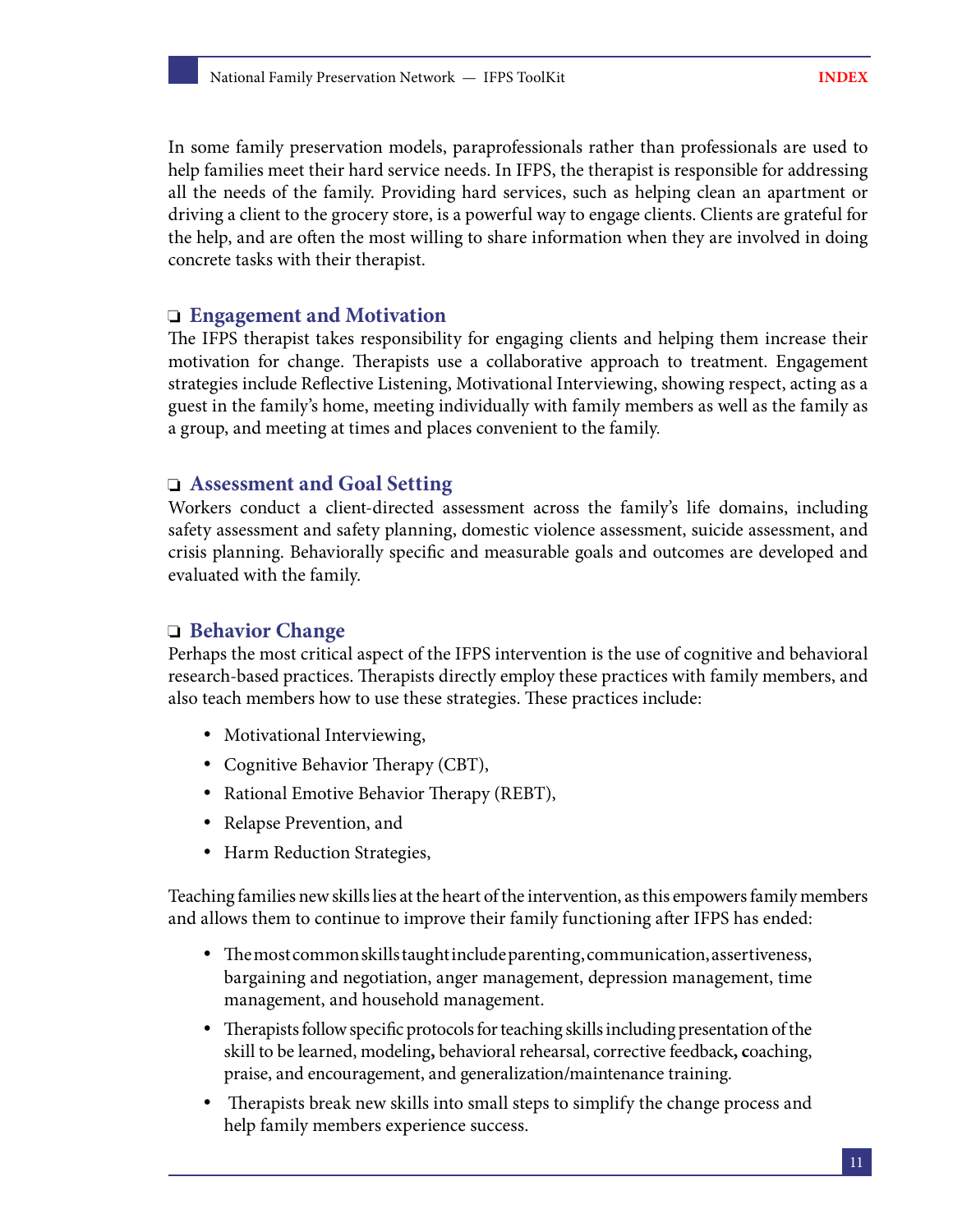- Therapists recognize and take advantage of unplanned opportunities (i.e., "teachable moments") to use or teach behavior change strategies with family members.
- Therapists provide written materials to reinforce rationales and discussion regarding skills introduced during sessions, and assign homework and encourage frequent practice of new skills so family members have many opportunities to strengthen and integrate behavior changes.

#### **Skills Development**

Therapists teach family members a wide variety of "life skills" including: parenting, decisionmaking, mood control and self-management, relapse prevention, resisting peer pressure, interpersonal relations, developing daily routines, and household management. Teaching methods include provision of educational materials, coaching, practice, feedback, and homework.

Social services should make clients strong instead of dependent. Helping clients learn new life skills empowers them. Even when helping clients meet their basic needs, the goal is to teach them to access what they need for themselves.

#### **Personal Scientist Approach**

Therapists and families are taught to behave as personal scientists. Scientists gather data, conduct experiments, analyze the outcomes of the experiments and conduct more experiments. The family and therapist assess family strengths and problems, (gather data), design and implement change strategies (experiment), evaluate the effectiveness of the change strategies, (evaluate outcomes) and modify the intervention (conduct more experiments). There is as much to learn from failures as from successes.

#### **Concrete and Advocacy Services**

The IFPS therapist provides and/or helps the family access concrete goods and services that are directly related to achieving the family's goals, while teaching them to meet these needs on their own. Flexible funding is available for concrete needs.

#### **Community Coordination and Interactions**

Client families often experience difficulty interacting with others in the community. IFPS therapists coordinate and advocate with other service and support systems including schools, health and mental health providers, juvenile justice, and other social service organizations. At the same time, therapists are teaching family members how to advocate and access these services and supports for themselves.

#### **Source**

Institute for Family Development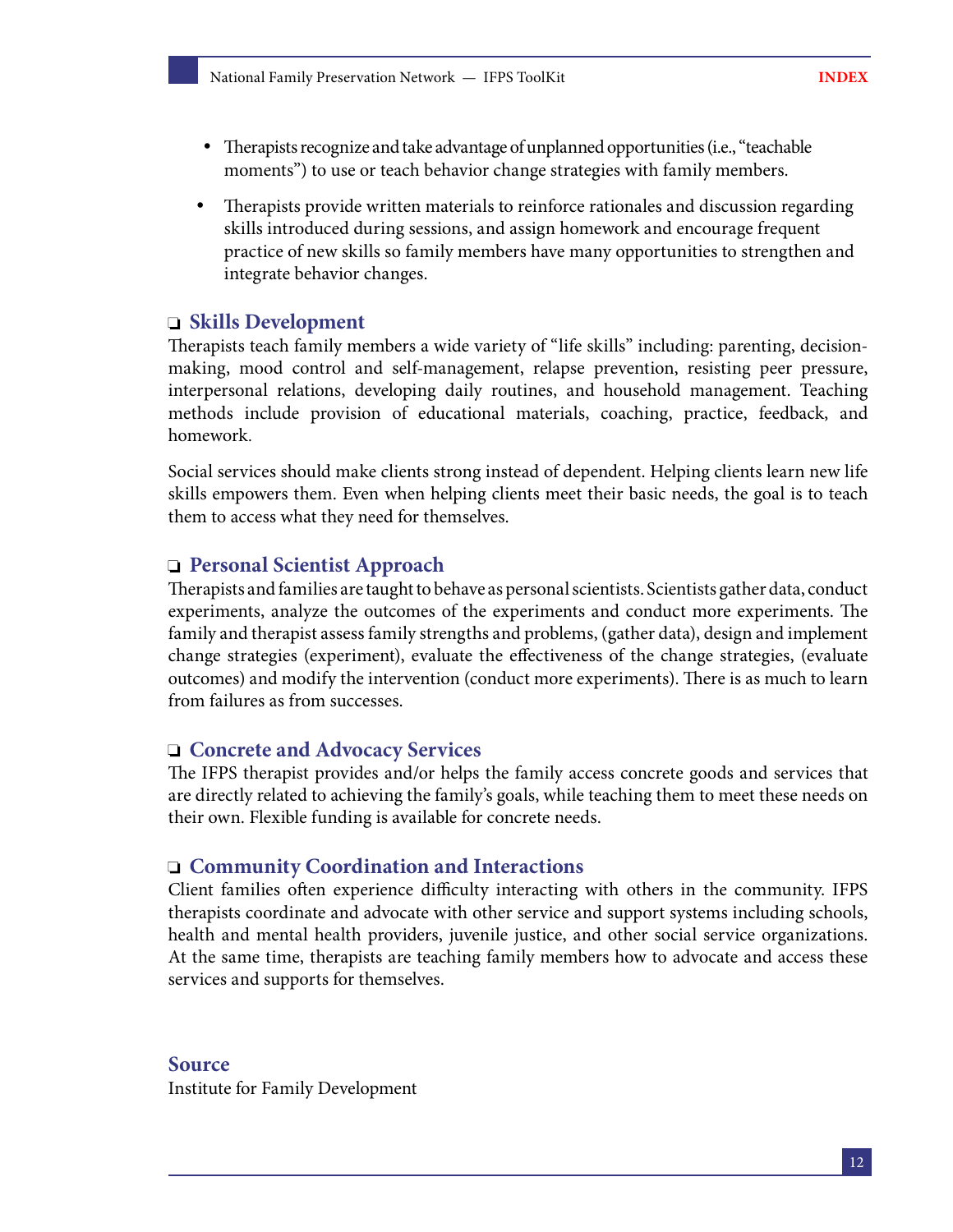## **Performance Measures for Essential Components**

The following chart lists the Program and Intervention Components as standards and provides a performance measure for each. The chart is based on the HOMEBUILDERS® model of IFPS and is used by permission of the Institute for Family Development.

### **Program Structure Standards (homebuilders®Fidelity Measures—Abridged)**

| <b>Indicators</b>                                                                                                                                                                                     | <b>Performance Measures</b>                                                                                                                                                                                              |  |
|-------------------------------------------------------------------------------------------------------------------------------------------------------------------------------------------------------|--------------------------------------------------------------------------------------------------------------------------------------------------------------------------------------------------------------------------|--|
| <b>Standard: Specific Target Population</b>                                                                                                                                                           |                                                                                                                                                                                                                          |  |
| Families referred for HOMEBUILDERS®<br>services have one or more children at<br>imminent risk of placement OR in need of<br>reunification that will not occur without<br>intensive services in place. | • 90% of accepted referrals meet eligibility<br>criteria.                                                                                                                                                                |  |
| <b>Standard: Values-Based Orientation</b>                                                                                                                                                             |                                                                                                                                                                                                                          |  |
| The therapist is behaviorally descriptive, uses<br>value-neutral language, and avoids the use<br>of labels and inference when communicating<br>with or about family members.                          | • Therapists use behaviorally specific, value<br>neutral language in all communication.<br>• Therapists avoid the use of labels and<br>inferences.                                                                       |  |
| Standard: Immediate Availability and Response to Referrals                                                                                                                                            |                                                                                                                                                                                                                          |  |
| Referrals are made and accepted 24 hours a<br>day, 7 days a week.                                                                                                                                     | • Provider agency makes at least 20% of all<br>openings available to after-hours referents.                                                                                                                              |  |
| Therapists meet with families within 24<br>hours of referral.                                                                                                                                         | • 75% of families receive their first face-to-<br>face visit within 24 hours of referral from<br>DCFS; 85% of families receive their first<br>face-to-face visit no later than the end of<br>the day after the referral. |  |
| <b>Standard: Twenty-Four Hour Availability</b>                                                                                                                                                        |                                                                                                                                                                                                                          |  |
| Therapists, supervisors and other team<br>members are available and accessible to<br>families 24 hours a day, seven days a week.                                                                      | • Provider agency policies specifically allow<br>a flexible work schedule, with work hours<br>varying from week to week based on the<br>needs of families.                                                               |  |
|                                                                                                                                                                                                       | • 100% of clients have information about 24-<br>hour availability and how to access therapist.                                                                                                                           |  |
|                                                                                                                                                                                                       | • On the HOMEBUILDERS® Client Feedback<br>Survey, 95% of family members answer<br>"Yes" to the question: "Was your therapist<br>available and responsive to you?"                                                        |  |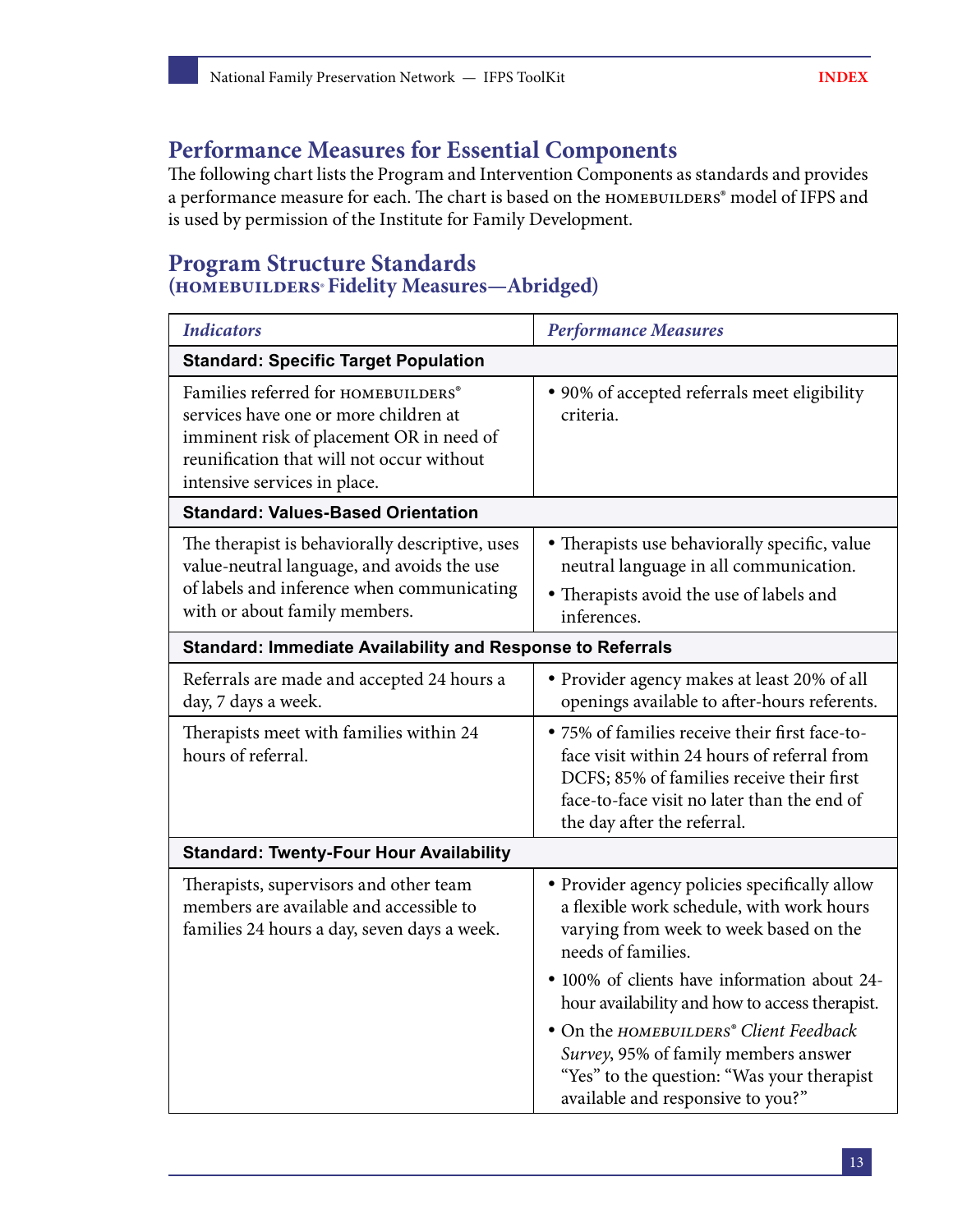| <b>Indicators</b>                                                                                                                                                         | <b>Performance Measures</b>                                                                                                                                                                                                                                               |  |
|---------------------------------------------------------------------------------------------------------------------------------------------------------------------------|---------------------------------------------------------------------------------------------------------------------------------------------------------------------------------------------------------------------------------------------------------------------------|--|
| Standard: Services Provided in the Family's Natural Environment                                                                                                           |                                                                                                                                                                                                                                                                           |  |
| Sessions primarily occur in the family's<br>home or natural environment.                                                                                                  | • 95% of sessions occur in the home or<br>natural environment.                                                                                                                                                                                                            |  |
| <b>Standard: Service Intensity and Caseload</b>                                                                                                                           |                                                                                                                                                                                                                                                                           |  |
| Therapists typically work with 2 families at a<br>time; periodically therapists may work with<br>1 or 3 families for a short period of time.                              | • Full-time (1.0 FTE) therapists serve 18-19<br>families per year.                                                                                                                                                                                                        |  |
| Therapists typically meet with each family<br>3-5 times per week, and provide 40 or more                                                                                  | • 95% of families meet with their therapist at<br>least 3 times per week.                                                                                                                                                                                                 |  |
| hours of face-to-face service.                                                                                                                                            | • 85% of families receive at least 40 hours of<br>face-to-face service per intervention.                                                                                                                                                                                  |  |
| <b>Standard: Brevity of Services</b>                                                                                                                                      |                                                                                                                                                                                                                                                                           |  |
| Therapists typically provide services for 4<br>weeks. Services may be extended up to 6<br>weeks when an extension will substantially<br>decrease the chance of placement. | • 95% of all interventions close by the end of<br>6 weeks.                                                                                                                                                                                                                |  |
| <b>Standard: Single Therapist Operating within a Team</b>                                                                                                                 |                                                                                                                                                                                                                                                                           |  |
| Each family receives services from a single<br>therapist.                                                                                                                 | • 95% of all client visits are made by a single<br>therapist (not including training or quality<br>assurance activities).                                                                                                                                                 |  |
| Therapists and supervisors meet<br>HOMEBUILDERS® employment criteria.                                                                                                     | • 100% of therapists are assigned full-time<br>(1.0 FTE) or half-time (0.50 FTE) to the<br>HOMEBUILDERS® program.                                                                                                                                                         |  |
| <b>Standard: Supervision and Consultation</b>                                                                                                                             |                                                                                                                                                                                                                                                                           |  |
| Supervisors are available to therapists 24/7<br>for clinical supervision.                                                                                                 | • 100% of therapists are satisfied that the<br>supervisor or designated back-up is<br>available when needed.                                                                                                                                                              |  |
| Team consultation occurs at least weekly.                                                                                                                                 | • In-person team consultation meetings<br>occur at least once per week, at least 48<br>weeks per year.<br>• When therapists miss regularly scheduled<br>team consultation meetings, 100% of<br>absences are for excused reasons (e.g.,<br>vacation, sick, client crises). |  |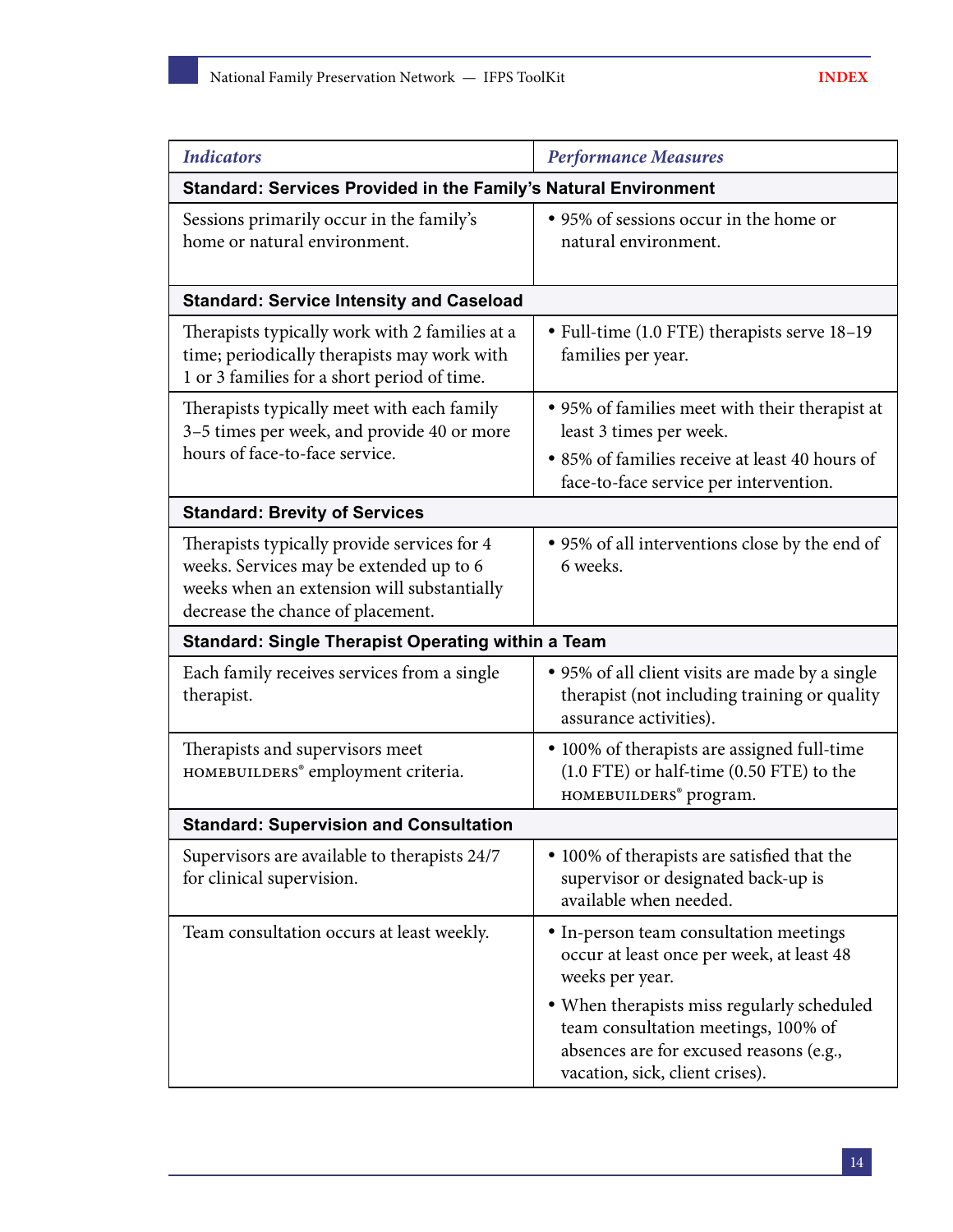| <b>Indicators</b>                                                                         | <b>Performance Measures</b>                                                                                                                                                                                                          |  |  |
|-------------------------------------------------------------------------------------------|--------------------------------------------------------------------------------------------------------------------------------------------------------------------------------------------------------------------------------------|--|--|
| Therapists receive at least weekly<br>consultation regarding client families.             | • 100% of open interventions are staffed<br>weekly; staffings preferably occur during<br>team consultation.                                                                                                                          |  |  |
| Supervisors routinely accompany therapists<br>on home visits.                             | • Supervisors accompany each therapist at<br>least quarterly for therapists with fewer<br>than 2 years HOMEBUILDERS® experience,<br>and at least semi-annually for therapists<br>with more than 2 years HOMEBUILDERS®<br>experience. |  |  |
| <b>Standard: Ongoing Quality Enhancement</b>                                              |                                                                                                                                                                                                                                      |  |  |
| Supervisors provide on-the-job training to<br>new therapists.                             | • Therapists shadow the supervisor or<br>experienced therapists on at least one<br>complete intervention.                                                                                                                            |  |  |
|                                                                                           | • Supervisors accompany 100% of new<br>therapists on at least 80% of client sessions<br>during the first intervention assigned to<br>the therapist.                                                                                  |  |  |
| Supervisors have ongoing client contact.                                                  | · Supervisors without prior HOMEBUILDERS®<br>experience complete 6 full interventions<br>during their first year.                                                                                                                    |  |  |
| Program complies with QUEST<br>requirements.                                              | • 100% of therapists, supervisors and<br>program managers participate in all<br>required HOMEBUILDERS® training and<br>consultation activities.                                                                                      |  |  |
| HOMEBUILDERS® services reduce the<br>likelihood of out-of-home placement.                 | • At least 70% of children referred for<br>HOMEBUILDERS® successfully avoid out-<br>of-home placement 6 months following<br>closure of intensive services.                                                                           |  |  |
| Families show improvement in family<br>functioning.                                       | • At least 85% of families show progress on<br>goal attainment ratings for at least one goal<br>at service closure.                                                                                                                  |  |  |
| Provider agency gathers feedback regarding<br>services from family members and referents. | • 100% of referents are given a<br>HOMEBUILDERS® Referent Feedback Survey<br>following service closure.                                                                                                                              |  |  |
|                                                                                           | · 100% of families are given a<br>HOMEBUILDERS® Client Feedback Survey<br>following service closure.                                                                                                                                 |  |  |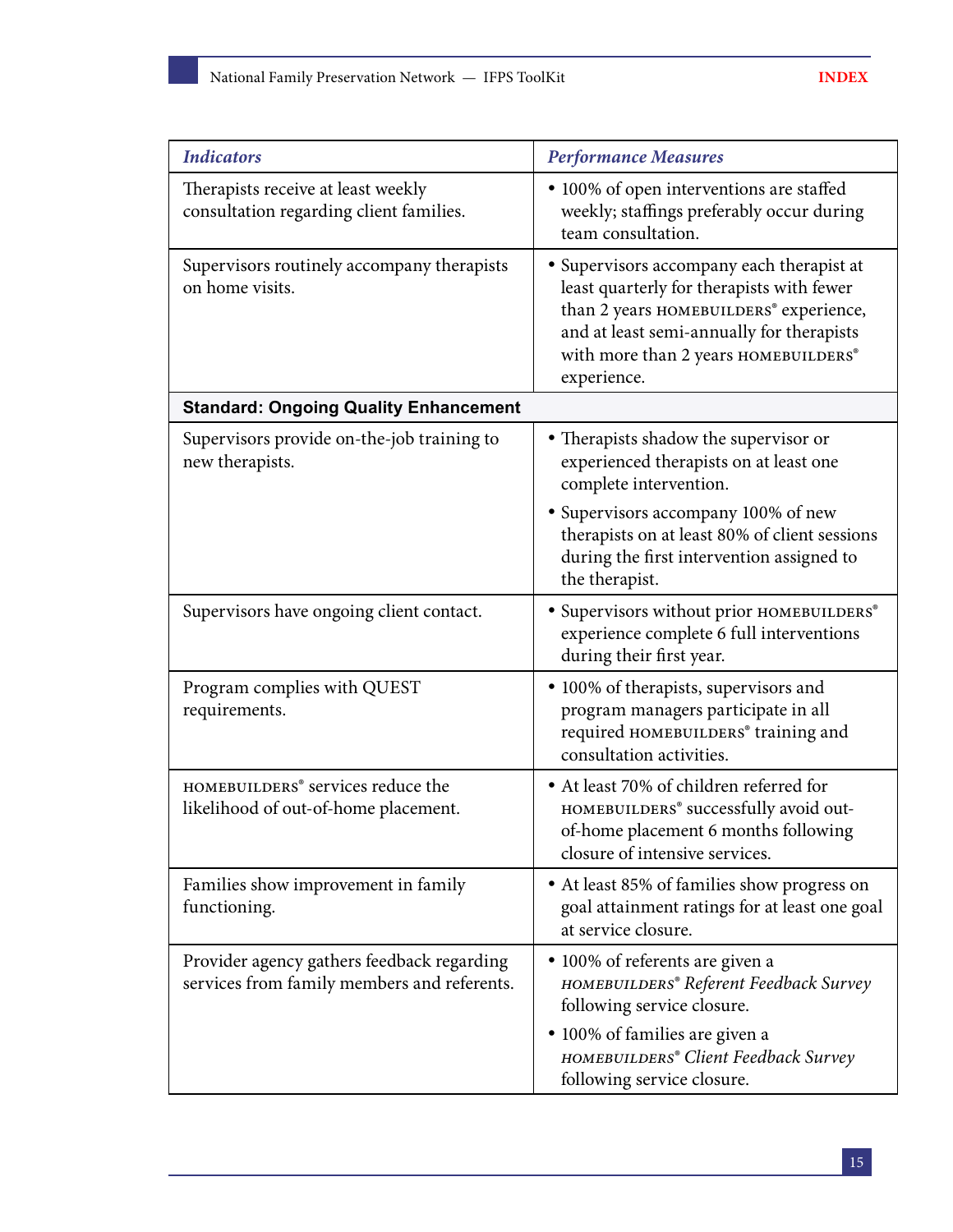### **Intervention Activity Standards (homebuilders® Fidelity Measures)**

| <b>Indicators</b>                                                                                                                                                     | <b>Performance Measures</b>                                                                                                                                                                                                                           |  |  |
|-----------------------------------------------------------------------------------------------------------------------------------------------------------------------|-------------------------------------------------------------------------------------------------------------------------------------------------------------------------------------------------------------------------------------------------------|--|--|
| <b>Standard: Promoting Safety</b>                                                                                                                                     |                                                                                                                                                                                                                                                       |  |  |
| When safety concerns are identified,<br>family safety is increased during the<br>intervention.                                                                        | • The NCFAS domain(s) identified as the<br>highest priority (when related to safety)<br>have an improved rating at termination<br>in at least 80% of interventions.                                                                                   |  |  |
|                                                                                                                                                                       | • On the HOMEBUILDERS® Referent<br>Feedback Survey, therapists receive an<br>average rating of 4.0 or higher (5 point<br>scale) on the question: "How satisfied<br>were you that the therapist adequately<br>addressed safety issues?"                |  |  |
|                                                                                                                                                                       | · When a serious, immediate safety<br>concern exists (e.g., self-harm, child<br>abuse or neglect, physical violence<br>between family members) an effective<br>safety plan is always developed with<br>family members.                                |  |  |
| <b>Standard: Individually Tailored Services</b>                                                                                                                       |                                                                                                                                                                                                                                                       |  |  |
| Therapists provide services that are<br>individually tailored to each family's needs,                                                                                 | · Goals and activities vary from family to<br>family.                                                                                                                                                                                                 |  |  |
| goals, values, culture, circumstances,<br>learning styles and abilities.                                                                                              | • On the HOMEBUILDERS® Client Feedback<br>Survey, therapists receive an average<br>rating of 4.0 or higher (5 point scale) on<br>the question: "How satisfied were you<br>that your therapist was respectful of your<br>family's culture and values." |  |  |
| Scheduling and length of sessions vary<br>to match the needs of the family and to<br>ensure the therapist is available at times<br>when problems are likely to occur. | • Each intervention includes sessions at<br>a variety of days and times, including<br>evenings, weekdays, weekends and<br>holidays.                                                                                                                   |  |  |
|                                                                                                                                                                       | · Session length varies throughout each<br>intervention.                                                                                                                                                                                              |  |  |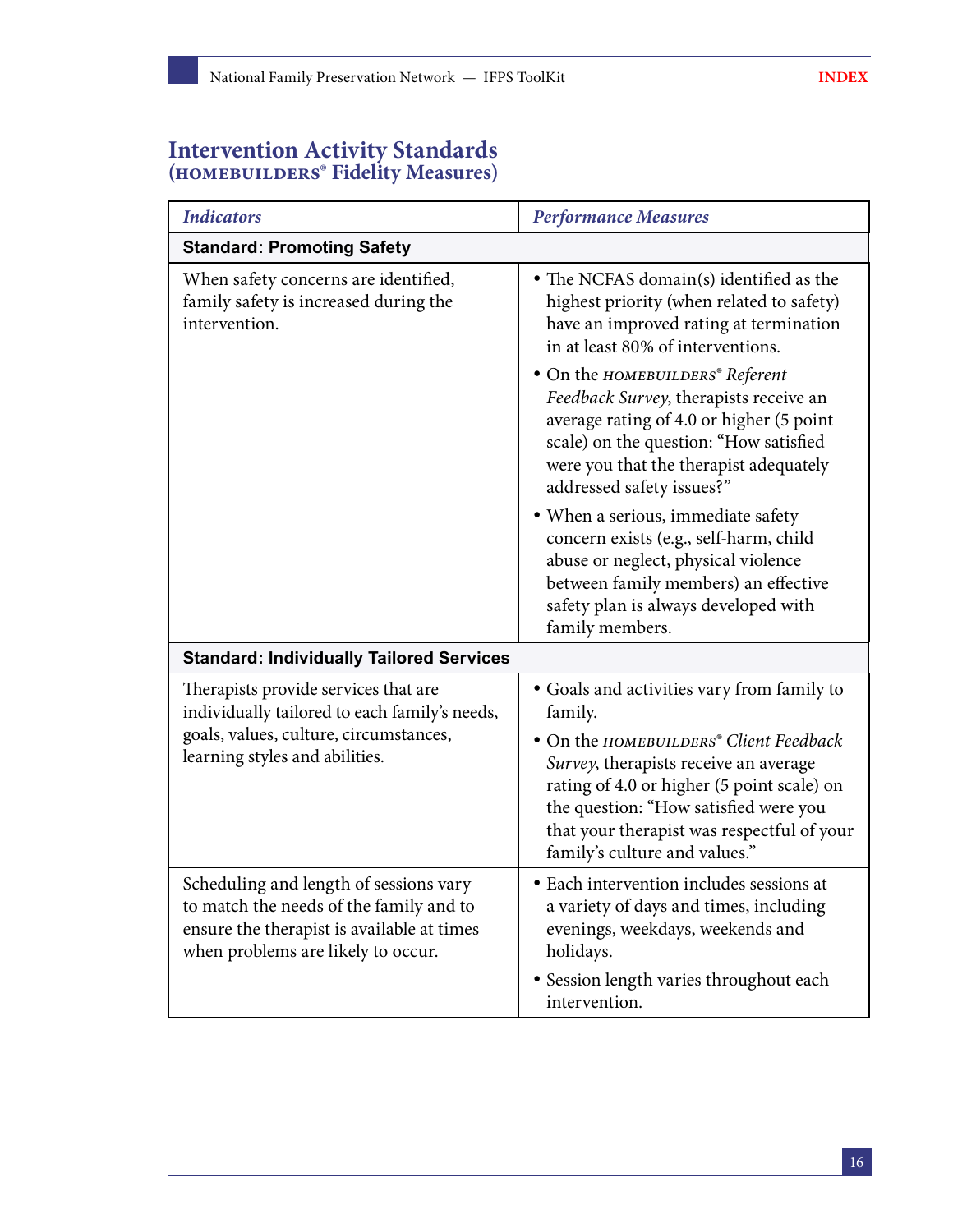| <b>Indicators</b>                                                                                                                                                                                 | <b>Performance Measures</b>                                                                                                                                                                                                                                                                                                                                                                                                             |  |  |  |
|---------------------------------------------------------------------------------------------------------------------------------------------------------------------------------------------------|-----------------------------------------------------------------------------------------------------------------------------------------------------------------------------------------------------------------------------------------------------------------------------------------------------------------------------------------------------------------------------------------------------------------------------------------|--|--|--|
| <b>Standard: Engagement and Motivation Enhancement</b>                                                                                                                                            |                                                                                                                                                                                                                                                                                                                                                                                                                                         |  |  |  |
| Therapists engage with family members.                                                                                                                                                            | • 85% of families have no more than<br>2 missed or no-show appointments<br>throughout the intervention (excluding<br>serious illness or other unavoidable<br>emergency situations).<br>• On the HOMEBUILDERS® Client Feedback<br>Survey, therapists receive an average<br>rating of 4.0 or higher (5 point scale) on<br>the question: "How satisfied were you<br>that your therapist listened to you and<br>understood your situation?" |  |  |  |
| <b>Standard: Comprehensive Assessment</b>                                                                                                                                                         |                                                                                                                                                                                                                                                                                                                                                                                                                                         |  |  |  |
| The therapist completes a comprehensive<br>assessment.                                                                                                                                            | • Every family assessment includes<br>information about family strengths,<br>values, skills, problems, needs, and<br>barriers to goal attainment.                                                                                                                                                                                                                                                                                       |  |  |  |
| <b>Standard: Goal Setting and Service Planning</b>                                                                                                                                                |                                                                                                                                                                                                                                                                                                                                                                                                                                         |  |  |  |
| Service plans focus on goals related to<br>the danger of placement or barriers to<br>successful reunification, and on goals that<br>can be realistically accomplished during<br>the intervention. | • On the HOMEBUILDERS® Referent<br>Feedback Survey, therapists receive an<br>average rating of 4.0 or higher (5 point<br>scale) on the question: "How satisfied<br>were you that the goals were appropriate<br>for this family and addressed the<br>concerns you identified in the referral?"                                                                                                                                           |  |  |  |
|                                                                                                                                                                                                   | • The HOMEBUILDERS® Service Plan<br>addresses the prioritized problems and<br>barriers identified in the HOMEBUILDERS®<br>Family Assessment.                                                                                                                                                                                                                                                                                            |  |  |  |
|                                                                                                                                                                                                   | • Indicators of goal achievement are<br>specific, measurable, action-oriented,<br>and reasonable.                                                                                                                                                                                                                                                                                                                                       |  |  |  |
|                                                                                                                                                                                                   | · Clinical strategies included in the<br>HOMEBUILDERS® Service Plan have<br>been shown to have an impact on the<br>targeted behavior.                                                                                                                                                                                                                                                                                                   |  |  |  |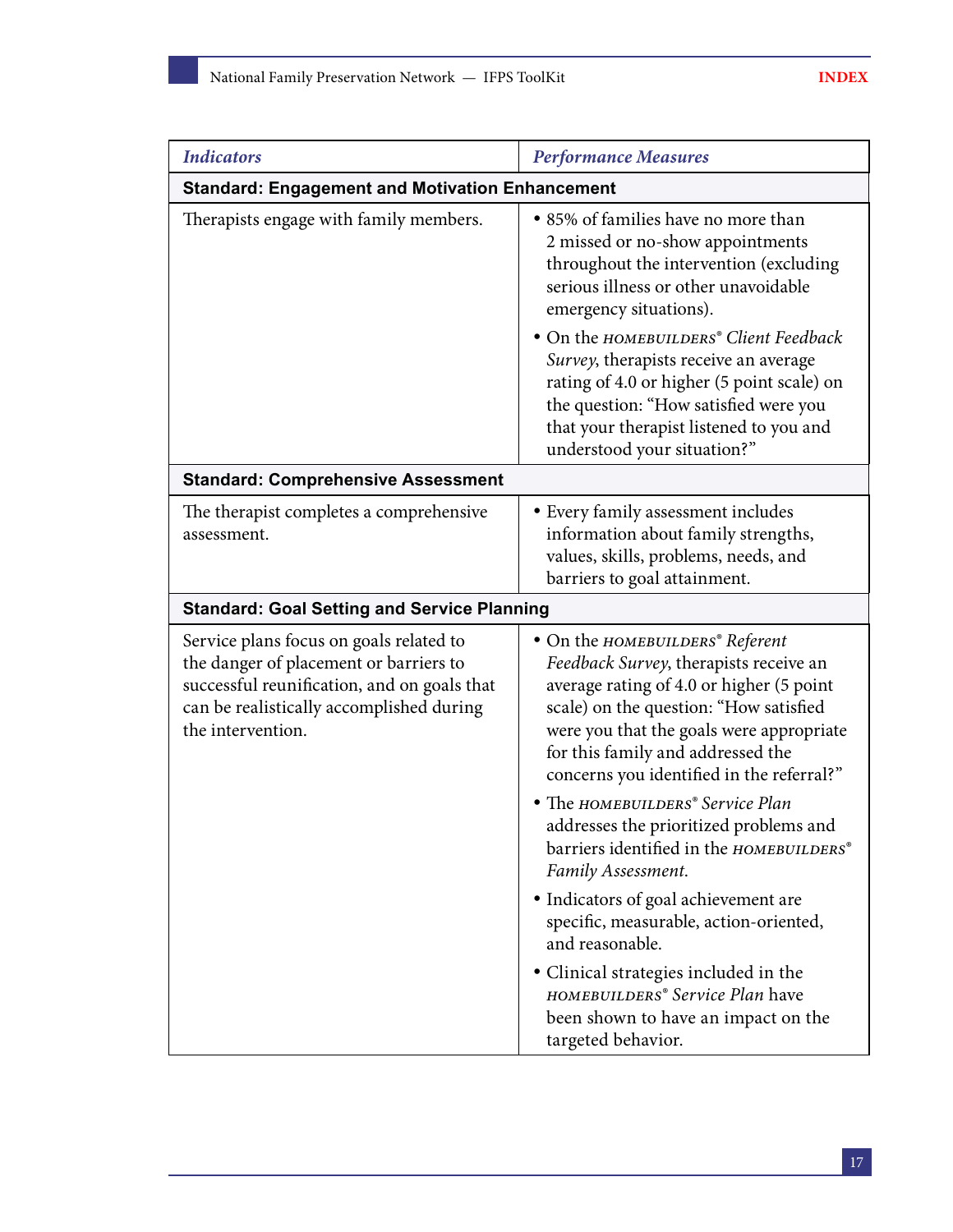| <b>Indicators</b>                                                                                                            | <b>Performance Measures</b>                                                                                                                                                                                           |  |  |
|------------------------------------------------------------------------------------------------------------------------------|-----------------------------------------------------------------------------------------------------------------------------------------------------------------------------------------------------------------------|--|--|
| <b>Standard: Cognitive and Behavioral Approach</b>                                                                           |                                                                                                                                                                                                                       |  |  |
| The therapist applies cognitive and<br>behavioral principles and research-based<br>strategies to facilitate behavior change. | • Therapists use research-based behavioral<br>strategies with all families to increase<br>and/or decrease behavior.<br>• Therapists use research-based cognitive<br>strategies with all families to effect<br>change. |  |  |
| <b>Standard: Teaching and Skill Development</b>                                                                              |                                                                                                                                                                                                                       |  |  |
| The therapist approaches problems in<br>terms of skill excesses and deficits.                                                | • When discussing family problems, the<br>therapist frames them in terms of skill<br>excesses and deficits.                                                                                                           |  |  |
| Therapists use a variety of teaching<br>methods.                                                                             | • Therapists utilize direct and indirect<br>teaching methods with all families.                                                                                                                                       |  |  |
|                                                                                                                              | • Therapists assign homework and<br>encourage frequent practice of new skills.                                                                                                                                        |  |  |
| Family members acquire needed skills<br>during the HOMEBUILDERS® intervention.                                               | · On the HOMEBUILDERS® Client Feedback<br>Survey, at least 85% of families report<br>they utilize new skills as a result of the<br>HOMEBUILDERS® intervention.                                                        |  |  |
| <b>Standard: Provision of Concrete Services</b>                                                                              |                                                                                                                                                                                                                       |  |  |
| Families receive items, supports and<br>services needed to reduce the likelihood of<br>placement.                            | • Therapists help family members identify<br>and access items, supports and services<br>needed to reduce the likelihood of<br>placement.                                                                              |  |  |
| <b>Standard: Collaboration and Advocacy</b>                                                                                  |                                                                                                                                                                                                                       |  |  |
| Therapist maintains frequent<br>communication with the referent.                                                             | • On the HOMEBUILDERS® Referent<br>Feedback Survey, 85% of referents answer<br>Yes to the question: "Did you have<br>adequate contact with the therapist?"                                                            |  |  |
| Therapist collaborates and advocates<br>with others in the family's social support<br>network.                               | • When appropriate, therapists consult and<br>advocate with other service providers<br>and members of the family's support<br>network to help family members meet<br>their goals.                                     |  |  |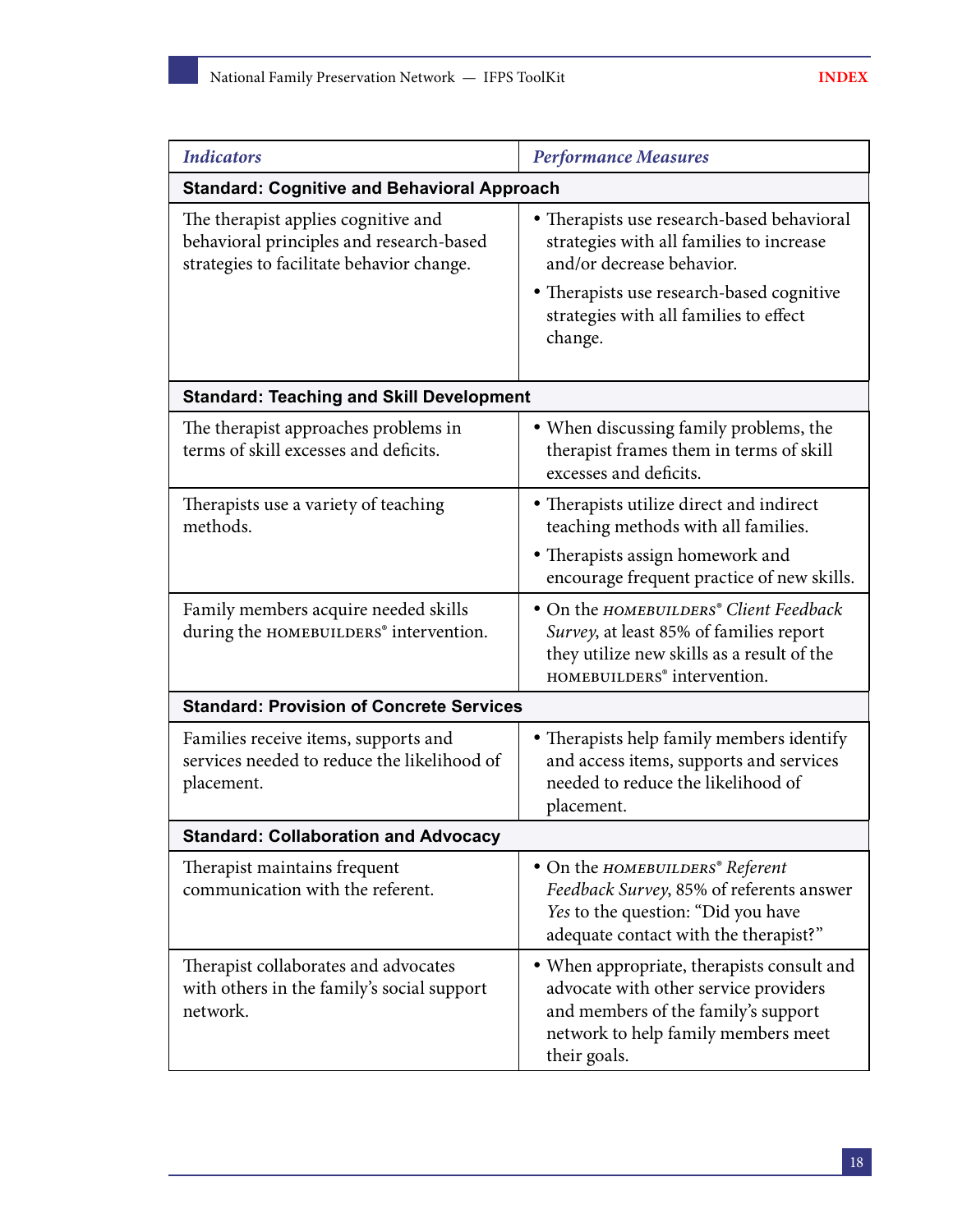| <b>Indicators</b>                                                                                                                                                                                               | <b>Performance Measures</b>                                                                                                                                                                                                                            |  |
|-----------------------------------------------------------------------------------------------------------------------------------------------------------------------------------------------------------------|--------------------------------------------------------------------------------------------------------------------------------------------------------------------------------------------------------------------------------------------------------|--|
| <b>Standard: Transition and Service Closure</b>                                                                                                                                                                 |                                                                                                                                                                                                                                                        |  |
| Prior to conclusion of services, the<br>therapist and family members assess goal<br>attainment, plan for the maintenance of<br>progress, and collaborate with the referent<br>to address ongoing service needs. | • The therapist completes goal attainment<br>ratings for each intervention.<br>• At least 80% of families rate their goal<br>attainment.<br>• The therapist develops a plan with at<br>least 80% of families for maintaining<br>intervention progress. |  |
| Families have access to limited post-<br>intervention contact with their therapist.                                                                                                                             | • 100% of families are informed of the<br>availability and process for accessing<br>post-intervention booster sessions.                                                                                                                                |  |

### **Source**

Institute for Family Development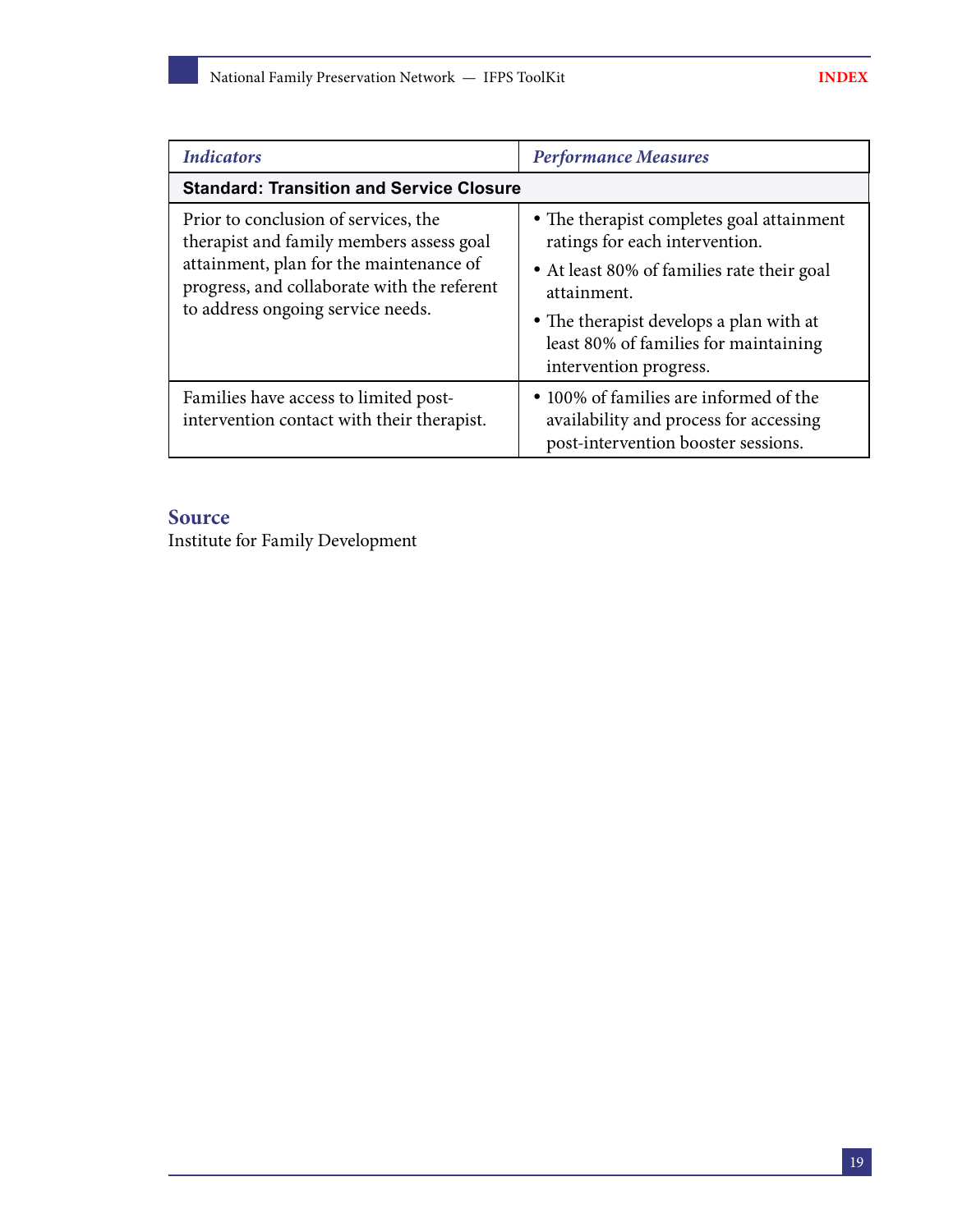## <span id="page-21-0"></span>*Request for Proposal for IFPS*

Many public agencies contract out some or all IFPS. In order to contract out services, public agencies must first issue a Request for Proposal (RFP). A comprehensive RFP helps assure quality IFPS services by fully informing potential bidders of program and administrative requirements, and by providing the public agency with detailed information about the capacity of the bidder to implement IFPS. The RFP should, at a minimum, address the following:

- Goals and Objectives
- Targeting/Screening and Referral Processes
- 24/7availability and Caseload
- Family Assessment Process and Tools
- Service Planning and Goal Setting
- Services to be Provided including Clinical and Concrete
- Service Duration and Termination of Services
- Therapist Qualifications
- Supervisor Qualifications and Responsibilities
- Back-Up Services
- Training Requirements
- Data Collection and Reporting Requirements
- Quality Assurance Requirements
- Obligations of the Public Agency
- Payment Structure (See Also: *Payment Structure for IFPS)*

To view a sample RFP for IFPS provided by the State of Missouri, visit: <http://www.nfpn.org/articles-mainmenu-34/122-missouri-rfp-for-ifps.html>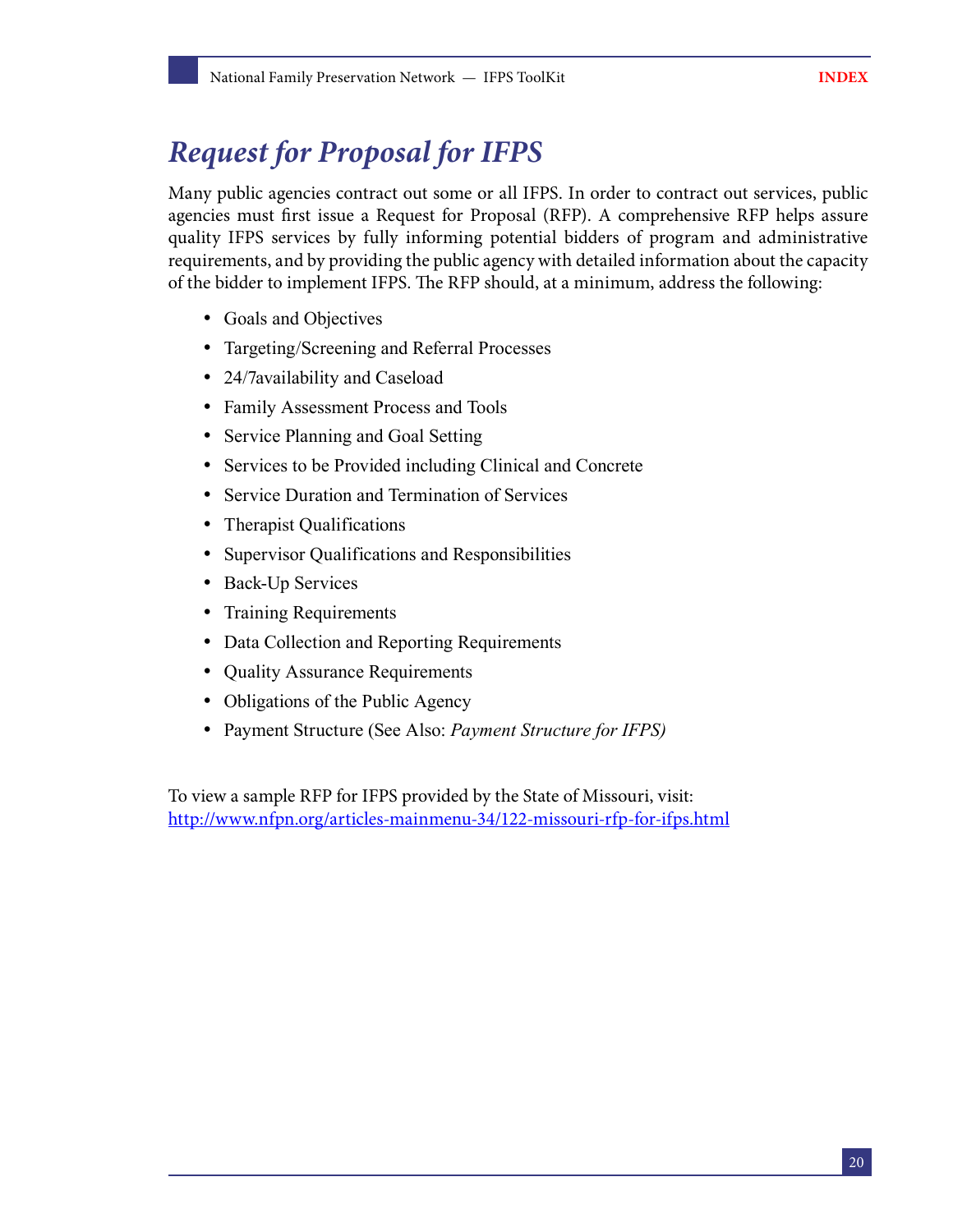## <span id="page-22-0"></span>*Payment Structure for IFPS Contracts*

There are three basic methods of funding that public agencies typically use for IFPS contracts:

- Capacity or grant funding, which pays the contractor a flat amount per year, based on expectations about the approximate number of families to be served and the estimated cost to maintain the required number of staff. This is the method that has funded almost all clinical trials that have established evidencebased programs. This is also the method originally used in all states attempting to replicate homebuilders®. In general, capacity funding insulates the provider from financial concerns related to adequate referrals, leaving them more likely to focus on model adherence.
- Cost funding**,** which reimburses the contractor for actual expenses. While similar to capacity funding, this method can result in financial problems if providers do not have fairly sophisticated budgeting and accounting procedures or if the public agency definition of allowable costs is too restrictive.
- Fee for service funding, which pays the contractor only when client services are delivered. If referrals are steady and adequate, fee for service payment systems can be used without negatively impacting programs. However, if referrals are not adequate, as is often the case especially during program start up, a fee for service payment structure will lead to site failure. Fee for service funding systems also do not typically cover the initial costs related to the training and consultation requirements of site start up.

### **Possible Consequences of Fee for Service Funding**

Lack of adequate referrals is a common problem in implementation of any new program. Without adequate referrals, two possible consequences of fee for service funding are:

- Contracting agencies will not be able to cover their costs, which will cause them to withdraw from the contract if those losses become unsustainable. Turnover in providers is expensive for the public agency and decreases program quality. It is important to note that small organizations, which cannot sustain even limited losses, will be the least able to continue to deliver the service.
- Contracting agencies may begin to have workers provide revenue producing services through other contracts. They will feel compelled to fill the worker's time, although they know this is contrary to IFPS model standards. Other work commitments may cause the worker to be unavailable when IFPS referrals do occur. Other work commitments are also likely to negatively impact program quality including standards related to flexibility and 24 hour availability.

### **Funding Recommendations**

It is recommended that public agencies implement IFPS using a capacity/grant or cost funding system until there is evidence that adequate referrals are maintained. Once the referral system has demonstrated its ability to consistently generate the appropriate number of referrals, and as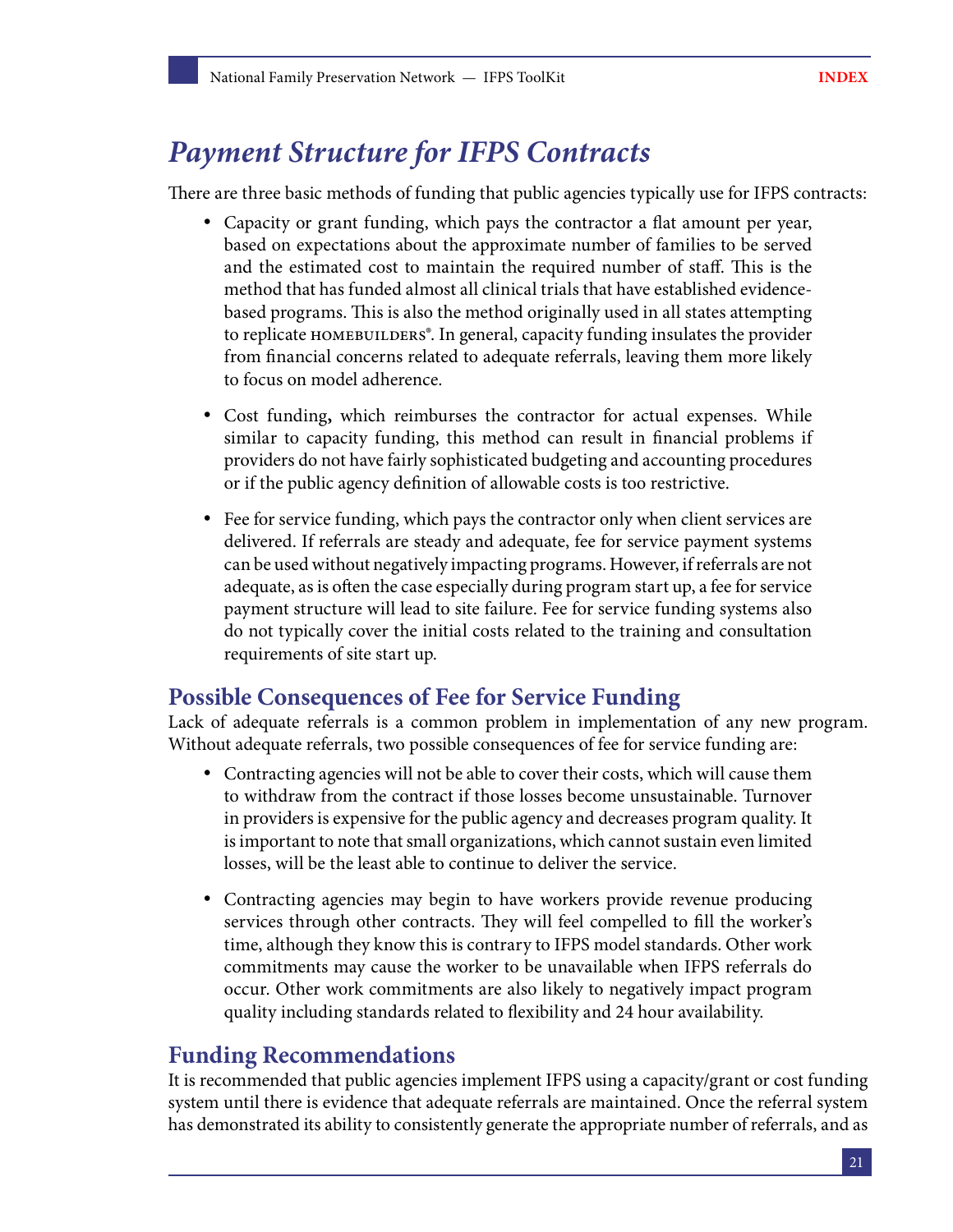long as this remains the case, fee for service funding can be used. While funding mechanisms and rates vary from state to state, the 2008 payment reimbursement level for high quality IFPS programs is about \$6,000 per family.

As with any funding system, it is important to have procedures in place to ensure that adequate referrals are made, that providers do not turn down referrals inappropriately, and that the expected amount of service is provided. Such procedures include:

- Public agency monitoring of the number and appropriateness of referrals, and intervention when any problems occur
- Public agency monitoring of provider agency client contact hours, caseload size, intensity and duration of services, and other data related to the standards.

**Source** Institute for Family Development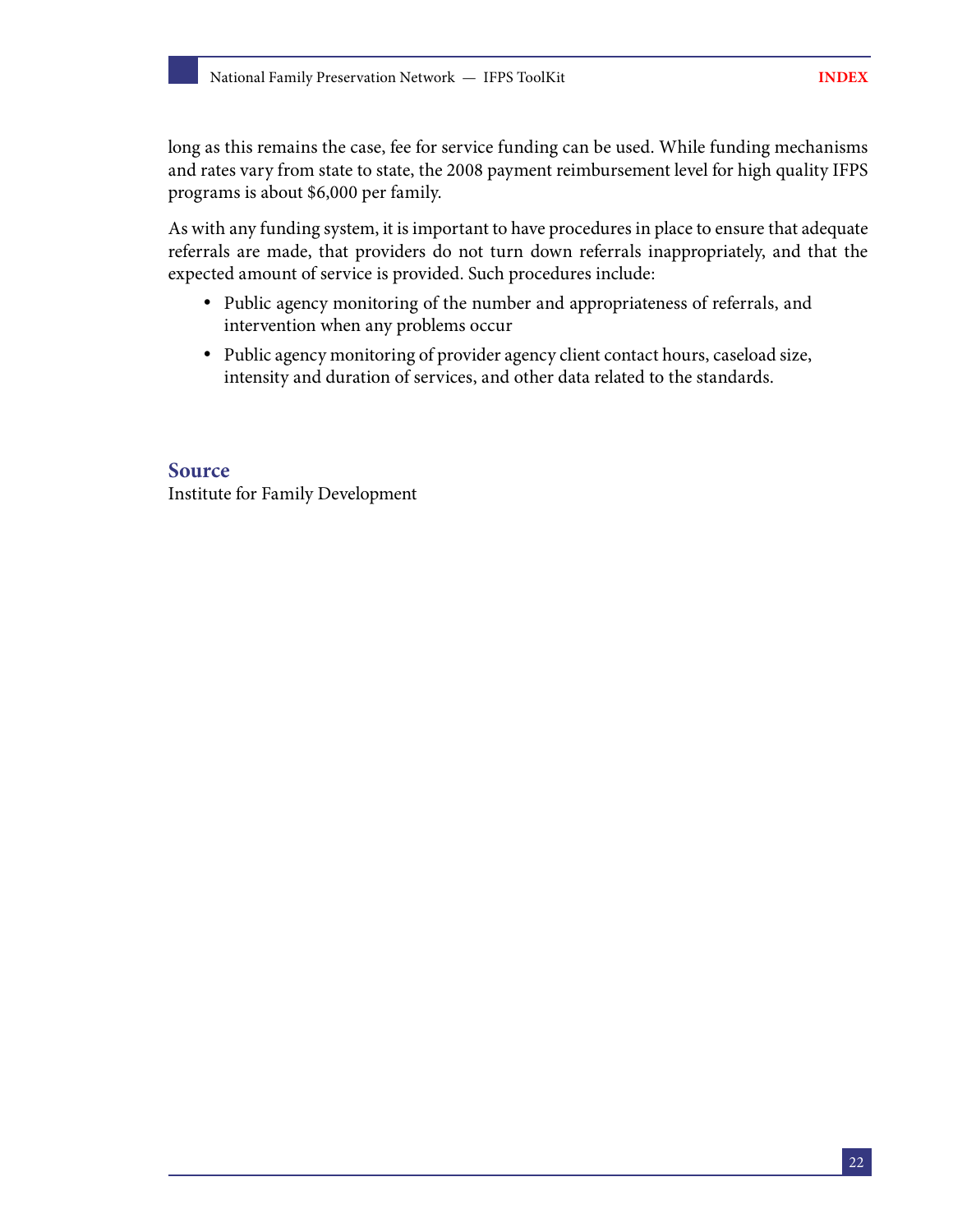## <span id="page-24-0"></span>*Federal Funding Sources for IFPS*

For purposes of federal funding eligibility, Intensive Family Preservation Services are defined as specialized services that provide short-term, intensive, in-home, crisis intervention services that teach skills and provide support for families in which a child is at imminent risk of out-ofhome placement. These specialized services can include intensive case management as well as an array of child welfare and treatment services which can each be funded by a mix of federal and state funding streams.

Public child welfare agencies that provide Intensive Family Preservation Services report using a mix of six federal funding streams to support the array of services provided by these programs (Title IV-B parts 1 and 2; Child Abuse and Prevention Treatment Act/CAPTA; Temporary Assistance to Needy Families/TANF; Title XIX/Medicaid; and Title XX/Social Services Block Grant). In addition, states can use Title IV-E/Administration and Title IV-E Training funds to support case management and training components of IFPS respectively, and can also use Community-Based Child Abuse Prevention funds.

A description of each funding stream follows.

### **Child Welfare Services Funding**

#### **Title IV-E, Administration and Placement Activities**

States can be reimbursed for expenses necessary to provide child placement and administration services to children who are in foster care, as well as those who are *candidates for foster care.* These services include case management services for children and families served by IFPS programs, e.g. development of a case plan, case reviews, case management and supervision, preparing court papers, and testifying in court). The federal share of the expenditures reimbursed to states providing these activities is 50 percent, based on the percentage of children who are Title IV-E eligible.

#### **Title IV-B, Sub-Part 1 (Child Welfare Services Program)—Federal Grant (Non-entitlement) to States and Some Indian Tribes**

Funds can be spent on a wide variety of preventive and placement related child welfare services on the basis of a federally approved Child Welfare Services Plan. These grants require a 25 percent non-federal match. Distribution to states is based primarily on the state's child population under age 21 as it compares to all other states.

#### **Title IV-B, Sub-Part 2 (Promoting Safe and Stable Families Program)— Federal Grant to States and Some Indian Tribes**

Most of the grant is a capped entitlement (guaranteed federal appropriation), while a portion is discretionary (non-entitlement). Funds must be spent primarily in four categories: (1) communitybased family support services, (2) family preservation, (3) time-limited family reunification services, and (4) adoption promotion and support on the basis of the federally approved Child Welfare Services Plan. This grant requires a 25 percent non-federal match. Distribution to states is based on the average monthly number of children receiving food stamp benefits. Distribution to eligible Indian Tribes is based on the Tribe's child population under age 21 as it compares to other Indian Tribes.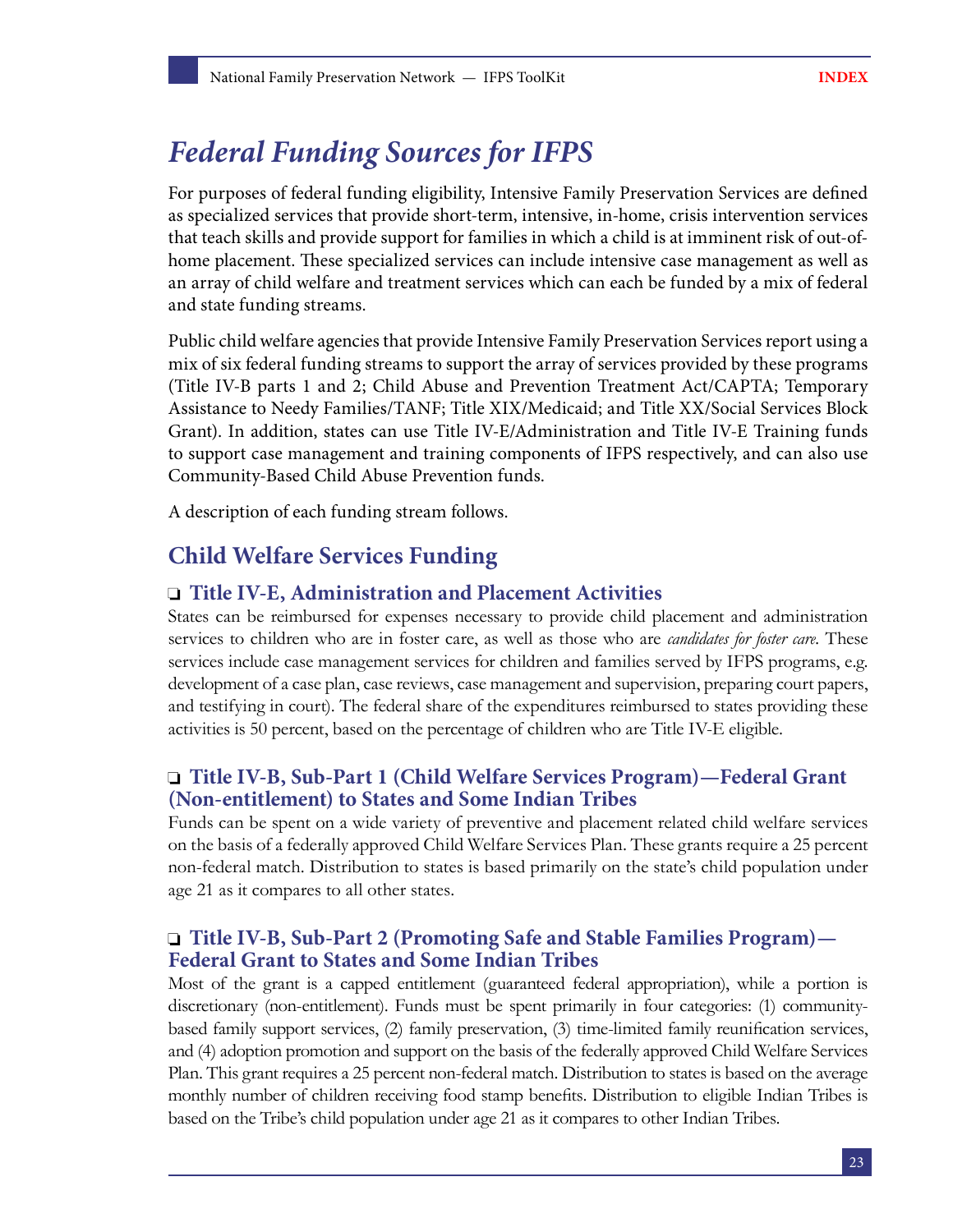#### **Child Abuse Prevention & Treatment Act (CAPTA)—State Grants**

CAPTA was reauthorized by the "Keeping Children and Families Safe Act of 2003". The primary purpose of the CAPTA State grants is to assist States in improving the child protection services system. This includes, but is not limited to: assessment and investigation of reports of abuse and neglect, case management and delivery of services to children and families, strengthening and supporting child abuse and neglect prevention, and treatment and research programs in the public and private sectors. The amount of the state grants is based on the proportional number of children under the age of 18 residing in each State. As a part of the reauthorization of CAPTA, the Community-Based Family Resource and Support program (CBFRS) was renamed and is now referred to as the Community-Based Child Abuse Prevention (CBCAP) program. CAPTA was again due for reauthorization in 2008 but congressional action was deferred to 2009.

#### **Community-Based Child Abuse Prevention (CBCAP)**

The primary purpose of the CBCAP program is to support community-based efforts to develop, operate, expand, and enhance programs and activities designed to strengthen and support families in order to prevent child abuse and neglect. This includes, but is not limited to: family resource and support programs, voluntary home visiting, respite care, parent education, community referral ,and comprehensive support for parents that are accessible, effective and culturally appropriate. The grants require a 20% non-federal match.

#### **Title IV-A Temporary Assistance for Needy Families (TANF)**

TANF, a block grant that replaced Aid to Families with Dependent Children (AFDC), is a capped *state* entitlement (not an individual entitlement). To be eligible, families with a child must meet one of the four purposes of the program, which are:

- 1. To provide assistance to needy families (means test);
- 2. To end the dependence of needy parents by promoting job preparation, work and marriage (means test);
- 3. To prevent and reduce out-of-wedlock pregnancies (no means test); or
- 4. To encourage the formation and maintenance of two-parent families (no means test).

There is great latitude in determining eligibility, benefit levels, and services provided to families. In addition, states that administered a Title IV-A Emergency Assistance program prior to TANF are able to continue to administer the program using TANF funds , with the same program requirements that were in place prior to TANF. The grant to each state is based on the amount of Title IV-A funds the state was claiming prior to TANF. There is not a federal match requirement, but there is a Maintenance of Effort (MOE) requirement.

#### **Title XIX Medicaid**

Medicaid is an open-ended entitlement through which states provide a wide range of mandated and optional medical services based on each state's unique plan including: Physical Health, Behavioral Health, Rehabilitation Services and Targeted Case Management (TCM). All IV-E eligible children (foster, adopted and children living with a relative guardian) have categorical eligibility with a state option for coverage of non IV-E eligible children. States are reimbursed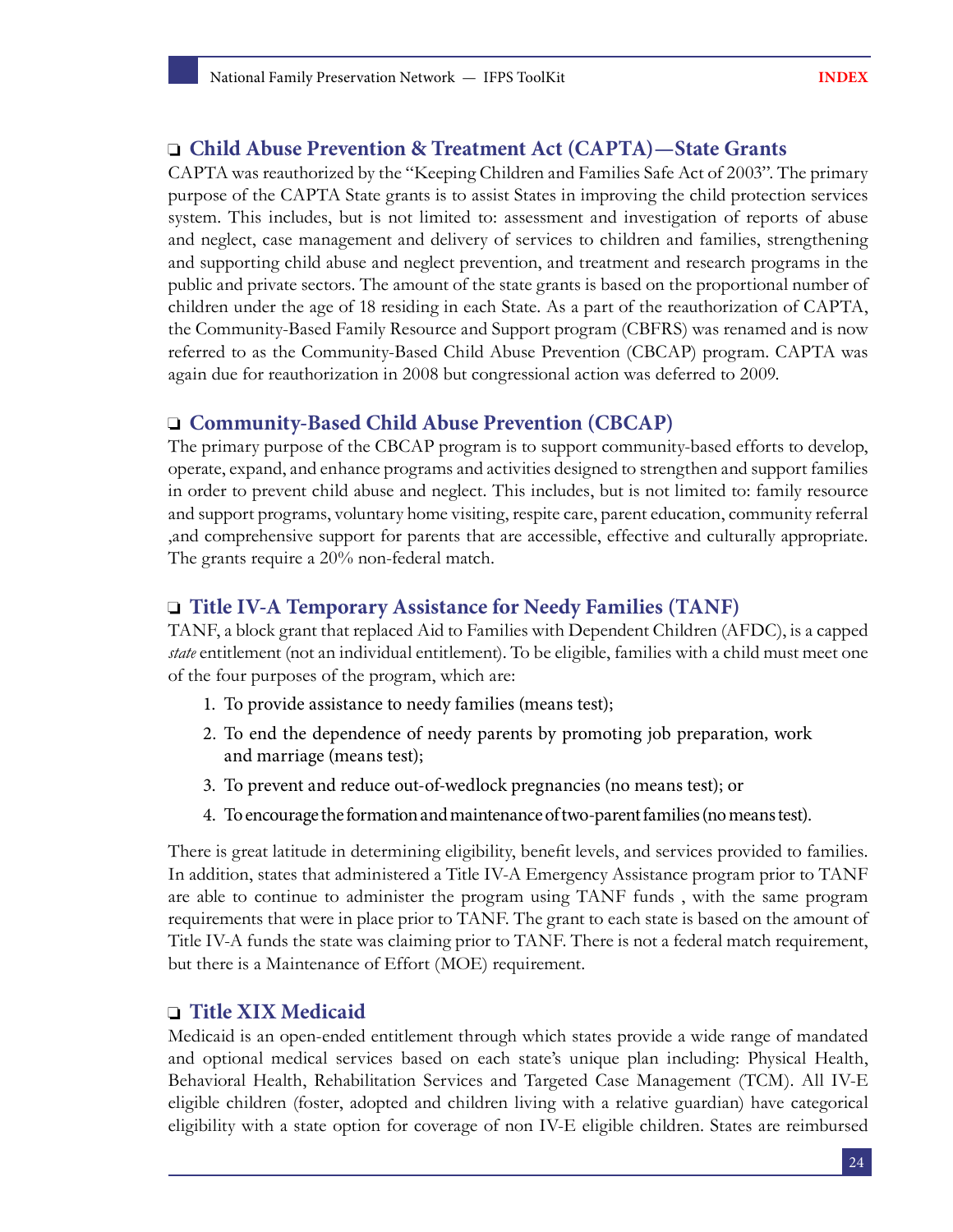based on the Federal Medical Assistance Program (FMAP), ranging between 50 percent and 83 percent, based primarily on a state's per capita income. This percentage is adjusted at the beginning of each federal fiscal year.

#### **Title XX Social Services Block Grant**

Title XX is a federal block grant that can be used for a broad array of social services including those for children and their families, with one of its stated goals being to prevent neglect, abuse, or exploitation of children and adults. Title XX is not an entitlement and no federal match is required.

### **Training Funds**

#### **Title IV-E Enhanced Reimbursement for Court, Legal & Private Agency Training**

States may use Title IV-E training dollars for training of public and private child welfare agency staff who deliver IFPS. Those authorized to receive short term training include staff of state licensed or approved child welfare agencies providing services to IV-E eligible foster or adopted children or children living with a relative guardian; staff of child abuse and neglect courts; attorneys representing the agency, children or parents; guardians ad litem; and court appointed special advocates. Effective October 7, 2008, the federal share is 55 percent and increases by 5 percent every year until October 1, 2012 when it will be and remain at 75 percent. The reimbursement is further adjusted based on the appropriate IV-E eligible population.

#### **Source**

Annie E. Casey Foundation/Casey Family Services. Creative Funding Strategies to Achieve & Sustain Family Permanence (Draft – Spring, 2009).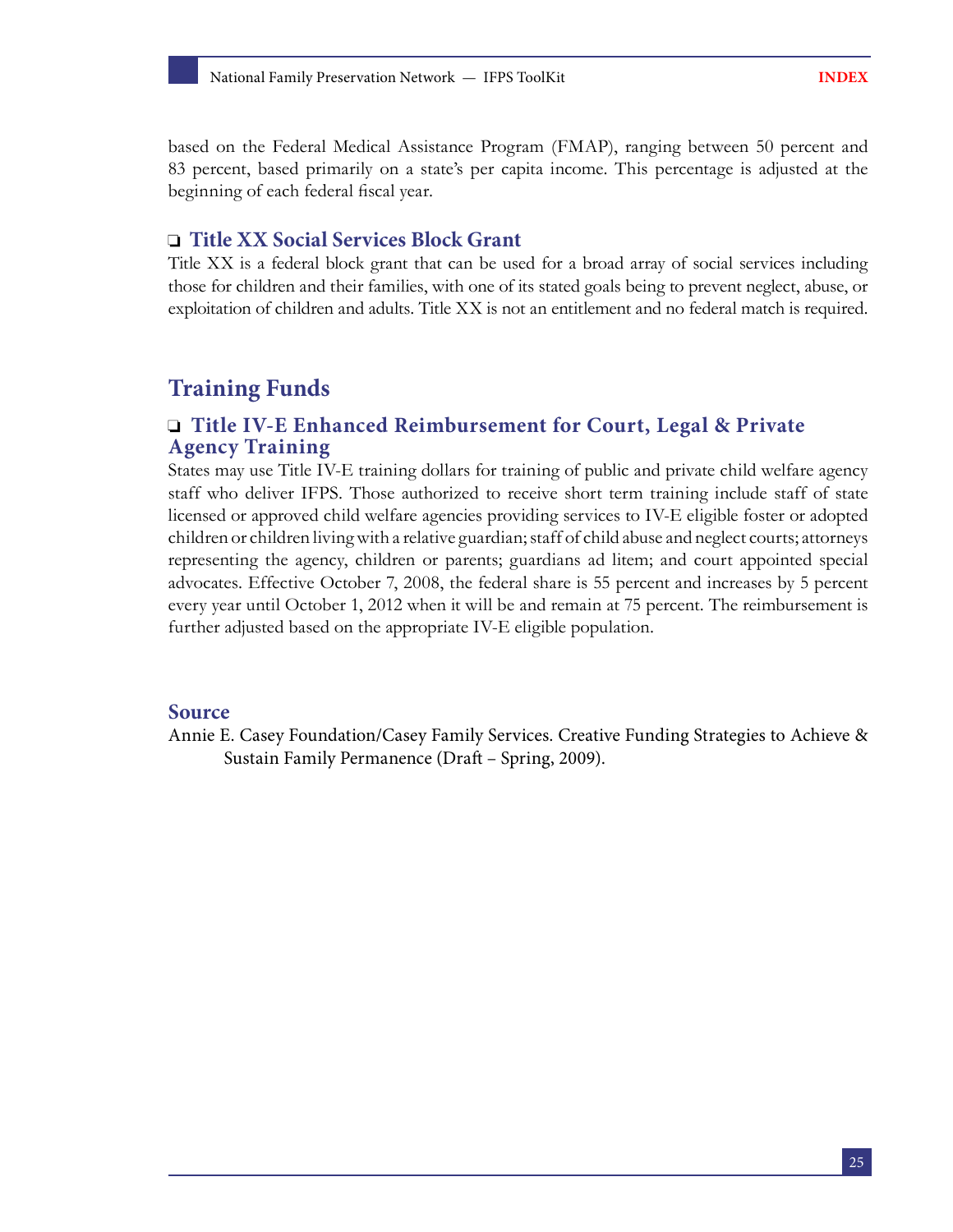## <span id="page-27-0"></span>*Assessment Tool for IFPS*

The North Carolina Family Assessment Scale (NCFAS) is a comprehensive family assessment practice tools for practitioners working in agencies serving at-risk families with intensive, home-based service models. The NCFAS was designed to help IFPS therapists conduct assessments by providing an organizing framework for gathering information during home visits and from collateral contacts. The NCFAS organizes the information along five domains of family functioning: environment, parental capabilities, family interactions, family safety and child well-being.

The NCFAS scale utilizes a 6-point scaling strategy that ranges from clear strength to serious problem. There are three strength ratings and three problem ratings along the scale, but no midpoint is available. Therapists must conclude that the families are either in the strength range or the problem range, and then the degree of the problem (mild, moderate, serious) or strength (baseline/adequate, mild, clear). Although there is no midpoint, per se, the definition of a "baseline/adequate" level of functioning is that level above which there is no legal, moral or ethical reason for exercising an intervention mandate. Such a level of functioning does not imply that the family is functioning optimally; it simply means that the family has the right to be left alone or to refuse voluntary services. While areas rated as "baseline/adequate" are therefore not usually a focus of IFPS, families often can and do improve functioning on these domains as a result of services, or vicariously as a result of improvements on other (but sometimes inter-related) domains.

All of the domains and the subscales that comprise each domain utilize the same scaling strategy. Domain ratings are assigned after all of the subscales have been rated, and the domain ratings represent the therapist's best judgment of the overall level of family functioning on the domain. During training, therapists are instructed to focus and prioritize services on domains of family functioning where a family has moderate to serious problems, working on mild problem areas only as time, resources and opportunity permit. Although service resources are rarely focused on domains where strengths are identified, strengths are noted as family resources and therapists strive to mobilize those strengths when they offset problems or risk factors.

Once ratings have been assigned, the domains (and relevant subscales) can be used for case planning purposes, service prioritizing, resource allocation, and as a focus for reviews and reassessments of family progress. At service closure families are reassessed by the therapist using the same scales, thereby noting changes in family functioning (or lack of change) relating to the services provided. The closure ratings also serve to inform decisions that need to be made with respect to placement recommendations, continuation of services or treatment in areas where insufficient progress was made or where the family may need continuing support to sustain progress and ensure child and family safety. Thus, the NCFAS domain intake ratings provide valuable information for service planning and goal setting, and closure ratings can provide the measures needed to calculate change scores that reflect case progress. Domain ratings at closure can also be conceptualized as outcome measures reflecting the status of the family on the respective areas of family functioning.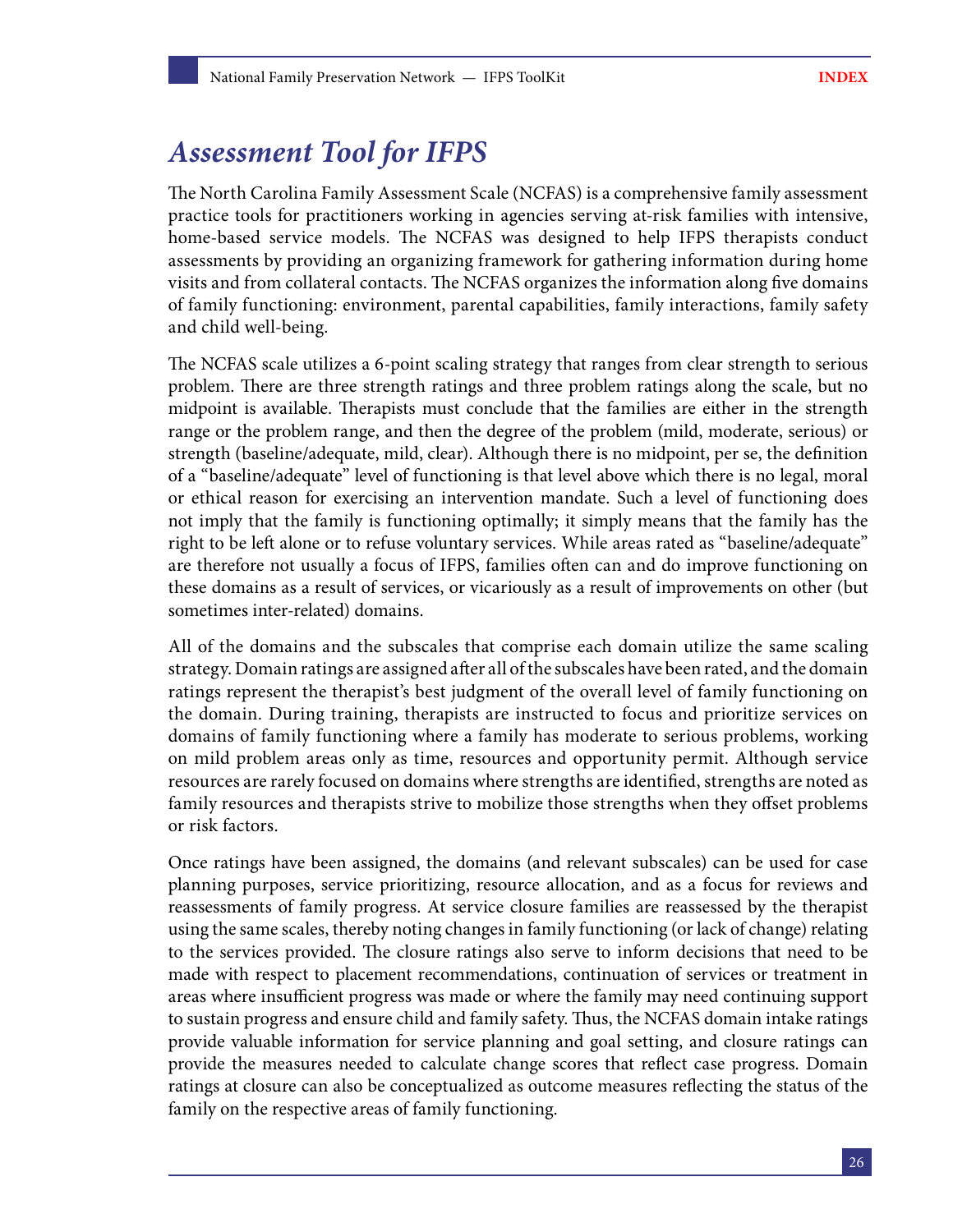The reliability and validity of the NCFAS has been demonstrated through a number of studies (Reed-Ashcraft, Kirk & Fraser, 2001; Kirk, Kim & Griffith, 2005).

A 2006 study that compared assessment instruments found the NCFAS to be the most relevant for use in the child welfare system (Johnson et al, 2006).

#### **Sources**

Raymond S. Kirk, Ph.D, NCFAS developer

- Kirk, R.S., Kim, M.M., & Griffith. D.P. (2005). Advances in the reliability and validity of the North Carolina Family Assessment Scale. *Journal of Human Behavior in the Social Environment, 11*(3/4), 157–176.
- NCFAS Research Report available online at: [http://nfpn.org/tools-and-training/articles/130](http://nfpn.org/tools-and-training/articles/130-ncfas-research-report.html) [ncfas-research-report.html](http://nfpn.org/tools-and-training/articles/130-ncfas-research-report.html)
- WSIPP (2006). *Intensive family preservation programs: Program fidelity influences effectiveness.* Report available online from Washington State Institute for Public Policy at: [http://](http://ww.wsipp.wa.gov/ ) [ww.wsipp.wa.gov/](http://ww.wsipp.wa.gov/ )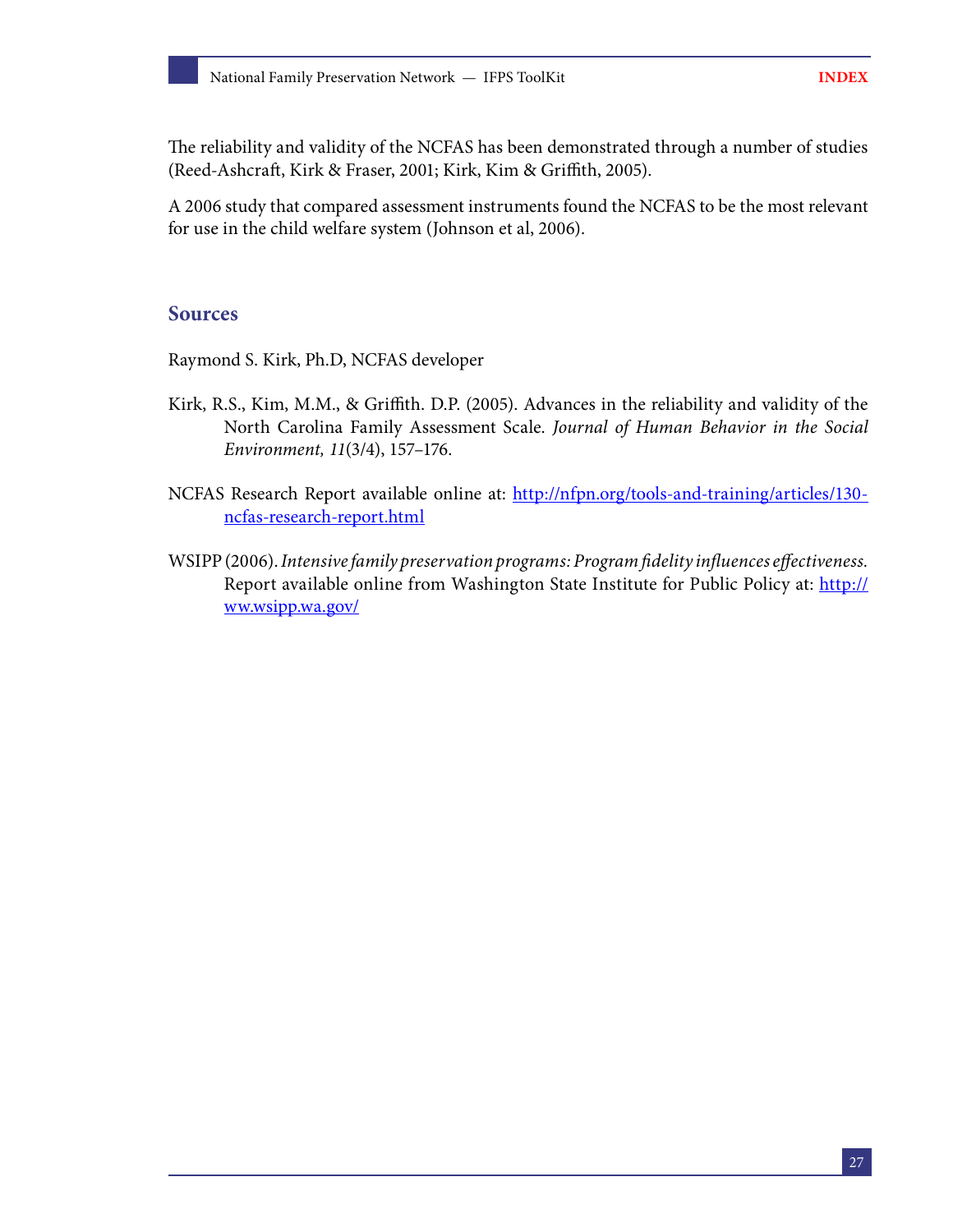## <span id="page-29-0"></span>*Research on IFPS*

### **Recent Advances in Research on Intensive Family Preservation Services and Reunification Services**

Family preservation can be traced back to the 1900s with the "friendly home visitors" and through various stages of development such as the "multi-problem" or intensive family therapy efforts in the 1950s (e.g., Geismar & Ayers, 1958; Reed & Kirk, 1998). However, its emergence as a formal program was most notably marked by the HOMEBUILDERS® program in the mid 1970s. The homebuilders® model was fully operationalized in 1991 with the publication of *Keeping Families Together: The homebuilders® Model* (Kinney, Haapala & Booth, 1991). However, between the mid 1970s and the 1991 publication of *Keeping Families Together* the concept of Intensive Family Preservation Services (IFPS), including the formal HOMEBUILDERS® model, were widely disseminated based upon the belief that IFPS could prevent a large number of the out-of-home placements that were thought to be responsible for the burgeoning foster care population in the United States.

The implementation of IFPS programs nationally coincided with the availability of federal funds under the newly implemented Child Welfare and Adoptions Assistance Act of 1980 (PL96-272). The increasing expenditures for IFPS and the fervent claims of program success led policy analysts and researchers to become interested in testing the efficacy of the model. Because the HOMEBUILDERS<sup>®</sup> model was (and remains) the most well-defined intensive family preservation services (IFPS) model, it was the subject of most of the research studies. Indeed, during the mid-1980s and onward through the mid 1990s, several large studies were conducted (Feldman, 1991; Yuan, Y.Y., McDonald, W.R., Wheeler, C.E., Struckman-Johnson, D., & Rivest, M., 1990; Shuerman, Rzipnicki, Littell & Chak, 1993). These studies employed experimental research models and gathered data from large samples in an effort to "prove" whether family preservation worked or did not work. Experimental models employ random assignment of potential service recipients into experimental groups (that receive treatment) and control groups (that do not receive treatment). The statistical methods used in experimental designs are based upon "difference testing" (e.g. t-tests, analysis of variance, etc).

However, much of the research on IFPS from this period was flawed with respect to both research design and implementation. Other researchers who examined the cited studies found that the studies suffered methodological and implementation problems. Most notably, Heneghan (et al, 1996) and her colleagues at Yale analyzed several of these experimental studies to see if they adhered to rigorous methodological criteria. These criteria included: eligibility for services; standardized assessment of imminent risk; exclusionary criteria; method of assignment to experimental/control groups; purity of experimental/control cohorts (i.e., no crossover), adherence to family preservation services treatment model, measurement of "customary" social services (for the control group), and treatment outcomes, including outcomes other than placement. None of the cited studies fared very well, when held to these criteria. For example, Heneghan (et al, 1966) found that the Shuerman study (perhaps the most widely referenced of the experimental studies of family preservation), met only three (3) of the 15 criteria.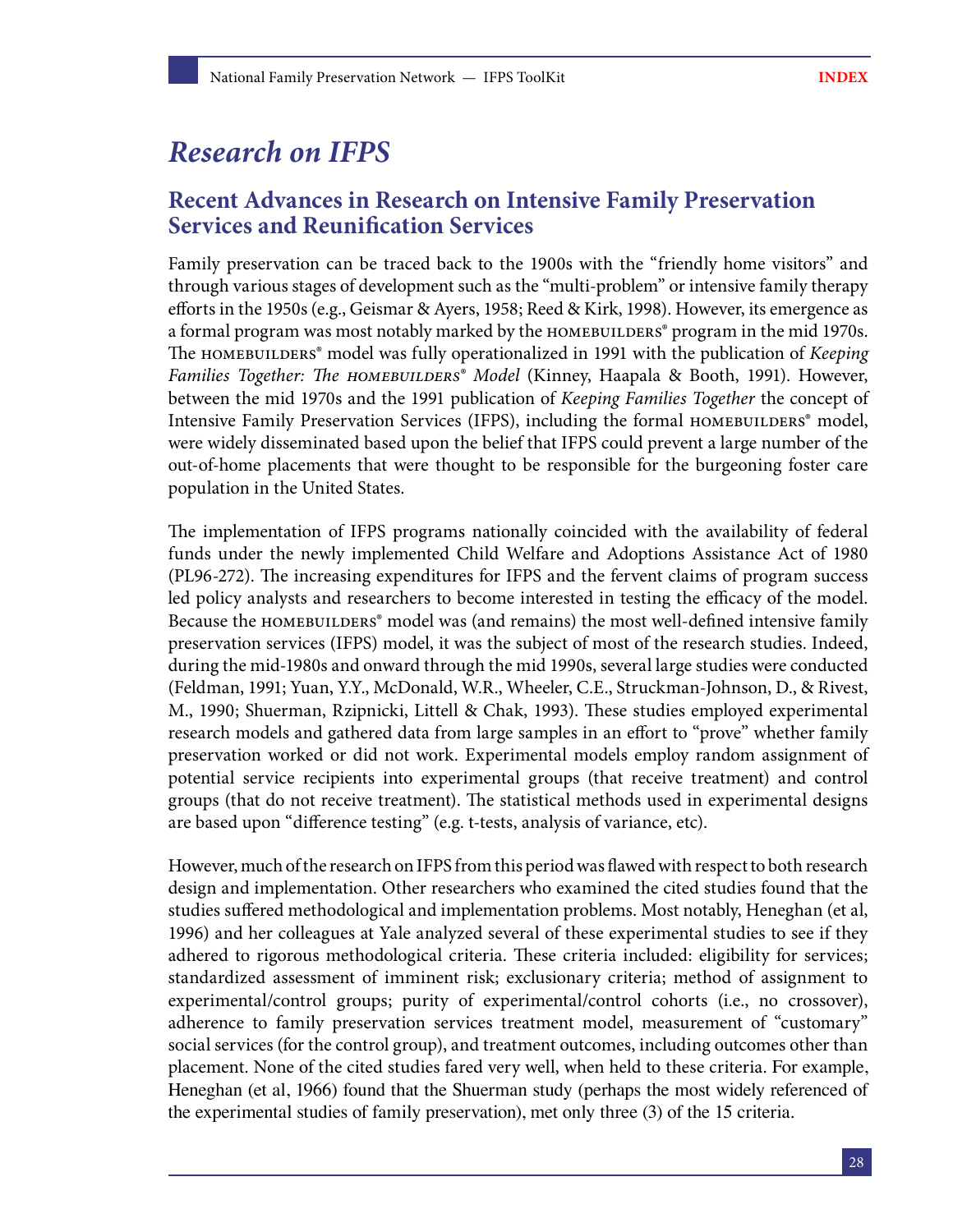Other researchers (Pecora, Fraser, Nelson, McCroskey & Meezan, 1995; Rossi, 1992; Fraser, Nelson and Rivard, 1997) criticized these studies with respect to design and implementation. They concluded that the existing "experimental" literature does not conclusively demonstrate that IFPS works or doesn't work as much as it demonstrates the enormous difficulty of conducting experimental studies in practice settings.

These studies have also been criticized for testing programs of dubious treatment model fidelity (Kirk, Reed-Ashcraft & Pecora, 2002). An emerging body of research contradicts earlier findings and suggests that IFPS is effective when model fidelity is high. Blythe & Jayaratne (2002) used an experimental design employing random assignment, and two other studies (NC DSS, 2002; Kirk & Griffith, 2004) employed different approaches to the research and evaluation of IFPS that do not rely on random assignment or experimental models. Rather, they relied on broadening the scope of measurement to include multiple measures of family functioning, and on different statistical/analytic techniques that do not require random assignment or the use of control groups.

 The Blythe & Jayaratne study (2002) was conducted in Michigan and assured a high degree of model fidelity with respect to the IFPS program. High-risk families (as determined by a court agreement to remove the child[ren]) were randomly assigned to either IFPS or traditional child welfare services, including foster care. At 6 months after IFPS, 94% of children were living at home or with relatives (88% were at home) compared to only 34% of non-IFPS children living at home or with relatives (17% were at home). The 12-month follow-up data are similarly disparate, with 93% of IFPS children living at home, compared to 43% of non-IFPS children.

The North Carolina study (NC DSS, 2002) measured family functioning in five areas (environment, parental capabilities, family interactions, family safety and child well-being), and demonstrated the ability of IFPS interventions to improve family functioning in those areas. In turn, those improvements were statistically associated with the policy goals of placement prevention. Kirk & Griffith (2004) demonstrated statistically significant superiority of IFPS services over traditional child welfare services in preventing out-of-home placement in highrisk families when risk factors are controlled and accounted for in the analyses. These findings are based on the use of survival curves to plot the different placement trajectories of the cohorts of children in the study, and event-history analysis to test the differences.

The importance of model fidelity cannot be overstated. The Washington State Institute for Public Policy (WSIPP, 2006) conducted a meta-analysis of five experimental studies that used the homebuilders® model across 14 program sites, assuring that both model fidelity and methodological rigor were sufficient for the studies included. They compared the findings to a similar meta-analysis of eight studies purporting to have used rigorous experimental methods, but without establishing model fidelity. In the words of the study's authors: "Intensive Family Preservation Services that are implemented with fidelity to the HOMEBUILDERS<sup>®</sup> model significantly reduce out-of-home placements and subsequent abuse and neglect. We estimate that such programs produce \$2.54 of benefits for each dollar of cost. However, non- HOMEBUILDERS® programs (even those claiming to be based on HOMEBUILDERS®) produce no significant effect on either outcome" (WSIPP, 2006, p3.).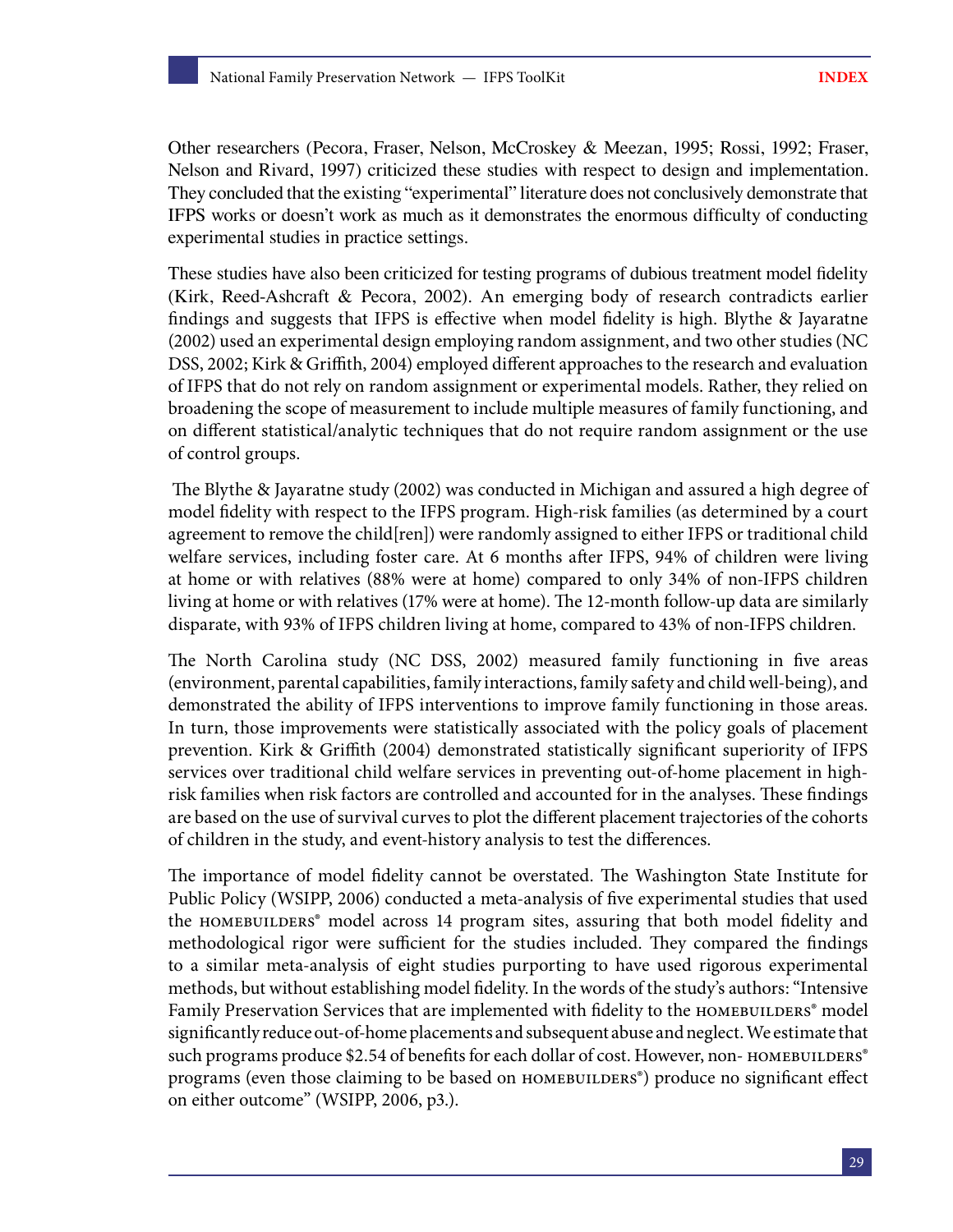A recent non-experimental study of high-fidelity IFPS programs used case-level data from state or private contract agencies in seven states (Kirk, Griffith, & Martens, 2007). The programs responded to a survey designed to estimate program model fidelity, and provided case data stripped of identifying information using a data template intended to standardize the data collection procedures. When appropriate, data were collapsed across contributing sites, after accounting for between-site differences on some variables of interest.

With regard to fidelity, all participating sites had well-developed IFPS models, with the typical features associated with intensive services largely in evidence: small caseloads, rapid response, 24/7 availability, time limited services, large amounts of face-to-face contact with the families in their homes or communities, provision of both clinical and concrete (e.g. financial) services, etc. There were some variations, including, for example, the length of time that services were available, and the permissible caseload. There were also differences in the types of families served by programs, with some serving a broad mix of family types and others focusing primarily on one type of child maltreatment.

These minor differences notwithstanding, across all types of families and types of maltreatment, the IFPS programs achieved a 93% placement prevention rate (i.e., the children were living with their biological parent, adoptive parent, relative; with 85% living with the bio-parent), a rate that is in line with previous research on IFPS. Family assessments revealed substantial progress on several domains of family functioning, including the families' environment, parental capabilities, family interactions, family safety and child well-being. Progress in these areas was associated with successful placement prevention. There were no significant differences in the placement prevention rates as a function of type of maltreatment. This finding suggests that although some service providers may choose to specialize or focus on particular types of maltreatment, the service model itself appears to be similarly effective across maltreatment types. Therefore, there is no apparent reason to restrict access to the service on the basis of maltreatment type.

The most recent study available that examined the impact of IFPS (Kirk & Griffith, 2008) demonstrates that IFPS may be useful in remediating racial disproportionality among highrisk children, and possibly even among children placed out of home. The large sample study compared the treatment outcomes based upon race, controlling for other variables. In the study population at large, Black children were significantly more likely to be placed than White children, but among those children who received IFPS, the disproportionality was completely reversed, appearing to benefit, differentially, the Black children. This study represents an initial foray into the realm of differential effectiveness of IFPS on racial disproportionality, but the findings were robust and promising, suggesting that additional research is needed in this area.

Thus, although early research on the effectiveness of IFPS is equivocal, more recent research indicates that IFPS is capable of preventing high rates of out-of-home placement among high risk families, when the comparisons between families served and not served by IFPS are based on equivalency of groups, and when model fidelity is high.

The use of IFPS interventions with *reunification* cases commands an interesting assortment of research questions, and some have been studied. The earliest study was conducted in Utah (Lewis, Walton, and Fraser, 1995) and employed an experimental design and an IFPS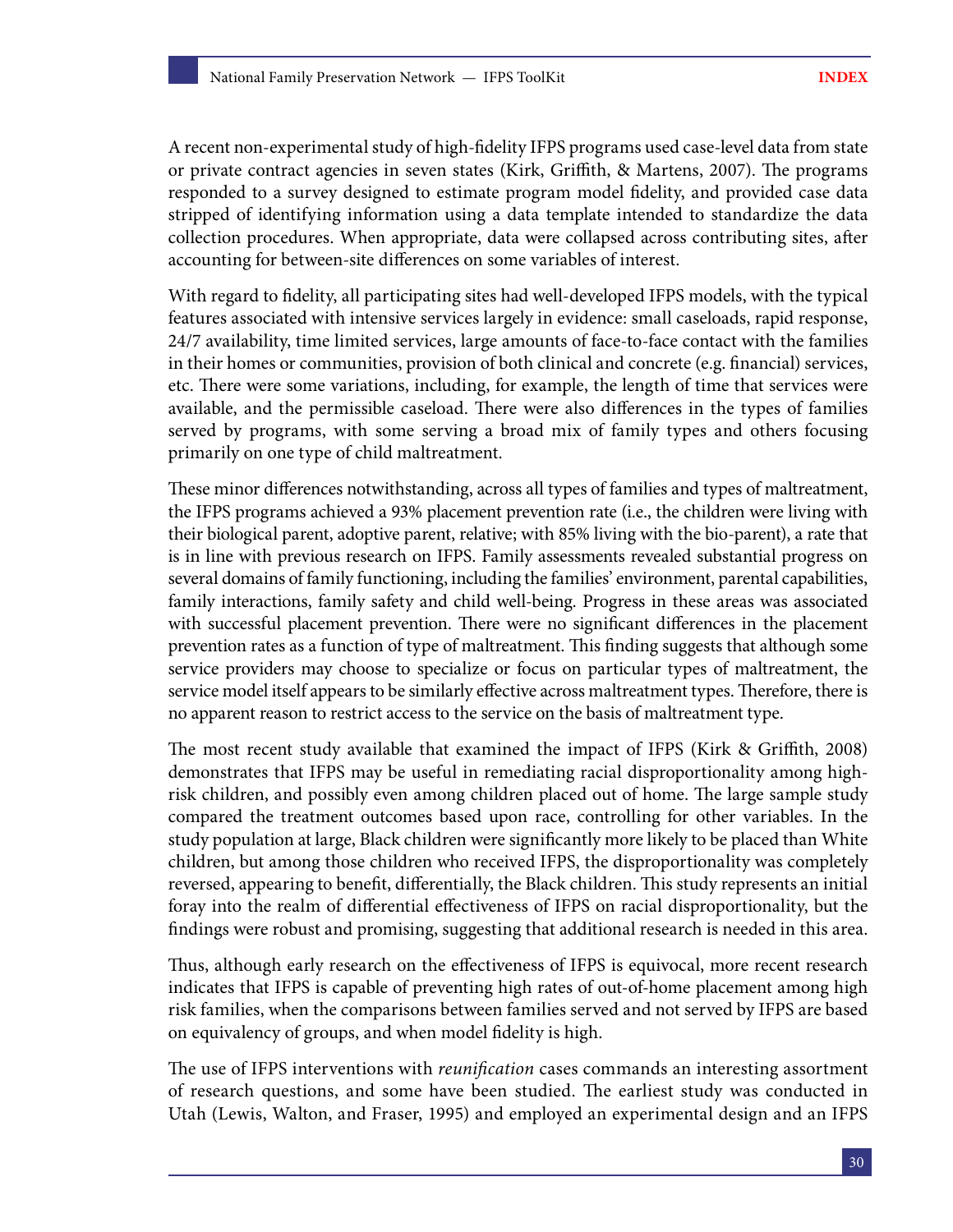program model to see if IFPS was more effective than routine foster care services for reuniting families. The intervention lasted 90 days and focused on family strengthening and intensive preservation services methods. Children were returned to the families within 15 days of the beginning of service, providing a minimum of 75 days of service to the intact family. At the end of the 90-day intervention, 92% of the treatment groups had returned home, versus only 28.3% of the control group.

Walton (1998) conducted a six-year follow-up on the same treatment population and determined that children who had received the reunification based IFPS services required less case supervision time, lived at home longer, and, if placed, were in less structured placements. This series of Utah studies offers strong support for the use of IFPS interventions with reunification cases, but was tied to a single model of intervention. Other researchers explored differing models.

A study by Pierce and Geremia (1999) in Missouri utilized a 60-day treatment model during which workers were available "24/ 7", similar to IFPS interventions. Case loads averaged 3 families, and families targeted for the service were those who were determined to be unlikely to be reunited in less than six months without intensive services. At the end of service, 63 percent of the children were successfully reunited, as defined by not reentering care.

Another Missouri program model recently studied and reported by Lewendowski & Pierce (2000) used a less intensive model known as The Family Centered Out Of Home Care Pilot. The results of this intervention model were not impressive, there being no statistically reliable differences between the groups' reunification or recidivism rates, although the pilot appeared to be more successful with children who had been in out of home care for long periods of time.

There is research that suggests that reunification cases possess unique features that differentiate them from placement prevention cases. Among the most informative of these are studies by Hess, Folaron and Jefferson (1992) and Hess and Folaron (1991). The setting of these two studies was Illinois, and the study methods included intensive case record reviews and interviews. From the results of the study Hess, et al proposed that a major impediment to successful reunification is parental ambivalence. The strongest predictors of parental ambivalence were identified as:

- biological parents requesting child placement before the initial placement
- biological parents requesting child placement after reunification
- biological parents refusing treatment or services
- biological parents missing court appearances
- **biological parents missing scheduled visitations**

Taken as a whole, this modest body of research on IFPS interventions with reunification cases indicates that IFPS may be quite effective in assisting with the reunification process; and, taken as a whole there are indications that IFPS interventions may be tailored specifically for reunification cases. For example, the studies reviewed suggest that a treatment interval of 60 to 90 days makes the most sense. The treatment models that employed the more intensive services achieved higher success rates than the less intensive, longer-term services They also suggest that the factors that make reunification cases unique when compared to placement prevention cases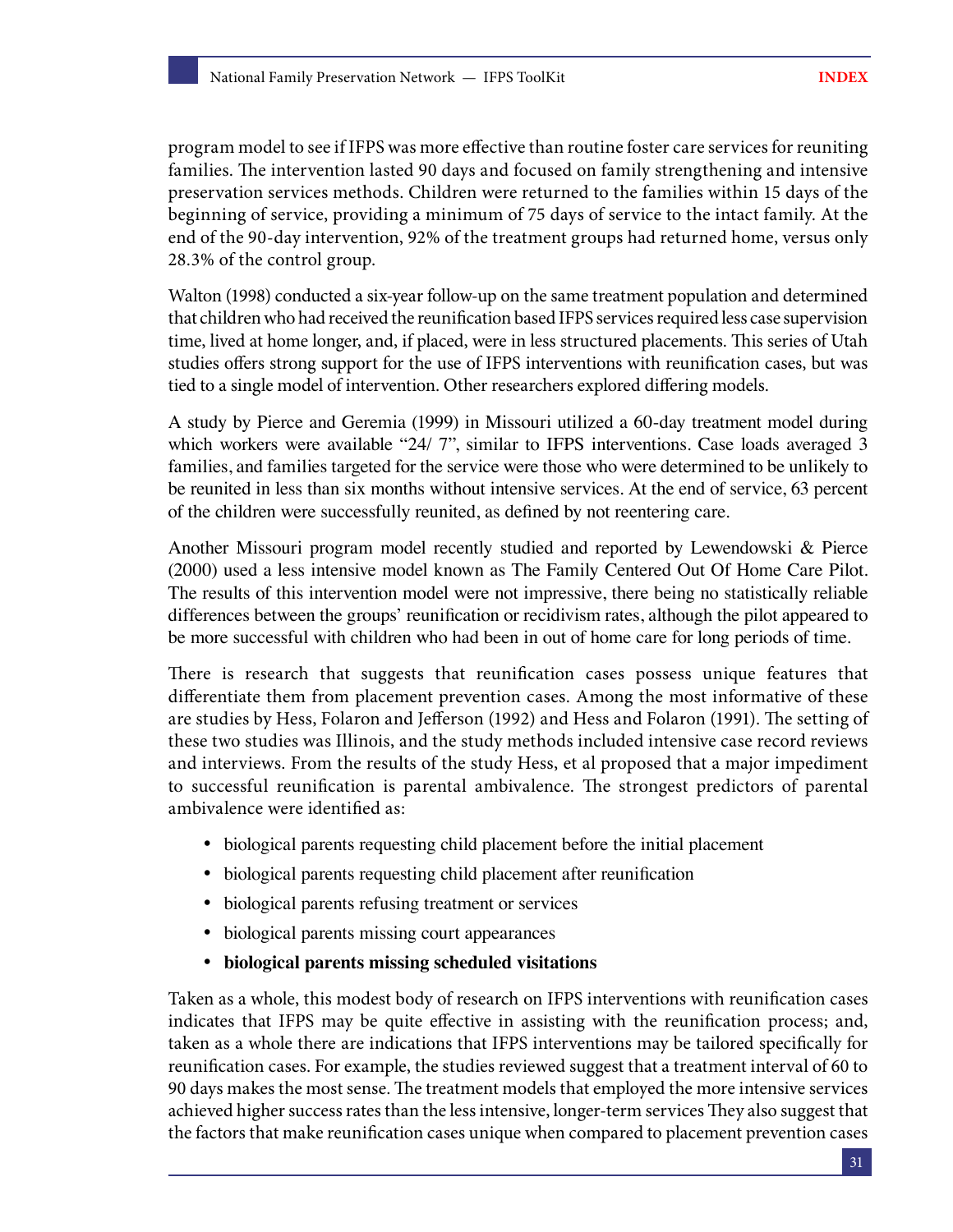(e.g., ambivalence and resolution of pre-existing risks and service needs prior to reunification) can be identified and addressed.

These findings led the National Family Preservation Network (NFPN) to develop a family assessment instrument to help reunification workers design more focused reunification service plans and to provide measures of family functioning. Although not an experimental design, the reliability and validity study conducted during the instrument development process (Kirk, 2001, 2002) revealed promising reunification rates, with results from three test sites showing approximately a 75% success rate in reuniting families who receive the IFPS-based interventions.

The previously cited 2007 study conducted by the national Family Preservation Network (Kirk, Griffith & Martens, 2007) also examined reunification cases across the 7 contributing sites. Findings from the examination of reunification data were more mixed than those for placement prevention, but were largely positive. Although between-site differences exist with regard to local definitions of reunification, 69% of families were reunited as a result of these services. Of that number 54% were reunited with biological parents and the balance were living with adoptive parents, relatives, or guardians. As with placement prevention cases, families that were successfully reunited made progress on a variety of areas of family functioning including environment, parental capabilities, family interactions, family safety, child wellbeing, ambivalence and readiness for reunification. The last two domains were particularly predictive of successful reunification. With respect to maltreatment type, families in which physical abuse was the referring problem experienced higher reunification rates than did other maltreatment types, particularly neglect.

This study suggests that IFPS continues to hold promise as a service to help families overcome a variety of problems that might lead to child removal, IFPS and variations of the model for reunification cases appear to be successful but more research is needed on model variations to help understand the differences observed in the success rates. Future research on the use of IFPS interventions with reunification cases will need to confirm these initial positive findings, continue to examine variations of the basic IFPS-reunification models, and compare IFPSreunification results to results obtained using other intervention strategies.

#### **Source**

Raymond S. Kirk, Ph.D.

#### **References**

- Blythe, B. & Jayaratne, S (2002) Michigan families first effectiveness study. Available online at: [http://www.michigan.gov/fia/0,1607,7-124-5458\\_7695\\_8366-21887—,00.html](http://www.michigan.gov/fia/0,1607,7-124-5458_7695_8366-21887-,00.html) Additional links are available at: <http://www.michigan.gov/>
- Feldman, L.H. (1991) *Assessing the effectiveness of intensive family preservation services within an ecological context.* NJ: Department of Human Services, New Jersey Division of Youth and Family Services, Bureau of Research, Evaluation and Quality Assurance.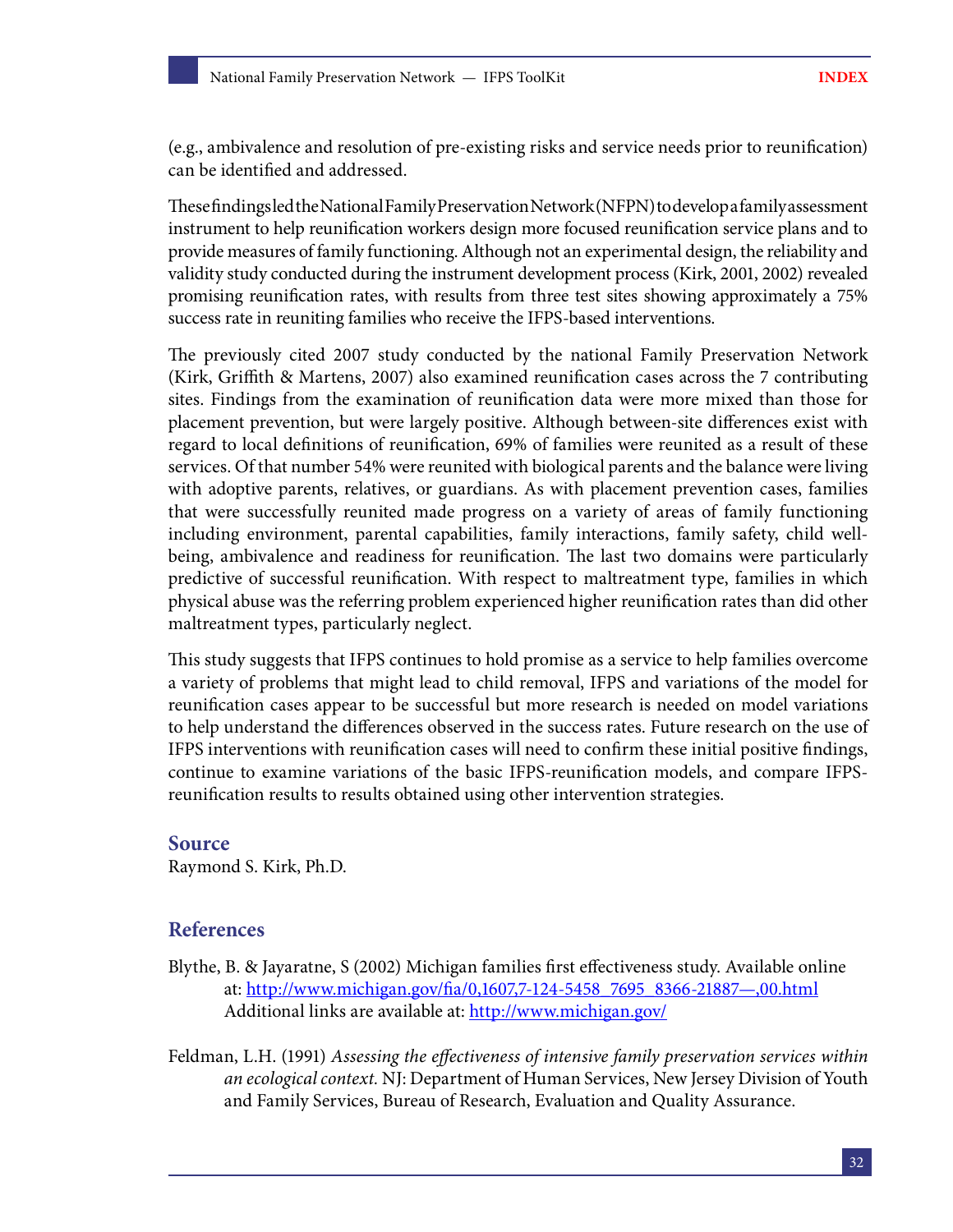- Fraser, M.W., Nelson, K.E. and Rivard, J.C. (1997) Effectiveness of Family Preservation Services. *Social Work Research, 21* (3), 138–153.
- Geismar, L.L., & Ayers, B. Patterns of change in problem families: A study of the social functioning and movement of 150 families served by the Family Centered Project. St. Paul, MN: Greater St. Paul Community Chest and Councils.
- Heneghan, A.M., Horwitz, S.M., Leventhal, J.M. (1996) Evaluating intensive family preservation services: a methodological review. *Pediatrics, 97* (4), 535–542.
- Hess, P.McC. &Folaron, G. (1991) Ambivalence: a challenge to permanency for children. *Child Welfare*, LXX(4), 403–424.
- Hess, P.McC. &Folaron, G., & Jefferson, A.B. (1992) Effectiveness in family reunification services: an innovative evaluation model. *Social Work*, 37(4), 304–311.
- Kinney, J., Haapala, D., & Booth, C. (1991) *Keeping families together. The homebuilders® Model*. New York: Walter de Gruyter.
- Kirk, R.S. (2001). *Tailoring Intensive Family Preservation Services for Family Reunification Cases: Field Testing and Validation of the North Carolina Family Assessment Scale for Reunification.* Interim project report to the National Family Preservation Network and the David and Lucile Packard Foundation.
- Kirk, R.S. (2002) *Final Project Report: Tailoring Intensive Family Preservation Services for Family Reunification Cases Final Results of Field Testing and Validation of the North Carolina Family Assessment Scale for Reunification*. Author's report to the National Family Preservation Network and the David and Lucile Packard Foundation. Available online at: <http://www.nfpn.org/reunification/research/100-ncfas-r-research-report.html>
- Kirk, R.S. (2002). *A Critique of the Evaluation of Family Preservation and Reunification Programs: Interim Report*.
- Kirk, R.S., Reed-Ashcraft, K.B., & Pecora, P.J. (2002) Implementing family preservation services: A case of infidelity. *Family Preservation Journal, 6*(2), 59–82
- Kirk, R.S., & Griffith, D.P. (2004) Intensive family preservation services: Demonstrating placement prevention using event history analysis. *Social Work Research, 28*(1), 5–17.
- Kirk, R.S. & Griffith, D.P. (2008). Impact of intensive family preservation services on disproportionality of out-of-home placement of children of color in one state's child welfare system. *Child Welfare, 87* (5), 87–105.
- Kirk, R.S., Griffith, D.P., & Martens, P. (2007). *An Examination of Intensive Family Preservation Services*. Report available online at: [http://www.nfpn.org/articles-mainmenu-34/105](http://www.nfpn.org/articles-mainmenu-34/105-ifps-research-report.html) [ifps-research-report.html](http://www.nfpn.org/articles-mainmenu-34/105-ifps-research-report.html)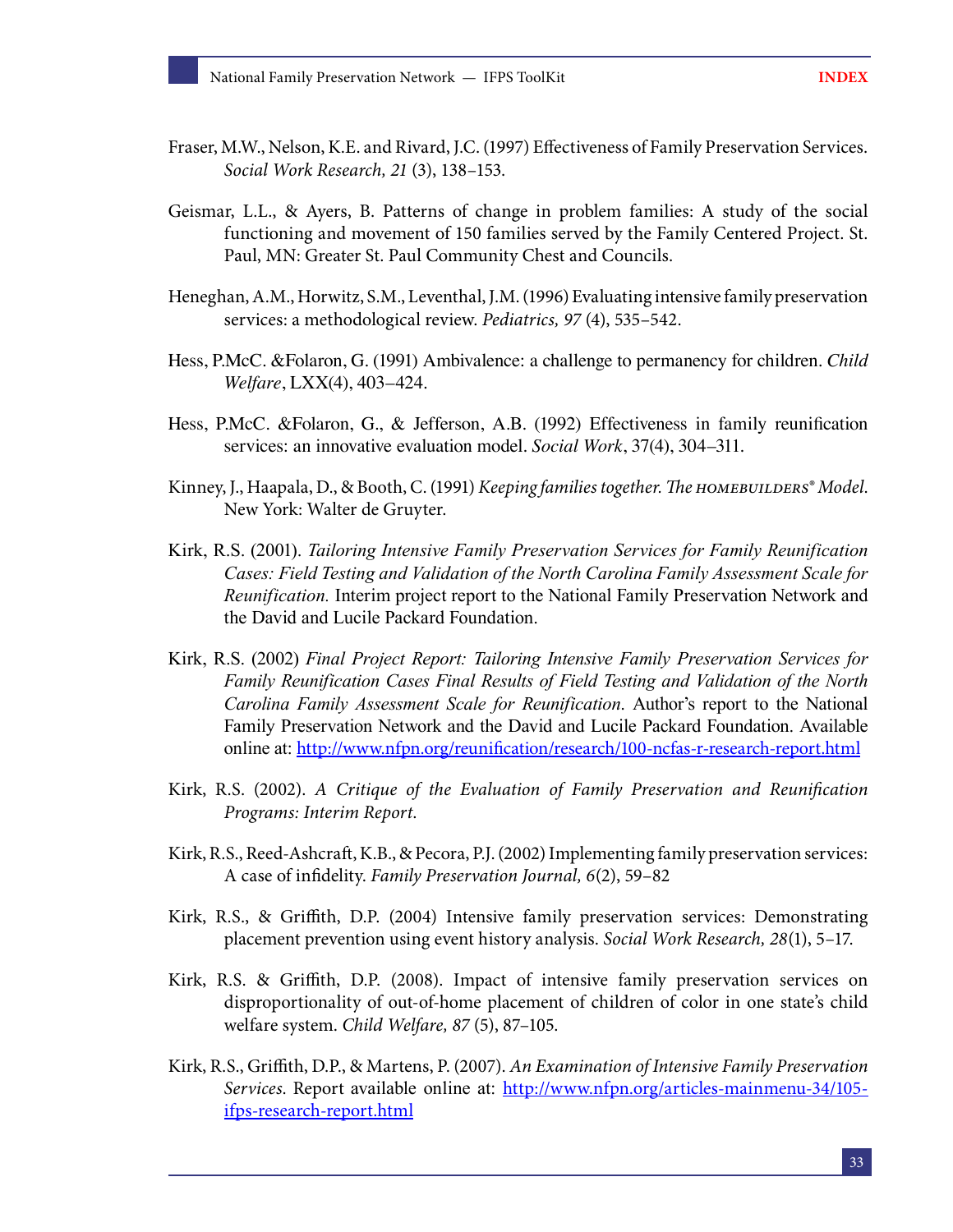- NCDSS (2001) IFPS FY 2000–2001 Annual Report. Available online at: [http://www.dhhs.state.](http://www.dhhs.state.nc.us/dss/childrensservices/fampres/index.htm) [nc.us/dss/childrensservices/fampres/index.htm](http://www.dhhs.state.nc.us/dss/childrensservices/fampres/index.htm)
- Lewandowski, C.A. & Pierce, L. (in press) Assessing the effect of family centered out-of-home care on reunification outcomes. *Research on Social Work Practice.*
- Lewis, R.E., Walton, E. & Fraser, M.W. (1995) Examining family reunification services: a process analysis of a successful experiment. *Research on Social Work Practice,* 5(3), 259–282.
- Pecora, P.J., Fraser, M.W., Nelson, K.E., McCroskey, J., & Meezan, W. (1995). *Evaluating family based services*. Hawthorne, NT, Aldine de Gruyter.
- Pierce, L. & Geremia, V. (1999) Family reunion services: an examination of a process used to successfully reunite families. *Family Preservation Journal, 4*(1), 13–30.
- Reed, K.B., & Kirk, R.S. (1998) Intensive Family Preservation Services: A short history but a long past. *Family Preservation Journal, 3* (1), 41–58.
- Rossi, P.H. (1992) Assessing family preservation services. *Children and Youth Services Review.*  14 (1,2) 77–97.
- Shuerman, J.R., Rzepnicki, T.L., Littell, J.R., & Chak, A. (1993). *Evaluation of the Illinois family first placement prevention program: Final Report*. Chicago, IL; Illinois Department of Children and Family Services.
- Walton, E., Fraser, M.W., Harlin, C. & Lewis, R.D. (1995) Intensive family reunification services: a conceptual framework and case example. *Family Preservation Journal, (summer)*. 51–67
- WSIPP (2006). Intensive family preservation programs: Program fidelity influences effectiveness. Report available online from Washington State Institute for Public Policy at: [http://](http://www.wsipp.wa.gov/) [www.wsipp.wa.gov/](http://www.wsipp.wa.gov/)
- Yuan, Y.Y., McDonald, W.R., Wheeler, C.E., Struckman-Johnson, D., & Rivest, M. (1990). *Evaluation of AB 1562 in-home care demonstration projects, volume 1: Final Report*. Sacramento, CA: Walter R. McDonald & Associates.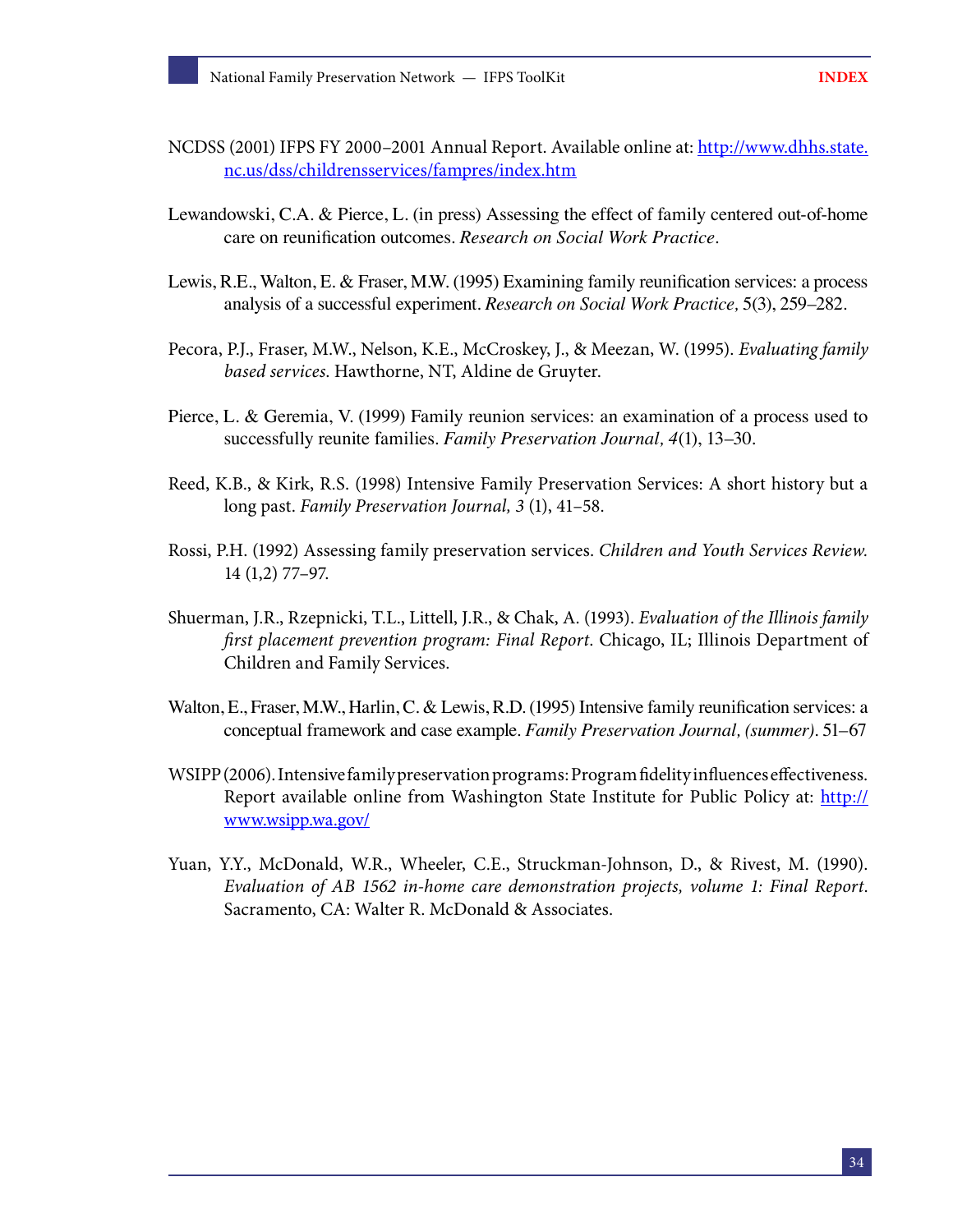## <span id="page-36-0"></span>*IFPS for Reunification*

Most agencies that have strong IFPS programs for placement prevention also offer IFPS for families that are reunifying. Some agencies use the exact same model for Intensive Family Reunification Services (IFRS) as for IFPS. Other agencies adjust the IFPS model for reunification to reflect that families who are reunifying may not need the crisis response or service intensity of IFPS, or may benefit from longer service duration. Model changes may include extending the time frame for initial response, length of intervention, and adding step-down services. While IFPS models have generally not included step-down services, this may be a critical area for reunification. Nationwide, half of the states fail to meet federal standards for preventing reentry of children into foster care following reunification.

Although there are little specific data available on the reasons why states struggle with preventing re-entry, some insights are available through research on reunification conducted by the National Family Preservation Network in 2007. IFPS programs were effective across all types of families and all types of mistreatment. The findings encourage broader use of IFPS to address the critical issues of substance abuse and disproportionality within the child welfare system and other systems. The findings for IFRS were more mixed than for IFPS. For IFPS, programs involved in the study achieved a 93% placement prevention rate. For IFRS, 69% of the families were reunified. There was a 22% dropout rate in IFRS families compared with only a 9% dropout rate for IFPS families. The high dropout rate for IFRS may indicate some inappropriate targeting, perhaps using the service to justify filing for termination of parental rights (TPR). This issue needs further exploration. The study found that IFRS programs were most successful in reunifying families involved in physical abuse and were also successful with substance abusing families but less so with families of color and families involved in neglect.

#### **Source**

*An Examination of Intensive Family Preservation Services*. Available online at: [http://www.](http://www.nfpn.org/articles-mainmenu-34/105-ifps-research-report.html) [nfpn.org/articles-mainmenu-34/105-ifps-research-report.html](http://www.nfpn.org/articles-mainmenu-34/105-ifps-research-report.html)

### **Intensive Family Reunification Services (IFRS) Model**

Based on the available research, NFPN has developed a model for IFRS. Note that the model deliberately provides for a range of standards, whenever possible, in order to allow flexibility among programs. The program component is listed first, followed by a rationale based on research, or on strong models of IFRS, or on strong models of IFPS. Many of the proposed model components have been used successfully in IFPS programs.

#### **Target Population**

Eligibility: Families in which the child(ren) has been in out-of-home placement for 3–8 months. Families need the intensive IFRS services in order to reunify. At least one parent is willing to reunify and the case plan is to reunify the child with the parent.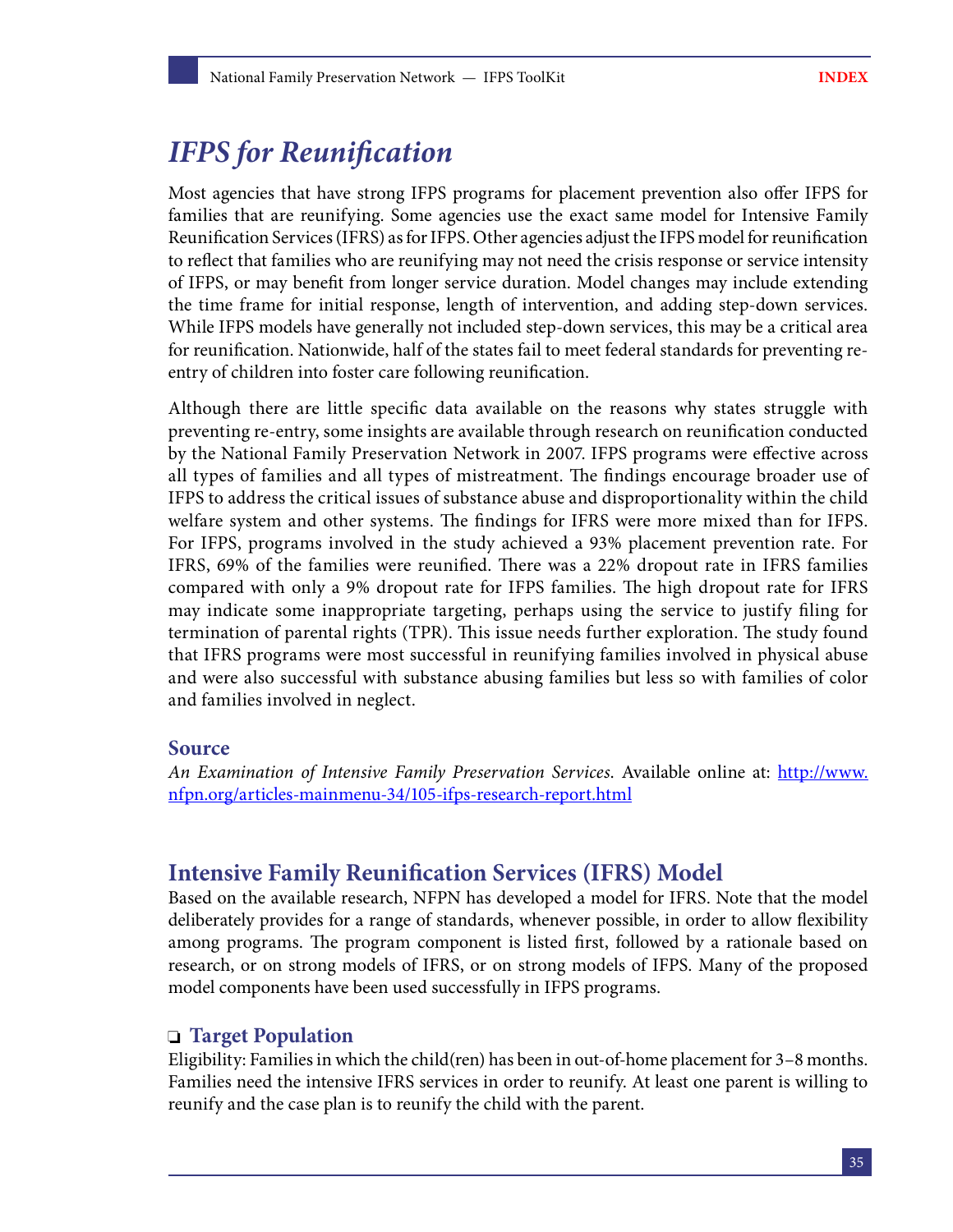Rationale: Nationwide, about one-third of children in out-of-home care return home within 5 months. IFRS should be targeted to families in which reunification is doubtful without intensive services. For example, a case in which a child has been in placement for up to 3 months may be referred for IFRS, if the child cannot be returned home without intensive services. On the other end of the continuum, IFRS should not be used to justify termination of parental rights. Thus, the cut-off point for a case referred for IFRS should not exceed 8 months of out-of-home placement in order to allow families time to complete the intensive phase of services and any step-down services. These combined services could take up to 5 months and adding in nearly 9 months in placement (for cases referred late in the 8th month) totals 14 months. The 15-month time frame is the point at which the family should either have been reunited or a TPR must be filed, according to federal law. Willingness of a parent to reunify ensures commitment to work on a reunification plan. A case plan to reunify, especially if court-ordered, ensures that IFRS services are not used to justify termination of parental rights.

#### **Time Frame to Meet with Family**

The reunification worker meets with the family within 72 hours of the referral.

Rationale: The family is generally not in a crisis at the beginning of IFRS so there is no immediate urgency to meet. Extending the time frame to 72 hours, instead of the usual 24 for IFPS cases, is the standard for several strong IFRS programs. The additional 48 hours also allows for more agency flexibility in managing caseloads and eliminates the need for on-call referrals. However, it's important to note that if a child will be returned home at the same time the referral is made to an IFRS program, the worker should meet with the family within 24 hours.

#### **Worker Availability**

The reunification worker is available 24/7 including evenings and weekends.

Rationale: The availability of a worker 24/7 is included in successful models referred to in research studies (Lewis, Walton, etc.; Pierce, Geremia). Full-time availability ensures family access to the worker when most needed and contributes to family safety.

#### **Parent–Child Visitation and Time Frame to Return Child Home**

The public agency plans to return the child home within 15–30 days of the referral, with court approval. Regular visits have taken place prior to the child's return home.

Rationale: Returning the child home within 15 days is included in successful models in research studies (Lewis, Walton, etc.; Pierce, Geremia). In addition, most strong IFRS programs require the child to be returned home within 30 days. These time frames assume that the referring agency and court agree that the child can be returned home within 15–30 days.

Research supports the significance of parent–child visitation as a predictor of family reunification (National Clearinghouse on Child Abuse and Neglect, 2006). A study of reunification in a sample of 922 children aged 12 and younger found that children who were visited by their mothers were 10 times more likely to be reunited (Davis, Landsverk, Newton, & Ganger, 1996).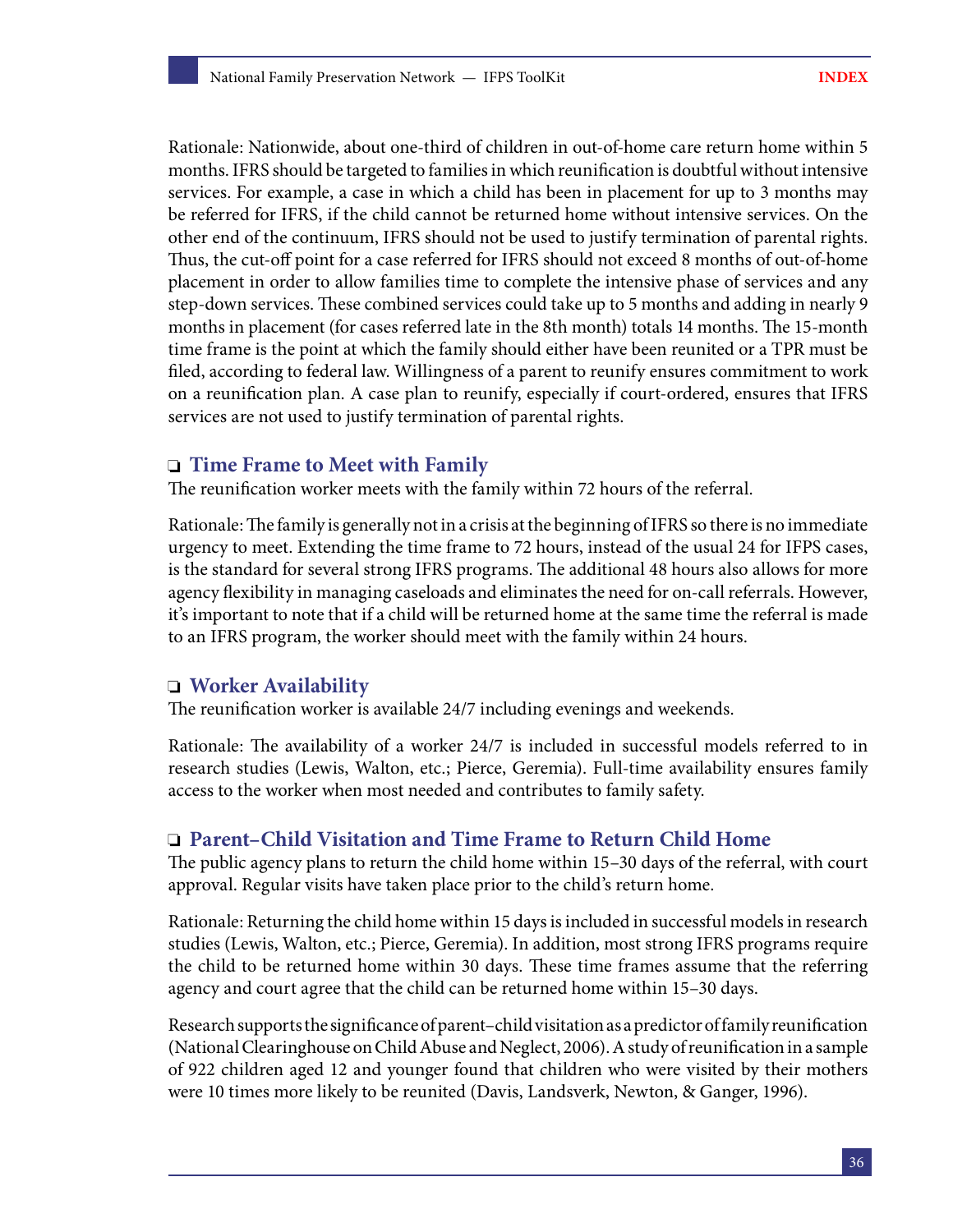#### **Family Assessments**

There are many different types of assessments. The public agency would generally complete a safety assessment before referring for reunification services. Therapists should also complete a safety or risk assessment prior to returning the child to the family. Specialized assessments may also be used in connection with substance abuse, mental health, developmental delay, and other issues. An overall assessment of the family measures the level of family functioning. It's critical for the therapist to link all assessments to case planning, goal setting, determination of needed services, monitoring the family's progress, and evaluation.

Rationale: Research has demonstrated that adequate assessment often does not occur in child welfare, and this failing may be linked to the instability of reunification (National Clearinghouse on Child Abuse and Neglect, 2006). In a review of 62 failed reunifications, Peg McCartt Hess and her colleagues found that "poor assessment or decision-making by the caseworker or service provider" was a factor in 42 cases (Hess, Folaron, & Jefferson, 1992).

The use of standardized tools to aid assessment is an emerging area of child welfare research that offers some promise of improving practice in this area (Corcoran, 1997; McMurtry & Rose, 1998). The North Carolina Family Assessment Scale for Reunification (NCFAS-R) is the only validated instrument designed specifically for use in reunification (National Clearinghouse).

#### **Caseload**

The reunification therapist has a maximum caseload of 5–6 families in the process of reunifying and a maximum of 3 if the therapist is also providing step-down services. Other staff may also assist with step-down services and follow-up contacts with the family.

Rationale: Mathematical calculations by a researcher show that a therapist can provide intensive services, defined as 48–60 hours over a 90-day period of time for 11 months of the year, to 5–6 families at a time. However, many factors affect caseload and agencies should always err on the side of lower caseloads. Cases need to be assigned consecutively, not all at one time. A caseload of 3 full-time families receiving intensive reunification services is supported by a successful model from research (Pierce, Geremia).

The matrix shown here provides a guide for determining reasonable caseloads and is based on a therapist providing 24 hours of direct service (phone, face-to-face) per week over 11 months of the year:

|                                                                   | <b>IFRS</b><br><b>Service Hours</b><br>$(90 \text{ days})$ | <b>Step-Down</b><br><b>Service Hours</b><br>$(60 \text{ days})$ | Maximum<br>Caseload<br>Per Year | Maximum<br>Caseload<br>at One Time |
|-------------------------------------------------------------------|------------------------------------------------------------|-----------------------------------------------------------------|---------------------------------|------------------------------------|
| Reunification Only                                                | $48 - 60$                                                  | $\Omega$                                                        | $20 - 25$                       | $5 - 6$                            |
| <b>Reunification Plus Full</b><br>Step-Down (for all<br>families) | $48 - 60$                                                  | $16 - 20$                                                       | $15 - 19$                       | $4 - 5$                            |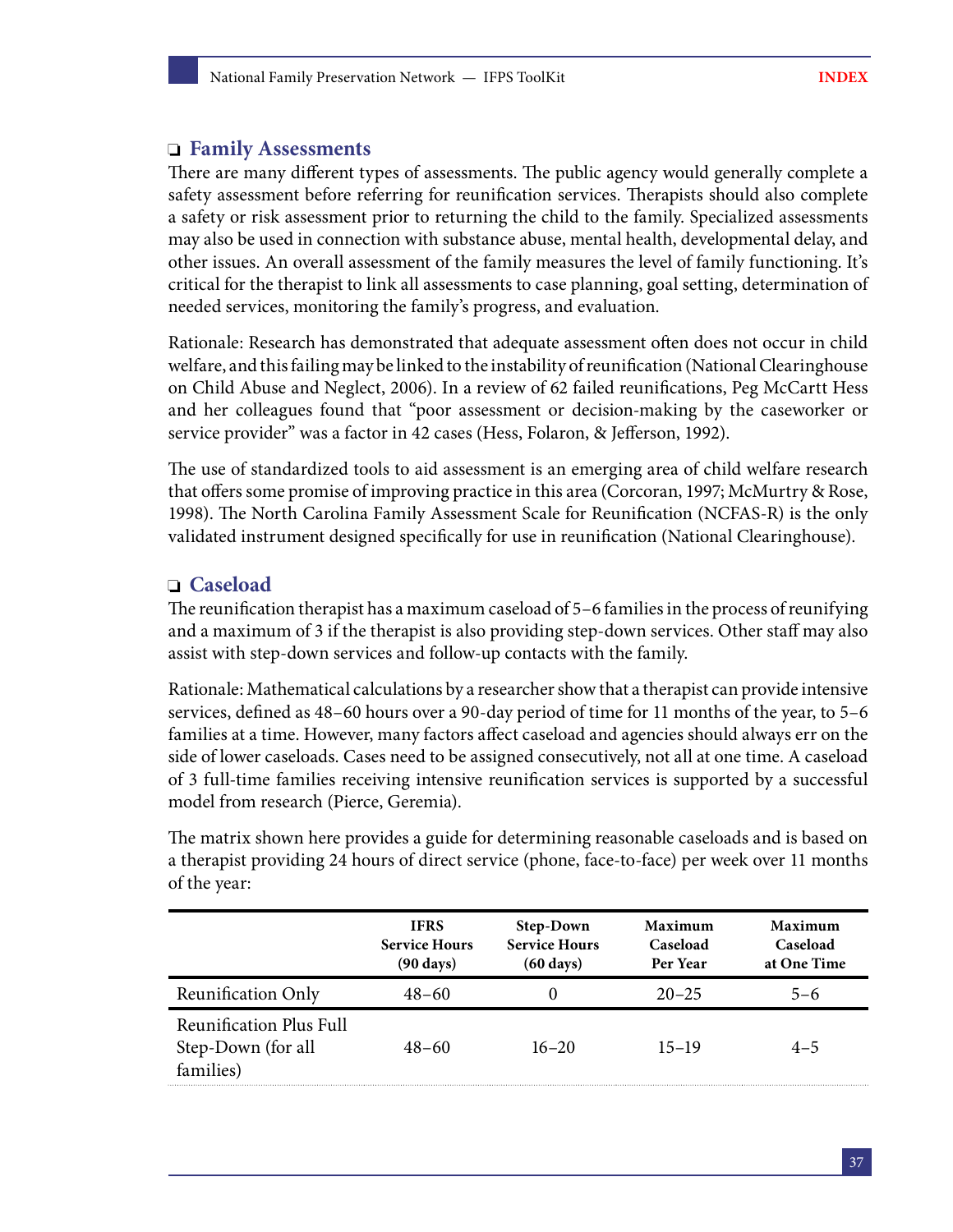|                                                                      | <b>IFRS</b><br><b>Service Hours</b><br>$(90 \text{ days})$ | <b>Step-Down</b><br><b>Service Hours</b><br>$(60 \text{ days})$ | Maximum<br>Caseload<br>Per Year | <b>Maximum</b><br>Caseload<br>at One Time |
|----------------------------------------------------------------------|------------------------------------------------------------|-----------------------------------------------------------------|---------------------------------|-------------------------------------------|
| <b>Reunification Plus Full</b><br>Step-Down (for 25% of<br>families) | $48 - 60$                                                  | $16 - 20$                                                       | $19 - 23$                       | $5 - 6$                                   |
| Reunification Plus<br>Partial Step-Down (for<br>all families)        | $48 - 60$                                                  | $8 - 10$                                                        | $17 - 22$                       | $4 - 5$                                   |
| Reunification Plus<br>Partial Step-Down (for<br>25% of families)     | $48 - 60$                                                  | $8 - 10$                                                        | $19 - 24$                       | $5 - 6$                                   |
| Full Step-Down (Only)                                                | $\mathbf{0}$                                               | $16 - 20$                                                       | $60 - 75$                       | $9 - 10*$                                 |
| Partial Step-Down<br>(Only)                                          | $\mathbf{0}$                                               | $8 - 10$                                                        | $120 - 150$                     | $16 - 20*$                                |

\* Straight mathematical extension of the Maximum Caseload/Year to Maximum Caseload at One Time actually results in caseloads of 10–12 for the Full Step-Down model, and 20–25 for the Partial Step-Down model. However, caseloads that high are impractical for this type of work, and the recommended caseloads have been adjusted downward to increase the likelihood of success of the step-down service and to achieve manageability of the caseloads. Therefore, additional workers (at a ratio of 10:9, that is, one additional worker for every 9 workers in Full Step-Down and 5:4, that is, one additional worker for every 4 workers in Partial Step-Down) will be needed to cover caseloads in the Full Step-Down (only) and Partial Step-Down (Only) models.

#### **Clinical Model**

The research shows that a cognitive behavioral, family-focused clinical model of service is most effective and all staff must receive training, supervision, and evaluation on its use with families.

Rationale: About 40% of strong IFRS programs indicate that they have a specific clinical model (NFPN, 2007). Without a clinical model, it is impossible to know what interventions work with families. The National Clearinghouse on Child Abuse and Neglect (2006) cites a number of studies that looked at programs with a behavioral, skill-building focus and that address family functioning in multiple domains, including home, school, and community (Corcoran, 2000; Macdonald, 2001). Cognitive–behavioral models have been demonstrated to reduce physical punishment and parental aggression in less time than alternative approaches (Kolko, 1996, cited in Corcoran, 2000). The most effective treatment involves all members of the family and addresses not only parenting skills, but also parent–child interaction and a range of parental life competencies such as communication, problem solving, and anger control (Corcoran, 2000; Dore & Lee, 1999).

#### **Direct Service Hours**

The total direct service hours for face-to-face and telephone contact with the family ranges from 48–60 hours.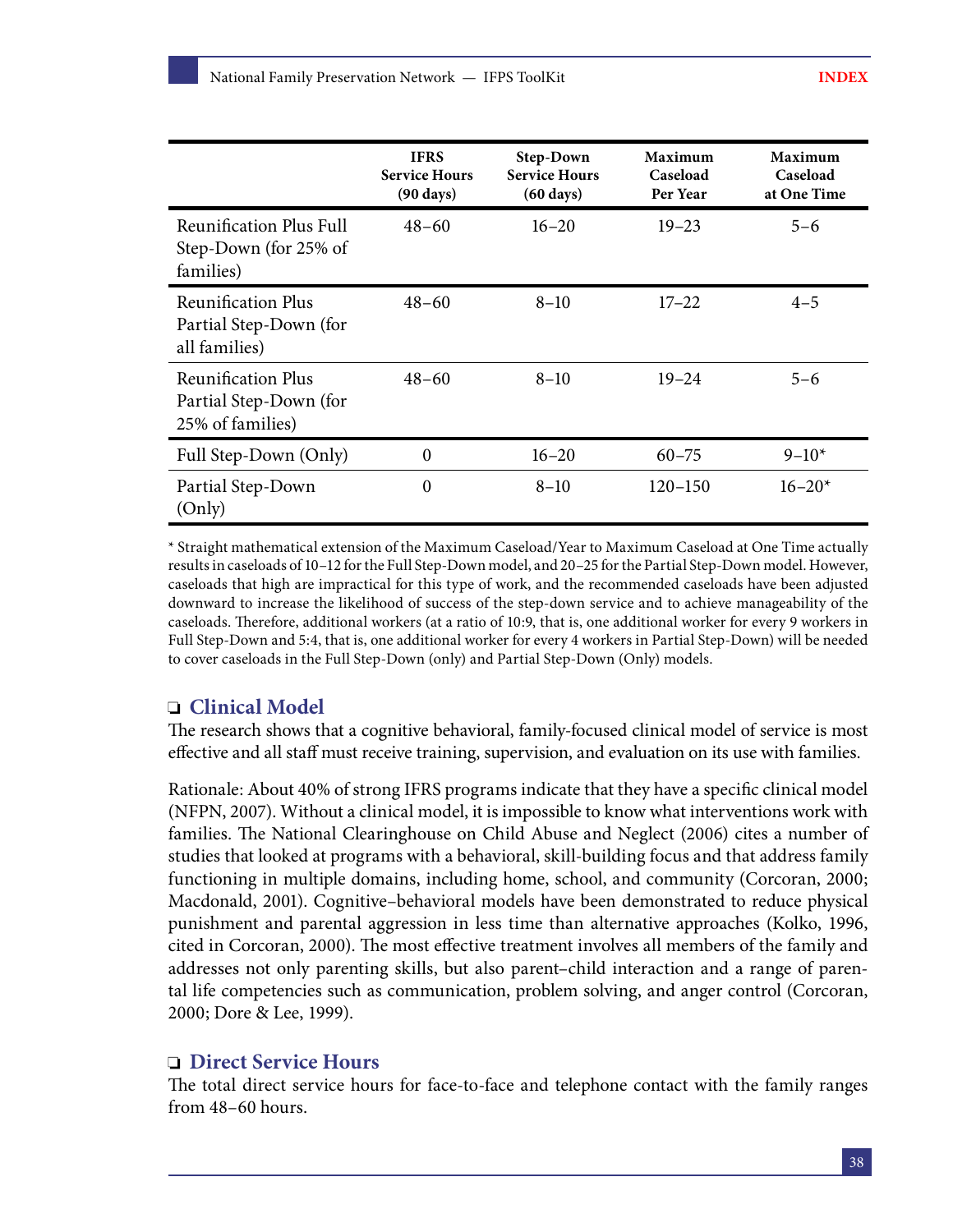Rationale: Service intensity is one of the key characteristics of successful IFPS and IFRS programs. The definition of "service hours" includes face-to-face and telephone contact with the family with face-to-face contact primarily in the family's home and community. In one study involving intensive services, families in the treatment group received intensive casework services, parenting and life skills education, family-focused treatment, and help in accessing community resources. The treatment group had a reunification rate three times that of the control group and remained intact at a far higher rate 7 years later (Lewis, Walton, & Fraser). The recommended model allows the therapist 24 direct service hours per week based on an 11-month year in order to also allow for travel, paperwork, training, annual and sick leave. Therapists who must travel long distances to meet with families should have a reduced caseload in order not to sacrifice direct service hours. The 48–60 hours of service is the mid-range of strong IFRS programs.

#### **Length of Intervention**

The range of service length is 60–90 days with a maximum of 90 days.

Rationale: The 60–90 days of intervention is included in successful models in research studies (Lewis, Walton, etc; Pierce, Geremia) and is the range provided for by strong IFRS programs.

#### **Concrete Services**

Funds are available to provide the family with basic needs (i.e. rent, utilities, food, car repair). The recommended amount is \$300–\$500 per family.

Rationale: The National Clearinghouse on Child Abuse and Neglect reports that the provision of concrete services such as food, transportation, and assistance with housing and utilities has been demonstrated to be an important aspect of family reunification services. A study reviewing effective family-centered service models (Wells & Fuller, 2000) identified concrete services as critical elements of practice. The most effective programs studied not only provided services to meet concrete needs, but offered families instruction in accessing community resources so that they could do so independently in the future. In a study of 1,014 families participating in a family reunification program in Illinois, the 50 percent of families who experienced reunification demonstrated high utilization of concrete services such as financial assistance and transportation (Rzepnicki, Schuerman, & Johnson, 1997).

The amount of \$300–\$500 per family is the range for most strong IFPS programs.

#### **Step-Down Services**

All families with moderate or serious problems or negative change at case closure, as measured by the NCFAS-R assessment tool, receive step-down services. Total direct service hours for stepdown are 16–20 hours for a maximum of 60 days. A paraprofessional may complete the service hours when the family is stabilized, i.e. no longer exhibits serious problems or negative change.

Rationale: The National Clearinghouse on Child Abuse and Neglect (2006) finds research support for follow-up services that enhance parenting skills, provide social support, connect families to basic resources, and address children's behavioral and emotional needs in order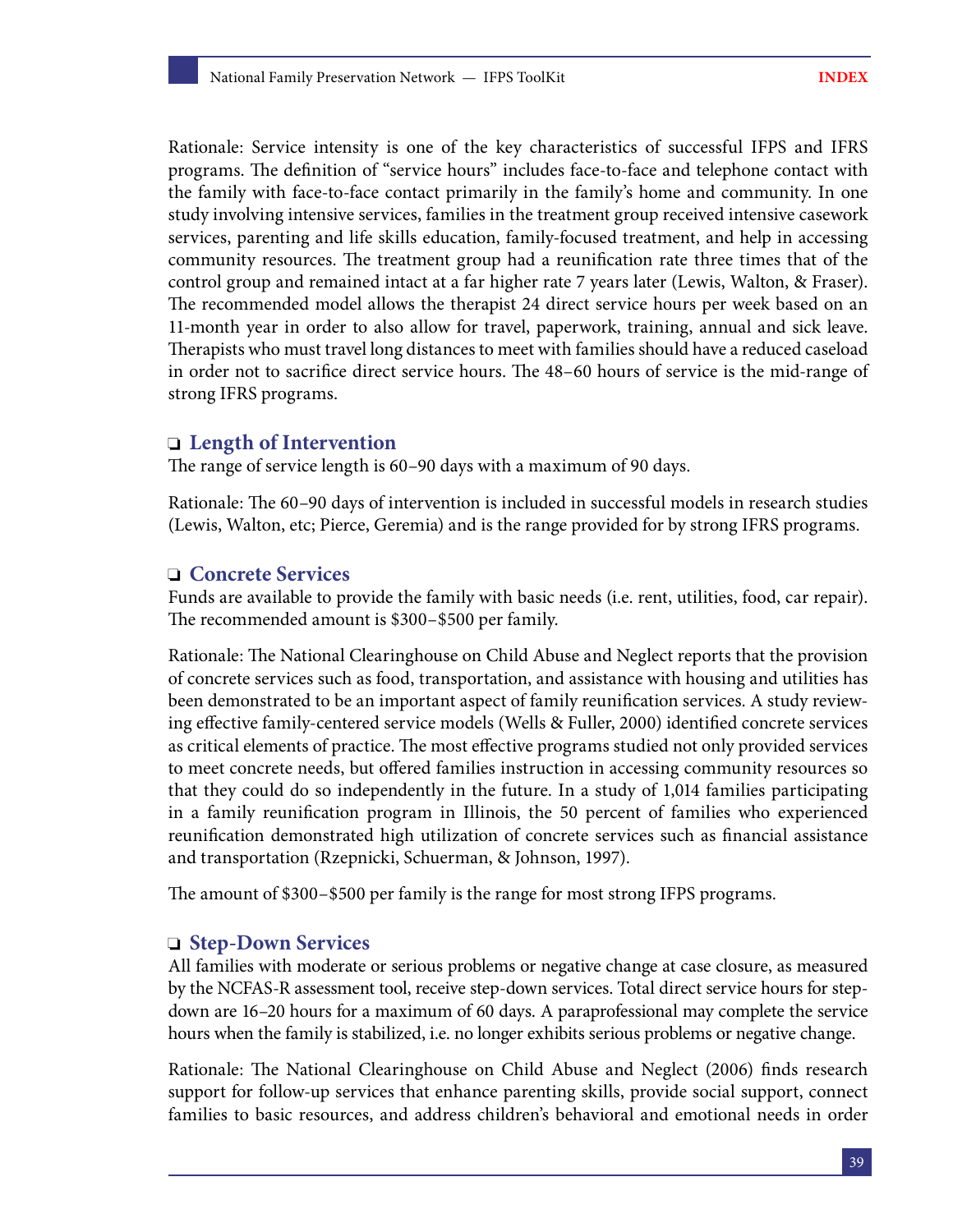to prevent re-entry into foster care. Post-reunification services are especially important when parental drug or alcohol use is a concern (Festinger, 1996; Terling, 1999).

Targeting is based on current research using the NCFAS-R assessment scale data on families that are still experiencing moderate or serious problems or negative change at case closure following intensive reunification services (up to 25% of families). The 16–20 hours of recommended service is based on one-third the time of the IFRS intervention, and the maximum of 60 days allows for sufficient time to improve family functioning and monitor the stability of the family. There is no available research on optimal hours or optimal length of step-down services.

Some agencies may prefer to have the same IFRS therapist provide step-down services to the family while other agencies may assign paraprofessional staff to do step-down. It is recommended that the original therapist provides the initial step-down services until the family is stabilized, that is, no longer exhibiting serious problems or negative change.

#### **Follow-Up Services**

All families receive a monthly home visit for a period of 90 days following case closure of the IFRS intervention and any step-down services. A staff-support worker may make the contact with referral to a paraprofessional or professional for services if indicated.

Rationale: Nationwide, the first federal CFSR audit of all states showed an average rate for reentry into foster case at just over 11%, with a range of 1% to 25%. Initial research on the NCFAS-R showed a re-entry rate of 6% with IFRS services. Because re-entry can be anticipated for a certain percentage of families who may not be targeted for step-down services, follow-up services may help identify vulnerable families and prevent re-entry. Follow-up visits can also address any safety issues and allow the agency to track the families for at least three months following the intervention and step-down services. Agencies may provide families with small gifts for their cooperation in follow-up visits. A monthly home visit for 90 days post IFRS intervention (and any step-down services) is recommended. A trained staff support worker may make the visits and, if indicated, refer the family to a paraprofessional or professional for additional services.

#### **Staff Qualifications**

The reunification therapist has a master's degree in social work or a bachelor's degree in a related field with two years of experience in family-centered practice. The paraprofessional has an associate degree with specific training on reunification. Staff-support workers receive training in assessing for problems and referral. All staff receive initial and ongoing training.

Rationale: The qualifications for IFRS professional staff are based on qualifications for staff in strong IFPS programs. Paraprofessional and staff support workers need training specific to reunification. All staff should have initial and ongoing training.

#### **Agency Support**

The agency has policies for staffing including qualifications, training, and supervision. All staff have supervisors with the ratio of supervisors to staff of 1:4 to 1:6. Data are collected electronically and a program evaluation is conducted annually. The agency provides initial and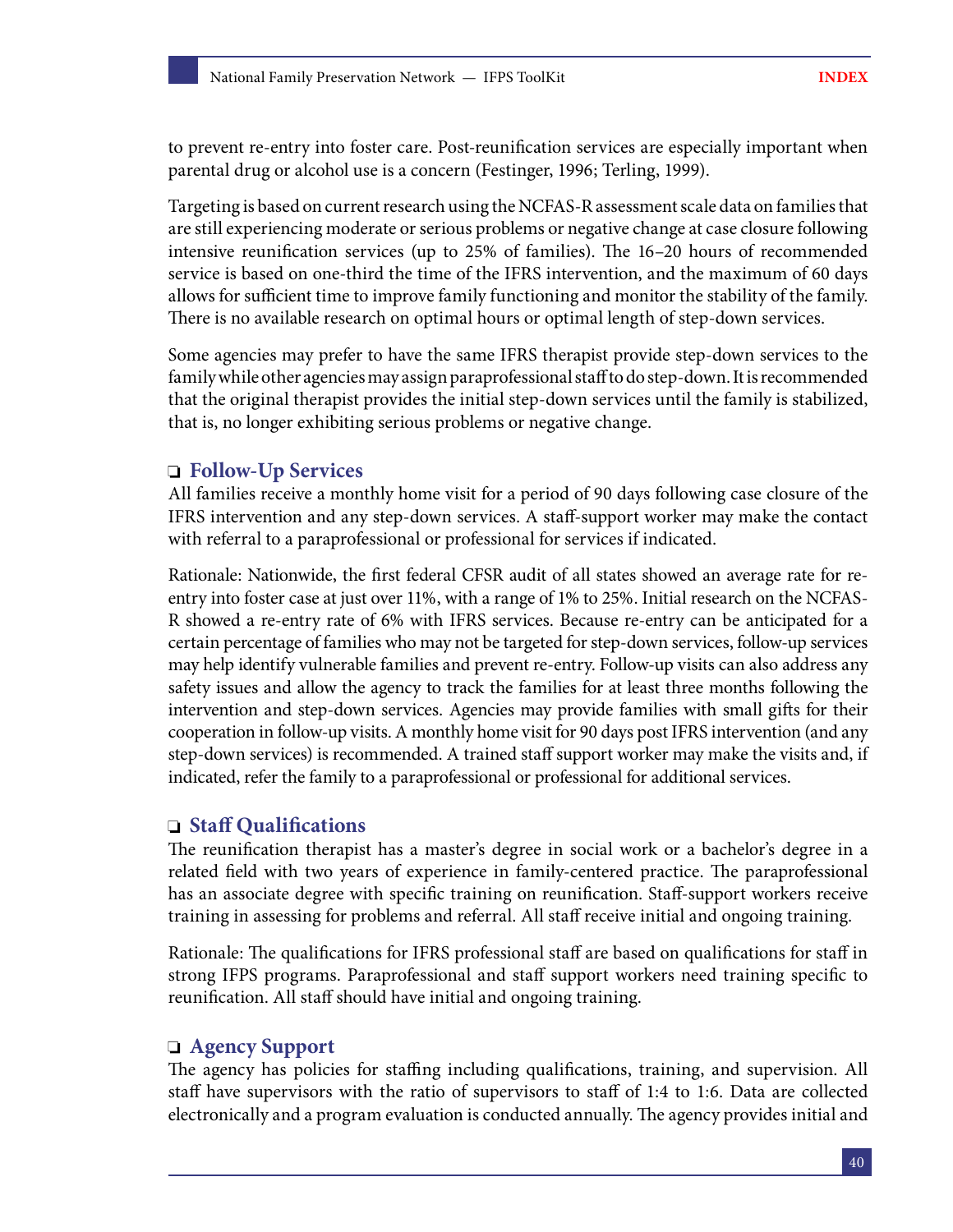ongoing training for all staff who have any contact with families. Quality control measures are in place and used to measure and improve performance.

Rationale: All staff need supervision. The supervisor to worker ratio of 1:4 to 1:6 is the standard used by most strong IFRS programs. Electronic data collection is critical for data analysis and interpretation and program improvement. All agencies should implement quality control measures.

#### **References**

- Corcoran, J. (2000). Family interventions with child physical abuse and neglect: A critical review. *Children and Youth Services Review*, 22(7): 563–591.
- Corcoran, K. (1997). Use of rapid assessment instruments as outcome measures. In E. L. Mullen & J. L. Magnabosco (Eds.), *Outcomes measurement in the human services: Cross-cutting issues and methods*. Washington, DC: NASW Press.
- Davis, I. P., Landsverk, J., Newton, R., & Ganger, W. (1996). Parental visiting and foster care reunification. *Children and Youth Services Review*, 18(4/5), 363–382.
- Dore, M. M., & Lee, J. M. (1999). The role of parent training with abusive and neglectful parents. Family Relations, 48, 313–325.
- Festinger, T. (1996). Going home and returning to foster care. Children and Youth Services Review, 18(4), 383–4022.
- Fraser, M.W., Walton, E., Lewis, R.E., Pecora, P., & Walton, W.K. (1996). An experiment in family reunification: Correlates of outcomes at one-year follow-up. *Children and Youth Services Review, 18* (4/5), 335–361.
- Hess, P. M., Folaron, G., & Jefferson, A. B. (1992). Effectiveness of family reunification services: An innovative evaluation model. Social Work, 37(4), 304–311.
- Kirk, R.S., Griffith, D.P.,& Martens, P (2007). *An Examination of Intensive Family Preservation Services.* Available online at: [http://www.nfpn.org/articles-mainmenu-34/105-ifps](http://www.nfpn.org/articles-mainmenu-34/105-ifps-research-report.html)[research-report.html](http://www.nfpn.org/articles-mainmenu-34/105-ifps-research-report.html)
- Lewis, R.E., Walton, E. & Fraser, M.W. (1995). Examining family reunification services: a process analysis of a successful experiment. *Research on Social Work Practice, 5*(3), 259–282.
- Macdonald, G. (2001). Effective interventions for child abuse and neglect: An evidence-based approach to planning and evaluating interventions (pp. 228–284). Chichester, England: John Wiley & Sons.
- McMurtry, S. L., & Rose, S. J. (1998). Applying standardized assessment instruments in ongoing child welfare services. Milwaukee, WI: University of Wisconsin.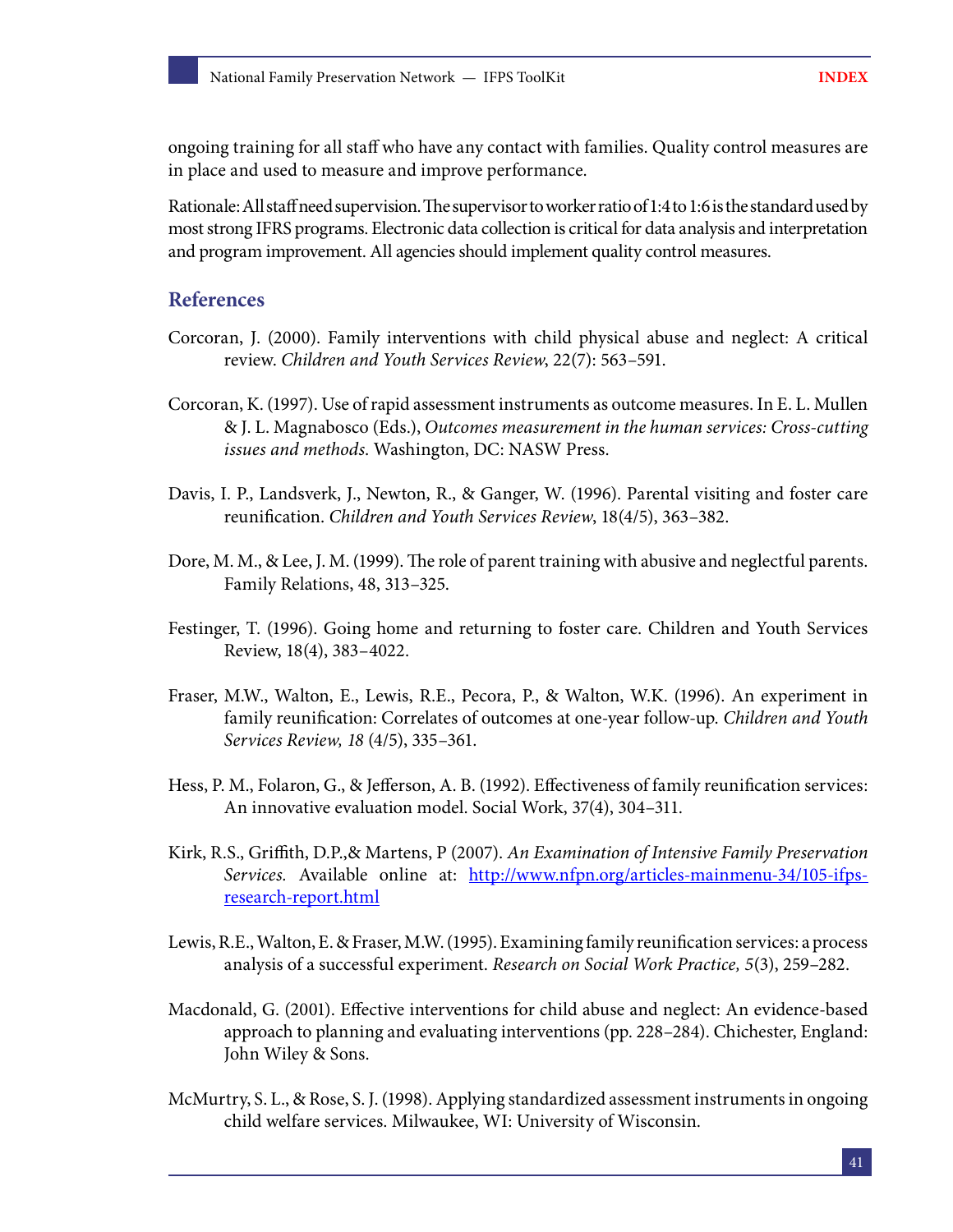- National Clearinghouse on Child Abuse and Neglect Information. (2006). *Family reunification: What the evidence shows.* Washington, DC: Author.
- Pierce, L. & Geremia, V. (1999). Family reunion services: an examination of a process used to successfully reunite families. *Family Preservation Journal, 4*(1), 13–30.
- Rzepnicki, T. L., Schuerman, J. R., & Johnson, P. (1997). Facing uncertainty: reuniting high-risk families. In J. D. Berrick, R. P. Barth, & N. Gilbert (Eds.), Child welfare research review, Vol. 2. New York: Columbia University Press.
- Terling, T. (1999). The efficacy of family reunification practices: Re-entry rates and correlates of re-entry for abused and neglected children reunited with their families. Child Abuse & Neglect, 23(12), 1359–1370.
- Wells, S. J., & Fuller, T. (2000). Elements of best practice in family centered services. Urbana, IL: University of Illinois at Urbana-Champaign.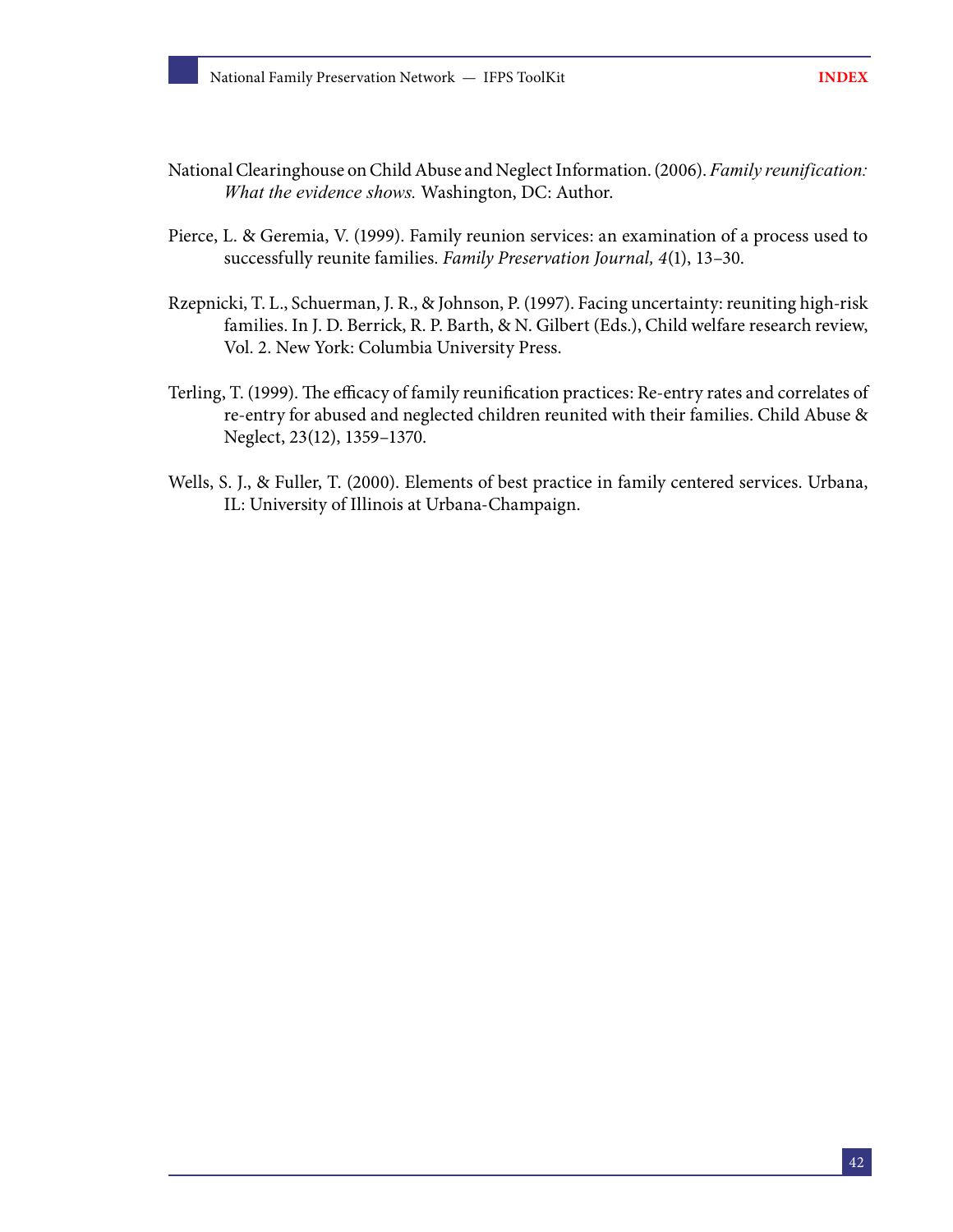## <span id="page-44-0"></span>*Data Collection and Evaluation*

Every IFPS program needs to collect data and conduct an annual evaluation in order to determine its effectiveness and areas for improvement. NFPN recommends use of the North Carolina Family Assessment Scale (NCFAS) because it provides the worker with an assessment tool and the agency with a data collection and evaluation tool. A database that accompanies the tool provides for electronic entry and access to all data by an evaluator. The following items should be viewed as the minimum data that needs to be collected:

## **Data Collection Items**

- Number of families, number of children accepted for services
- Number of families, number of children not accepted—reason
- Referral source (if more than one source)
- Age/gender/race/employment/income of primary parent(s)
- Age/gender/race of child(ren)
- Reason for referral
- Number of prior contacts with CPS (provided by public agency)
- Response time for first face-to-face meeting with family
- Length of intervention
- Number of in home sessions
- Total service hours of intervention by category
- Service length
- Reunification status at case closure and 3, 6, 9, 12 months post-services (provided by public agency)
- NCFAS domain ratings at case opening, closure, closure to end of step-down, 3 and 6 months post-closure.

NCFAS ratings should be aggregated for "baseline and above" on all domains to compare to other research findings on IFPS. Negative movement on the scale and ratings in the moderate or serious problem range should be used to identify the need for step-down services.

An evaluator or researcher should analyze the data annually and prepare a report, including recommendations.

In addition to the data collection items, the IFPS contracted provider and the public agency also need to have a list of goals for the family, a summary of intervention techniques and the family's response, an itemized list of concrete services provided to the family, the plan for postintervention services, and the termination summary.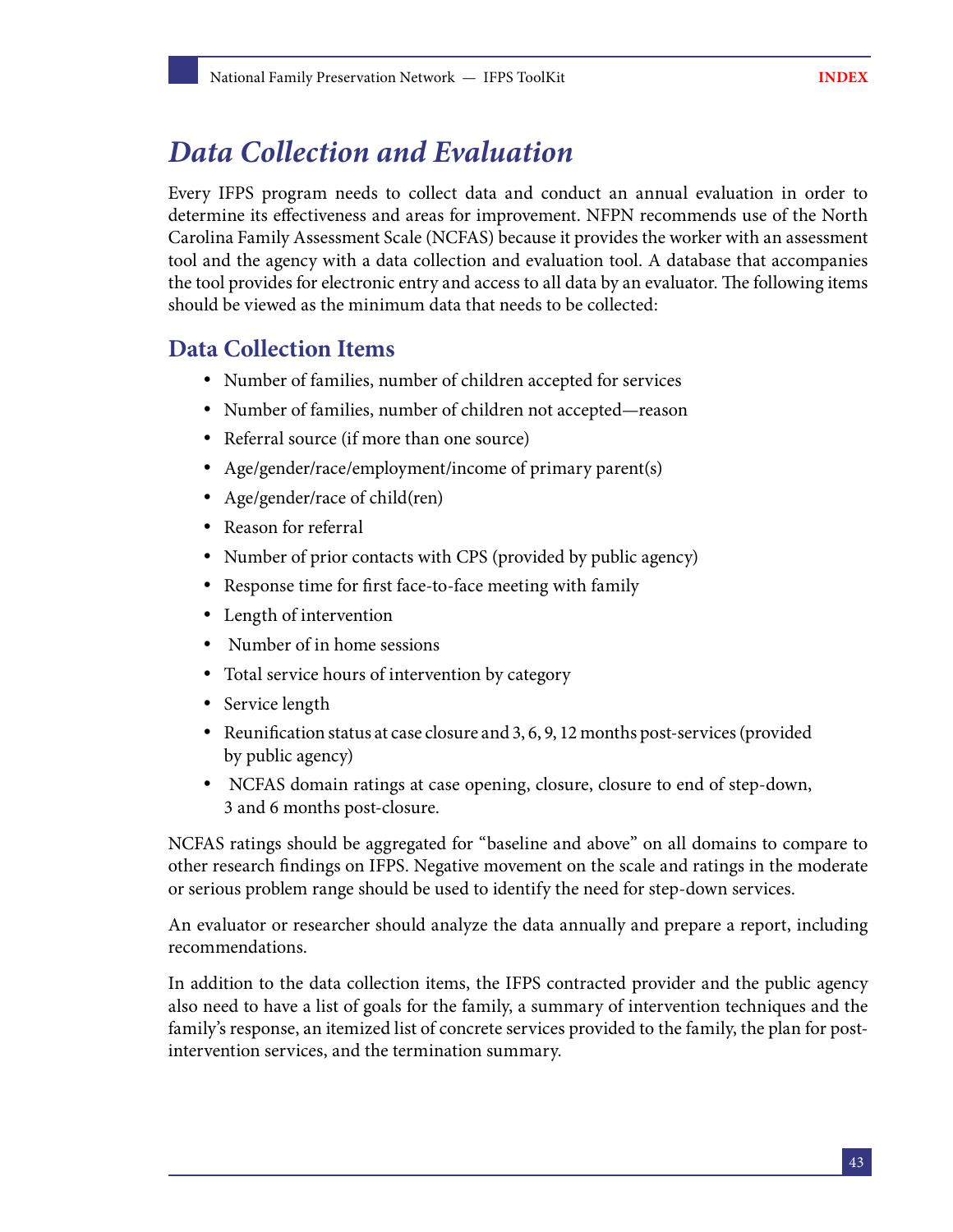## <span id="page-45-0"></span>*Step-Down Services*

The research on IFPS consistently shows that high-fidelity models of IFPS are very effective with placement prevention rates of 80% and above. IFPS is a short-term service targeted to specific families with the immediate goal of helping these families remain safely together. As such, IFPS services are not designed to address all of the problems a family is experiencing. Nor does receiving IFPS mean that a family will never again need help or support.

There is some research that shows the positive treatment effects of IFPS may diminish at about four to five months following the IFPS intervention. NFPN's research study in 2007, using the NCFAS assessment tool for data collection, found between 10% and 18% of families continue to have moderate or serious problems at case closure of IFPS services. The highest percentage of families struggle in the area of Parental Capabilities.

Thus, there are some indicators for a need for a "booster shot", step-down services, or at least the offer of services at four to six months following IFPS. About 60% of IFPS programs nationwide offer step-down services. But there are almost no data available on the type and duration of these services. They range from offering two booster shots within six months of the original referral to providing services to families for up to one year following the IFPS intervention.

NFPN recommends that step-down services be targeted to families that have moderate or serious problems, or negative change, at case closure as measured by the NCFAS assessment tool. Especially note that any negative change in the domain of Child Well-Being is associated with a very high probability of out-of-home placement.

#### **Source**

*IFPS Paper*, available online at:<http://www.nfpn.org/articles-mainmenu-34/116-ifps-paper.html>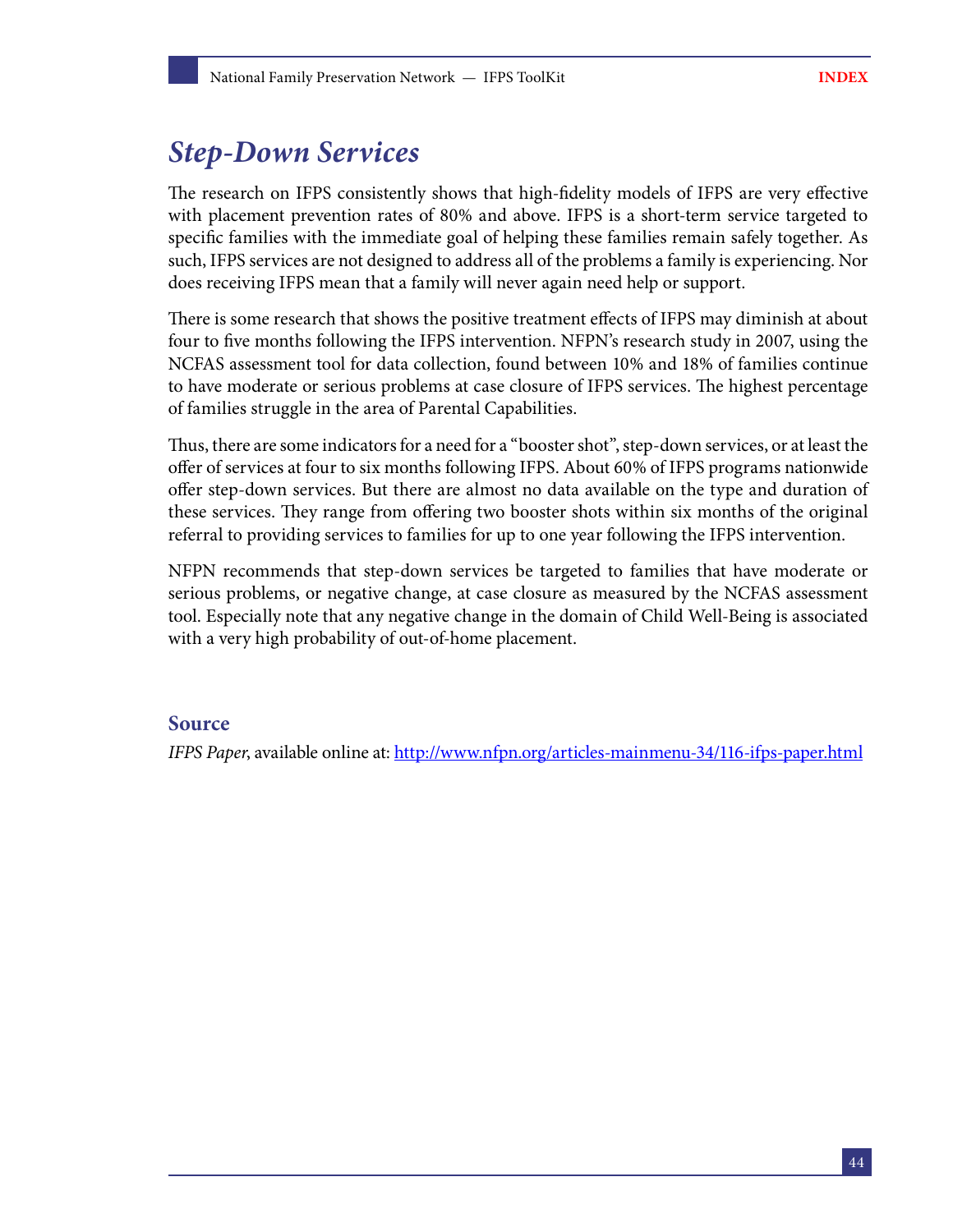## <span id="page-46-0"></span>*Success Story: The Walker Family*

Christie Walker was born premature. She spent the first three months of her life in the hospital and was ready to come home. But a public health nurse assigned to the case was worried about what Christie would face at home. Christie's brother Billy, three years old, was diagnosed as hyperactive with some brain damage. Both the public health nurse and the Child Protective Services (CPS) caseworker were concerned about three concussions that Billy had suffered over the past year. Another infant in the family had died from Sudden Infant Death Syndrome. CPS was suspicious of the injuries sustained by the 3 year old, and about the former infant death. The family had had an open CPS case in another state, but left that state when the mother became pregnant with the current infant. CPS decided that Christie and Billy would both be placed in foster care unless the family agreed to intensive services.

The public health nurse and the CPS caseworker discussed their concerns with the parents and the CPS caseworker referred the parents to Intensive Family Preservation Services (IFPS). The parents, William and Judy, agreed to IFPS services. For the first visit, the IFPS therapist went to the home unannounced because the family had no phone. The first thing the worker noticed was the smell of gas from a furnace. Judy said she too had noticed the smell but had not done anything since they had no phone. The therapist suggested that Judy dress herself and the children warmly, open the window, and turn down the furnace while the worker phoned the landlord. After, Judy began to talk about herself and her family. By age 22, she had been married for five years, suffered four miscarriages, and given birth to three children. Judy was very thin and pale and had decayed front teeth due to poor health. She said she was lonely with her husband gone for long hours trying unsuccessfully to sell insurance. Every previous counselor had told her that William was rotten and encouraged her to leave him. But Judy said she loved him and he was not mean to her. Judy explained that she had been very depressed since Christie's birth and often felt the baby did not belong to her. She was extremely upset about Billy's wild behavior and believed it came through a "bad seed" from an uncle who was in prison. During this visit, the therapist focused on Judy's interactions with the baby, and determined that Judy was bonding well with the infant. They discussed the infant care and SIDS prevention techniques taught to Judy by public health.

On the second visit the next day, the therapist worker took Judy to a local charity where they received a donation to get the family a cell phone. They also got bed sheets for curtains. Judy was fearful because she had been raped as a teen, so a phone and curtains helped her feel more secure. The therapist scheduled an appointment with a dentist to begin work on Judy's teeth. On this day, Judy and the worker spent a lot of time talking about Billy. Judy said she did not love Billy and described his behaviors: Billy would throw himself backward off furniture, touch a hot stove and laugh, bang his head against the wall, and bite, scratch, and hit other people. His parents locked Billy into his room at night because he only slept a few hours at a time and would go into the kitchen and eat until he vomited. Billy would not kiss or show any affection towards his parents. Judy felt she could not cope with Billy and wanted to have him placed elsewhere.

The IFPS therapist talked to Judy about options for coping with Billy's behavior including timeouts. The worker gave Judy her phone number and told Judy to call any time day or night if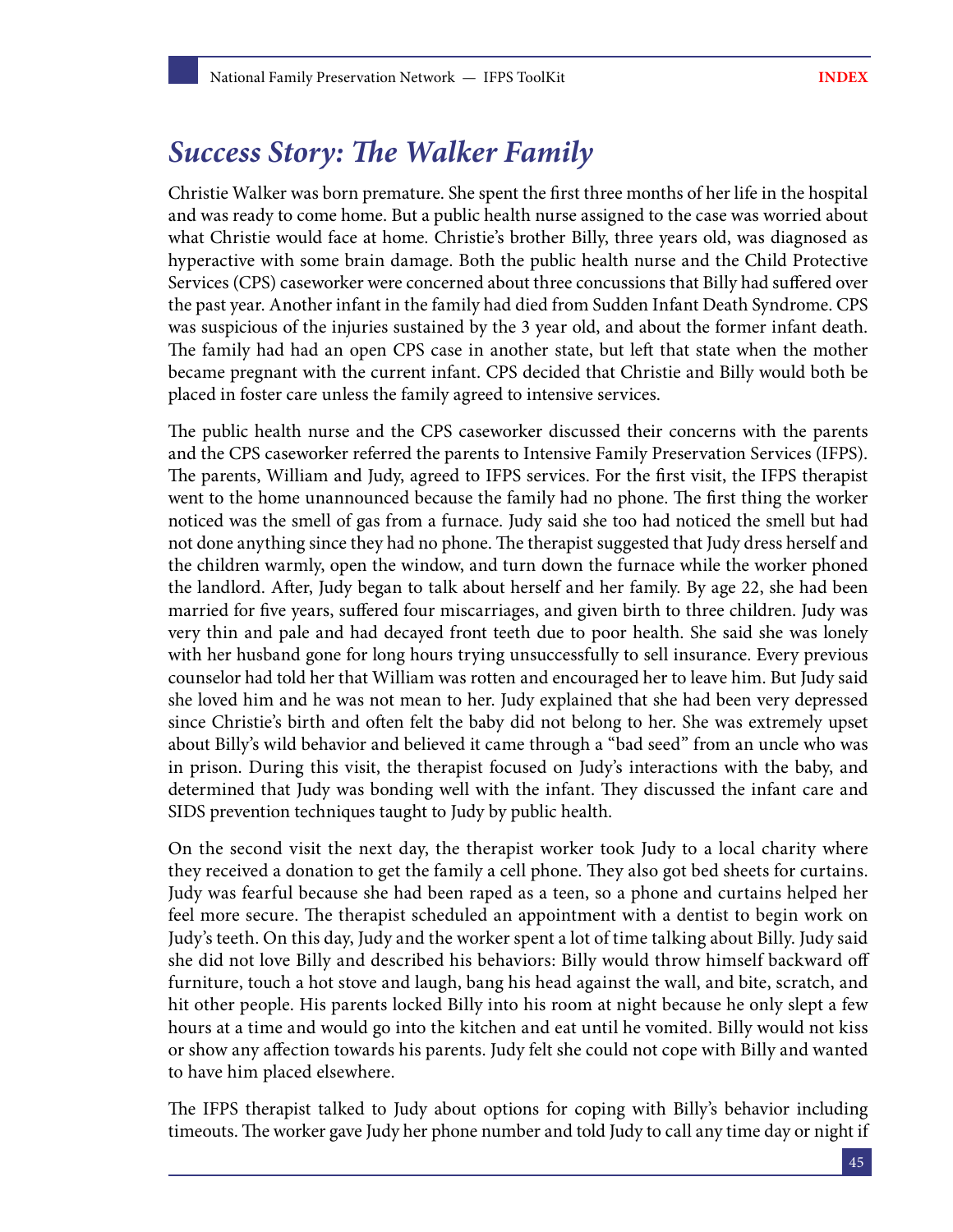Billy's behavior was unbearable. The worker scheduled an appointment for Billy with a special pre-school program. The therapist also volunteered to babysit later in the week. During the five hours she spent with the children alone, the worker watched Billy engage in some of the behaviors Judy had described. By the end of the day, however, Billy was responding to positive reinforcement and timeouts. The therapist worker taught Billy to play a kissing game and Judy cried the first time that she and Billy played the game together. The therapist's time spent teaching Billy new behaviors proved to his parents that Billy could change.

As the intervention continued, Judy talked about her discontent with her marriage. She said she knew that William wasn't working during all the time he spent away from home. She resented the fact that he had good clothes while she had only one nice outfit; that he was out playing while she sat in the apartment with the children; that he wouldn't let her get a driver's license but refused to take her places. The therapist saw a "teachable moment" and began talking about how Judy could assert herself in a positive way to get her needs met. William became curious about what was happening with his family and decided to stay home one day. While Judy was at the dentist, William and the worker talked. William shared his frustrations about not being able to support his family and agreed to participate in the intervention.

During the final weeks, the therapist counseled both Judy and William on behavior management skills. Billy had begun attending the pre-school program. Judy reported more positive feelings toward Billy and no longer wanted to send him away. Christie was doing well, and the public health nurse was pleased with her progress. Judy now had caps on her teeth and smiled more often. She was beginning to gain weight.

As the intervention ended, the therapist helped Judy obtain a counseling appointment at a local mental health center. The family moved to a better apartment in a safer neighborhood. After they moved out, they found out that the school bus wouldn't pick up Billy. At first Judy was very upset but then she began to problem solve and found another school program for him. A follow-up phone call several months after the intervention revealed that the family was still together. Judy was seeing a counselor regularly and she and William had started marital counseling. William quit his job selling insurance and enrolled in a job training program. Billy was beginning to talk and his behavior had improved. Christie, the infant daughter, continued to thrive.

#### **Source**

Kinney, J., Haapala, D., & Booth, C. (1991) *Keeping families together. The Homebuilders® Model.* New York: Walter de Gruyter.